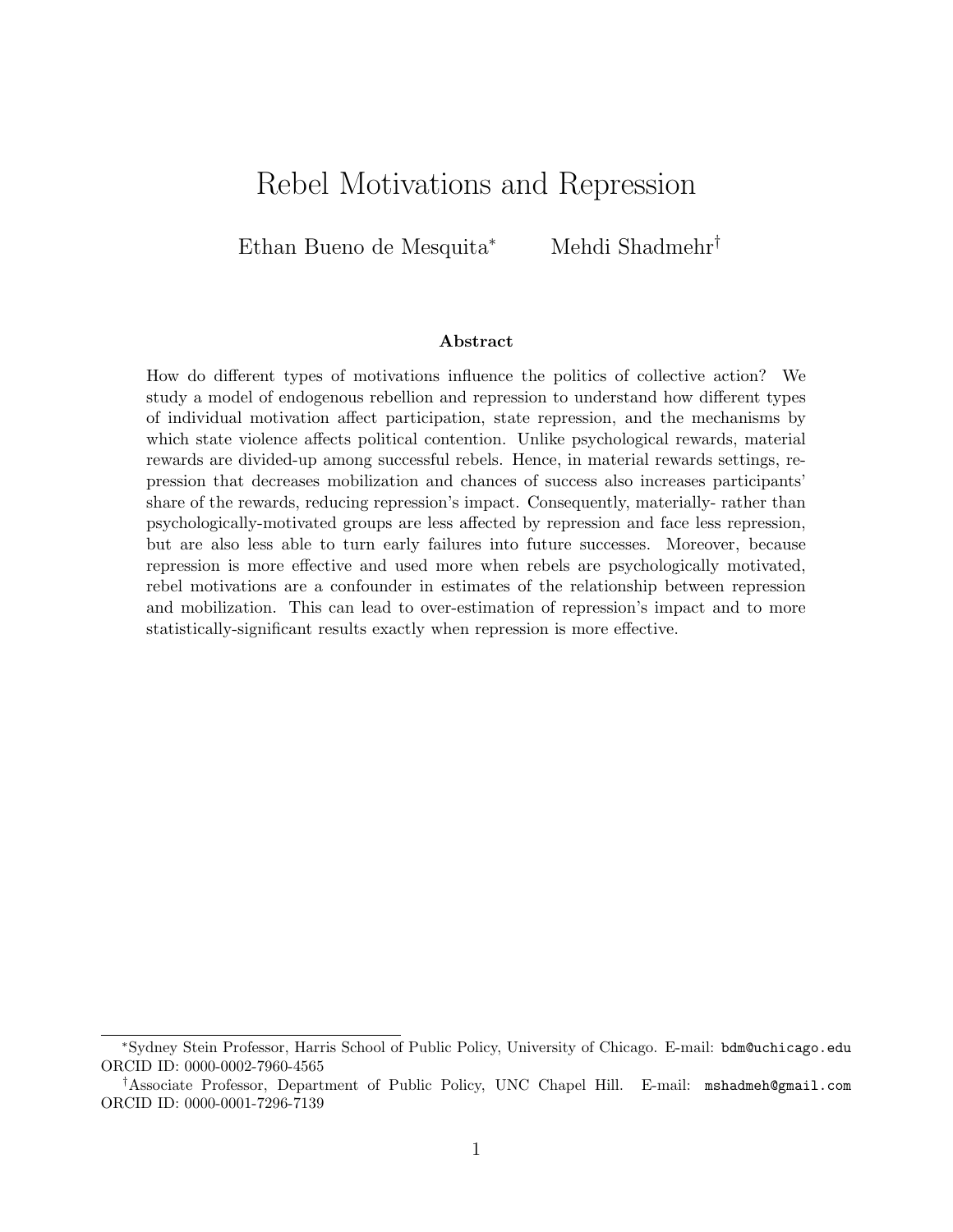In some conflicts, participants are motivated by material considerations—the spoils of war, future political power, and so on. In others, the motivation is ideological or psychological. How do different types of motivation influence the success or failure of collective action? How does the nature of the good being sought in the process of popular dissent affect how both rebellion and repression work? Does a state's repression policy vary depending on the primary motivations of the rebels? We develop a model of endogenous collective action and endogenous repression to study how different types of individual motivation affect participation, states' repressive policies, and the mechanisms by which state violence affects political contention.<sup>1</sup>

We adopt the standard conception of state repression as any action by the state that "raises the contenders' cost of collective action" (Tilly 1978, 100; also see, Davenport 2007; Earl 2011). Thus, in our model, higher levels of repression are represented by the state imposing higher costs of mobilizing for rebellion.

We compare two broad types of rebel motivations: psychological and material. The psychological motivations we consider have to do with concerns like emotion, identity, and the quest for justice, which have been much discussed in the literature on why people rebel (Opp and Ruehl 1990; Wood 2003; Blattman and Miguel 2010; Balcells 2012; Pearlman 2013, 2018; Toft and Zhukov 2015; Lawrence 2017; Zhukov and Talibova 2018; Aytaç and Stokes 2019). For instance, Wood (2003) finds that rebels in El Salvador were motivated by psychological rewards, ranging from vengeance to the opportunity to be "part of the making of history" (18–19). The material motivations we consider have to do with the rents associated with political and territorial control, which are also widely discussed (Hirshleifer 1991; Ellis 1999; Weinstein 2007; Humphreys and Weinstein 2008; Dal Bó and Dal Bó 2011; Dube and Vargas 2013). For example, Weinstein (2007) and Humphreys and Weinstein (2008) find that many rebel fighters in Sierra Leone were motivated by opportunities for looting, drug sales, and other material gains.

The difference between material and psychological motivations, in our approach, hinges on whether or not the rewards from successful rebellion are rivalrous. Material goods are rivalrous in our model because materially motivated rebels must share the spoils of victory. In contrast, psychologically motivated rebels need not divide the fruits of victory, since one person's feelings of having achieved justice or having been part of history need not detract from another's feelings of the same.

 ${}^{1}$ Ritter (2014) emphasizes the importance of endogenizing both mobilization and repression for understanding the efficacy of repression.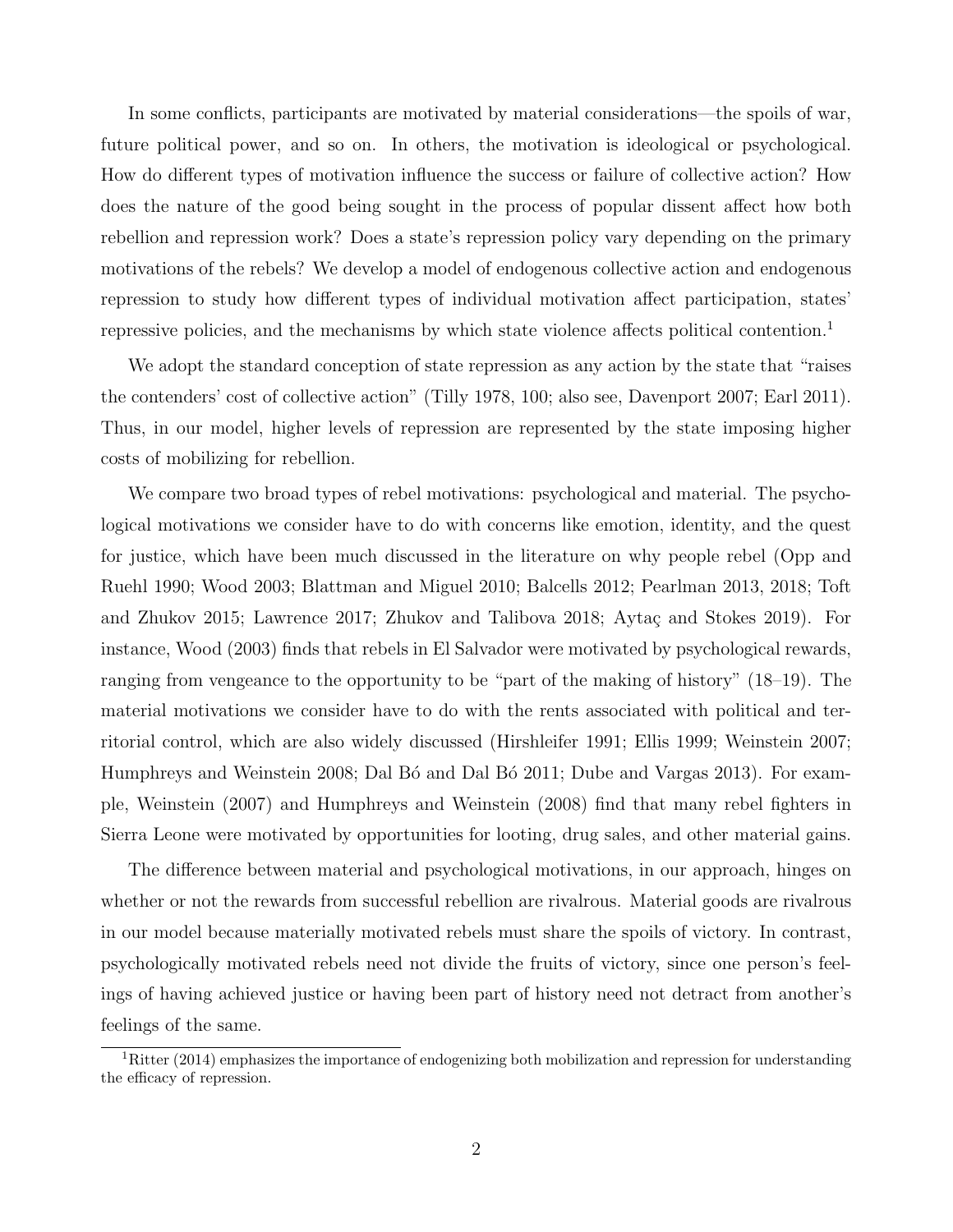Our model provides insights that advance our understanding of both the mechanisms by which state violence affects political contention and why certain types of policy responses to public demands may or may not be successful. In particular, the model establishes four key results. We show that, all else being equal:

(1) Strategic governments repress psychologically motivated groups more than materially motivated groups.

(2) Psychologically motivated groups are less effective at achieving their goals than are materially motivated groups.

(3) Repression has a larger marginal effect on the efficacy of psychologically motivated groups than of materially motivated groups—materially motivated rebels are harder to discourage.

(4) At the endogenous repression level chosen by governments, psychologically motivated groups are less effective at achieving their goals than are materially motivated groups.

Thus, the model yields predictions about the amount of repression against different types of rebel groups, the efficacy of that repression, and the likelihood of success of differentially motivated movements.

In addition to providing new insight into rebellion and repression, our model's implications point to three complications for empirical studies of the efficacy of repression. These complications may help shed light on why the empirical literature on repression finds such highly variable results (see Davenport (2007) and Earl (2011) for reviews). The first complication involves causal inference. If governments repress psychologically motivated groups more than materially motivated groups (result 1) and psychologically motivated groups are less effective than materially motivated groups all else equal (result 2), then rebel motivations are a confounder in attempts to estimate the efficacy of repression. The second complication involves heterogeneous treatment effects. Our model implies that the effect of repression depends on rebel motivations (result 3). Hence, estimates of the efficacy of repression are sensitive to the sample of conflicts being studied. And, moreover, if repression is more frequently used against psychologically motivated groups (result 1), the set of cases where we observe repression and can estimate its efficacy will over-represent cases where it is particularly efficacious. The third complication is methodological. If repression is relatively rare, then with finite data, all else equal, the effect of repres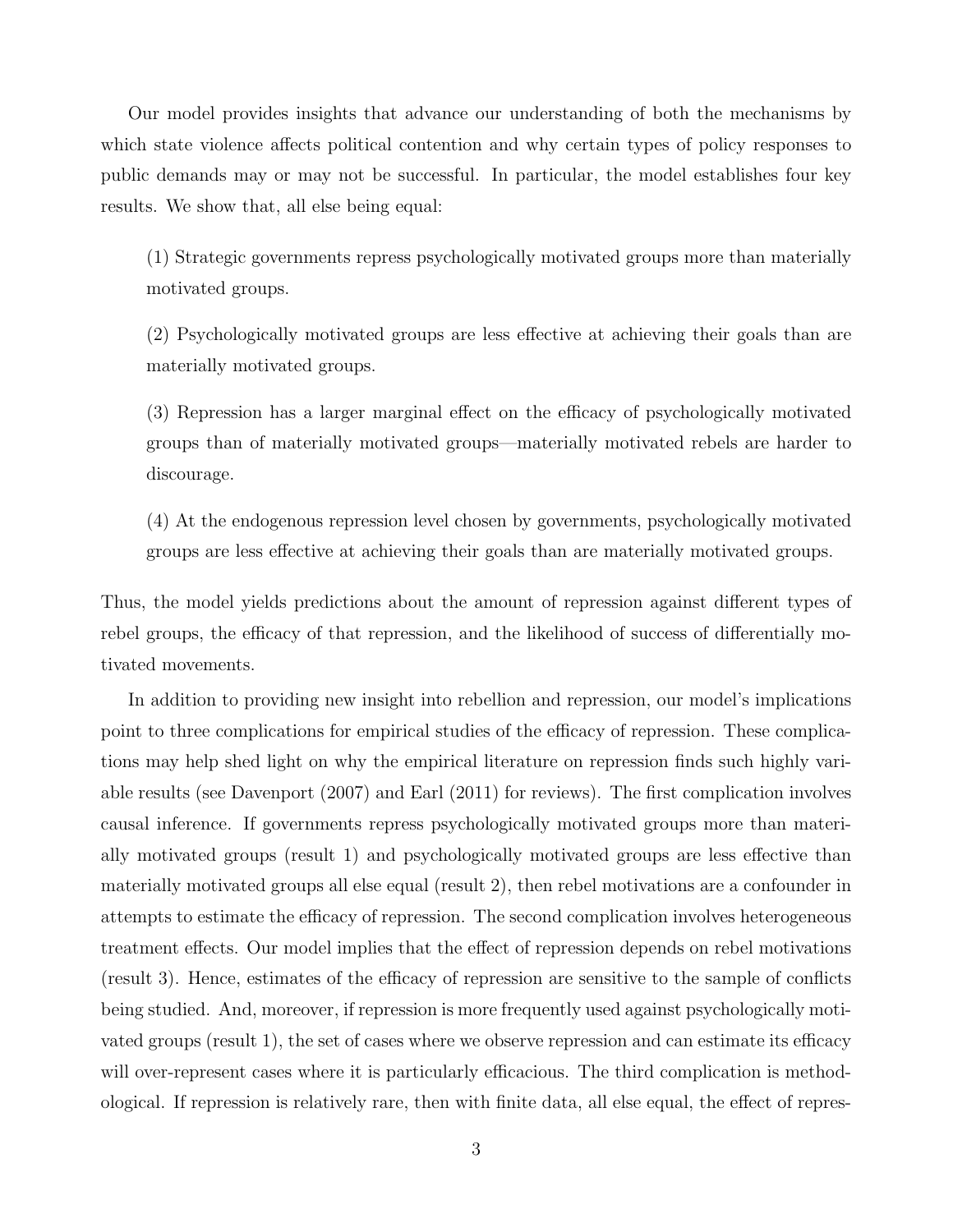sion will be more precisely estimated in conflicts with a relatively high level of repression (so that the treated group is closer in size to the untreated group). This will affect the set of conflicts for which we can find statistically significant evidence of the efficacy of repression and is important to take into consideration when considering how to interpret the results of a meta-analysis (whether formal or implicit in a reading of the literature) that weights estimates by the inverse of their precision. We provide a detailed discussion and numerical illustrations in Section 4.

While our focus is on how motivations affect rebellion and repression, it is worth noting that our model has some broader implications as well.

First, our results on which types of groups are most affected by repression also apply to the effects of exogenous economic shocks or other non-repressive changes that influence participation costs—just as endogenous repression decisions by the state affect those costs. Non-repressive changes in the opportunity costs of mobilization have the same effect in the model as repression. For instance, better economic opportunities increase the opportunity costs of participation and, thus, have similar heterogeneous effects as repression. Counterintuitively, then, the model implies that positive economic shocks will decrease rebel efficacy and that the impact of such shocks is greater on psychologically motivated groups than on materially motivated groups. Indeed, the literature features conflicting empirical results on the effect of economic conditions on mobilization (see, e.g., the discussion in Bazzi and Blattman 2014). The literature suggests different potential explanations—e.g., based on the distribution of opportunity cost shocks in the population (Dube and Vargas 2013) or informational mechanisms (Shadmehr and Boleslavsky 2022)—but does not take rebel motivations into account.

Second, we provide an extension that considers the resiliency of rebel groups to early setbacks. In a dynamic setting, we show that movements whose members are psychologically rather than materially motivated are better able to turn early failures, resulting from repression, into future successes. This is because the committed core that is often left behind by repression (Wood 2003; Lawrence 2017; Bursztyn et al. 2021; Pearlman 2021) is better able to spark future mobilization when motivations are psychological—see also Diani and McAdam (2003). This result provides an important caveat to the implication of our earlier analysis suggesting that, all else equal, psychologically motivated rebels are less effective and more easily repressed than materially motivated rebels. The extension shows that, while groups whose members are psychologically rather than materially motivated are better deterred by repression, they are also better able to turn early failures into future successes.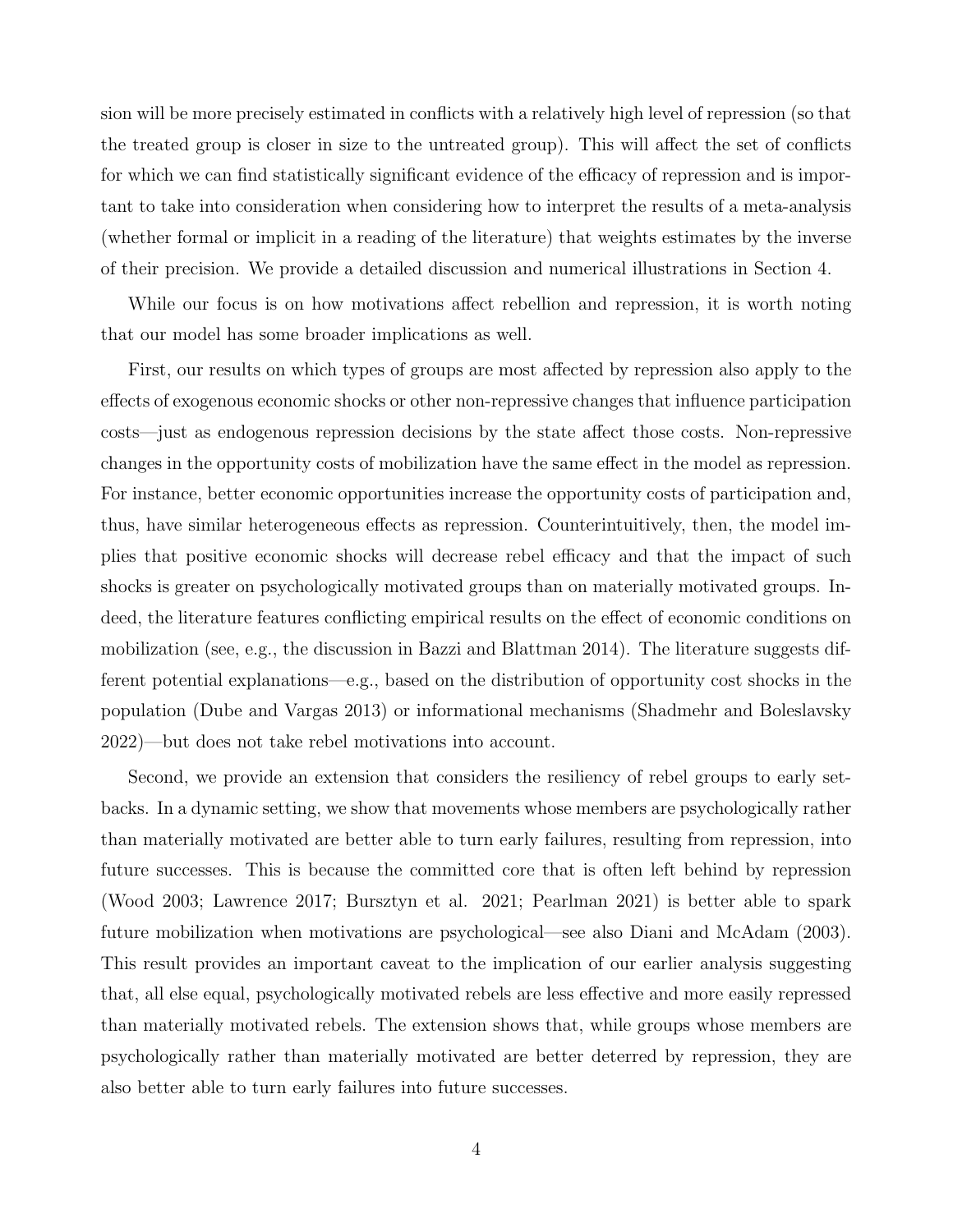Third, the need to coordinate for collective action is not unique to rebellion. Many of the same issues arise in analyzing mobilization for non-violent protest and even for governmentsponsored war. As such, our analysis may apply to such behavior as well.

The Nature of Material and Psychological Motivations In our conceptualization, material and psychological motivations share an important feature and also differ in an important respect. The common feature is that both are contingent on the success of the movement.<sup>2</sup> Rewards being contingent on success is important because it implies a force pushing for strategic complementarities—if an agent believes other agents are more likely to participate, and therefore the rebellion is more likely to succeed, that agent believes they are more likely to enjoy benefits from having participated. The point of divergence is that material rewards are rival goods, while psychological rewards are non-rival. When rewards are material, as the movement becomes larger, success is more likely, but the rewards to each individual conditional on success are smaller. When rewards are psychological, as the movement becomes larger, success is more likely and rewards don't change. Why these similarities and distinctions?

Our focus on success-contingent motivation is consistent with Rasler's (1996) "value expectancy" model, and her empirical evidence supports the associated implications (148). As Rasler (1996) argues: "Value-expectancy models assert that people will rebel if they become convinced that dissent will achieve the collective good (Klandermans 1984; Muller and Opp 1986; Finkel, Muller, and Opp 1989). If the value of the collective good (e.g., overthrow of the Shah's government) is combined with a high expectation of success, people are likely to participate in mass actions" (134).

Material benefits take various forms, including direct payments, protection, opportunities for looting, and promises of future economic spoils. Consider a few examples from the literature. Popkin (1979) describes offering peasants material rewards for mobilizing as a crucial recruitment strategy for Vietnamese insurgents. Ross (2006) summarizes the extensive literature showing that the presence of lootable diamonds helps to motivate and sustain rebellion. Several studies shows evidence that rebel violence in conflicts ranging from Colombia to Chad to the Republic of Congo is motivated by the desire to capture control over valuable oil re-

<sup>2</sup>We focus on success contingent rewards, which have been the focus of the substantive literature and allows for a clean analysis. The logic, however, is more general. One could contemplate generalizing the results—e.g., by extending the framework in Shadmehr (2019a), in which the expected rewards are a more general function of the fraction of revolters/rebels.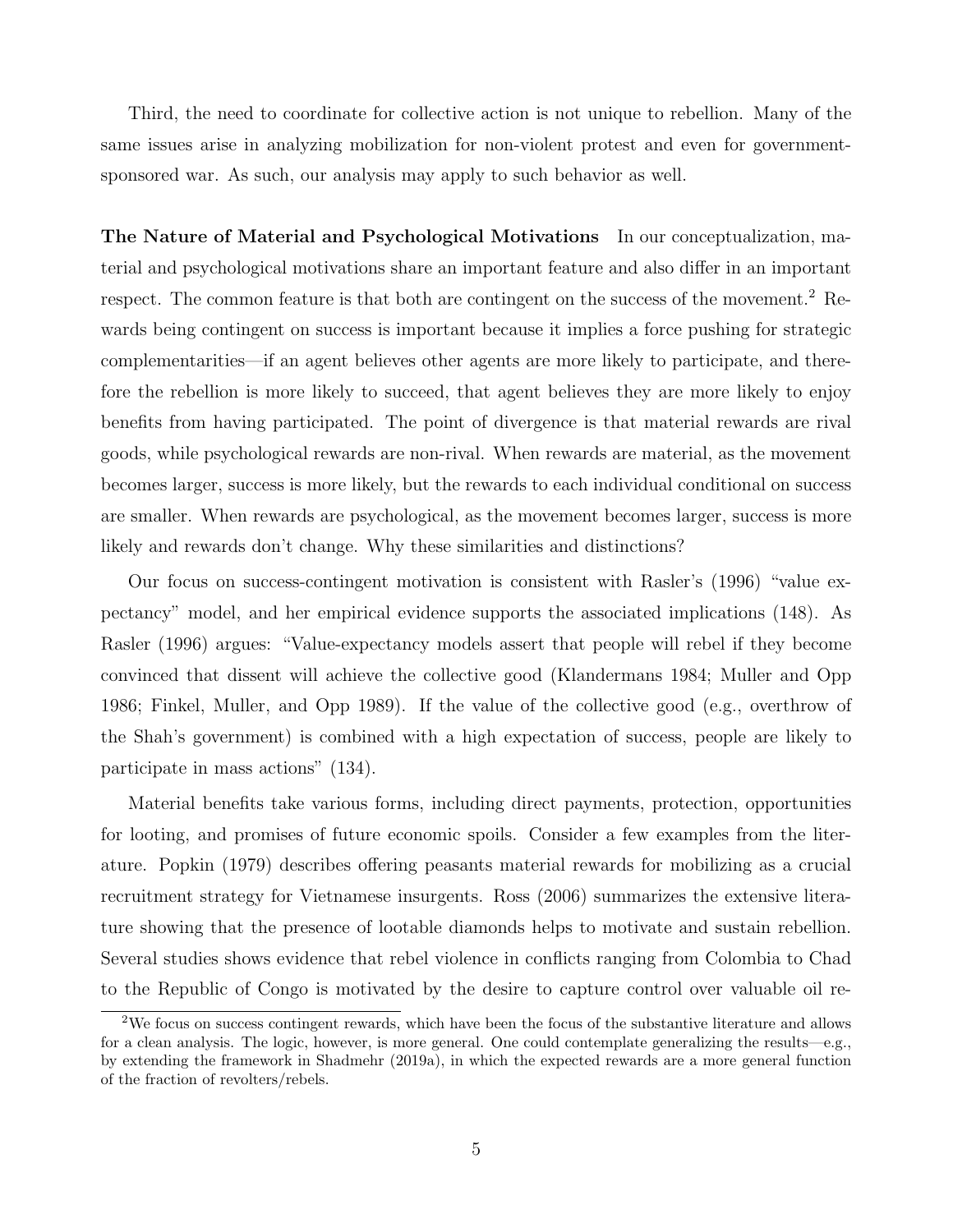sources (Englebert and Ron 2004; Humphreys 2005; Dube and Vargas 2013). Shapiro (2013) presents documentary evidence of disputes within al Qaeda around various members' material compensation. And Goodwin and Skocpol (1989, 494) argue that quite broadly "it is the ongoing provision of such collective and selective goods, not ideological conversion in the abstract, that has played the principal role in solidifying social support for guerrilla armies."

Of course, some material resources, such as the looting while fighting or monthly salaries, may be enjoyed by participants even during the course of a failing campaign. A conflict in which such rewards were unlimited (and, hence, non-rival) and unrelated to success would not be well described by our model. But in the typical case material resources are scarce and a losing movement will eventually be unable to keep providing such material resources. Moreover, many economics benefits of rebellion, such as the rents from oil production discussed above are only available if the rebels can successfully hold oil producing territory. And, of course, economic spoils are finite. They must be divided among the participants in the victorious movement; hence the disputes documented by Shapiro (2013). As such, it is natural to think that they are rival—the larger the movement, the less each individual participant expects to receive. This assumption is consistent with a large literature arguing that there is often conflict among rebels when the rebellion is materially motivated—see Fjelde and Nilsson (2012) for a discussion and evidence.

The nature of psychological benefits has been the subject of long debate. Early work emphasized purely expressive motives (Davies 1962; Geschwender 1967; Gurr 1970). But later studies showed that even psychologically motivated individuals account for the likelihood of success and the costs of participation when deciding whether to mobilize (Tilly 1978, 2008; McAdam 1999; Tarrow 2011).<sup>3</sup> In particular, movements with no prospect of success are unlikely to be sustainable because the costs of participation exceed the psychological benefits. Later studies confirmed this insight and developed a success-contingent conception of psychological and ideological rewards. Wood's (2003) notion of pleasure-in-agency captures psychological rewards associated with participating in a successful movement. Wood defines pleasure-in-agency as "the positive effect associated with self-determination, autonomy, self-esteem, efficacy, and pride that come from the successful assertion of intention" (235). Based on extensive fieldwork and building on the historical and sociological literature, Wood found that agents motivated by psychological rewards both account for the likelihood of success and they act strategically:

<sup>&</sup>lt;sup>3</sup>As Washington wrote to the Continental Congress in the 1770s, "The honor of making a brave defense does not seem to be a sufficient stimulus, when the success is very doubtful and the falling into the Enemy's hands probable" (Middlekauff 2005, 342).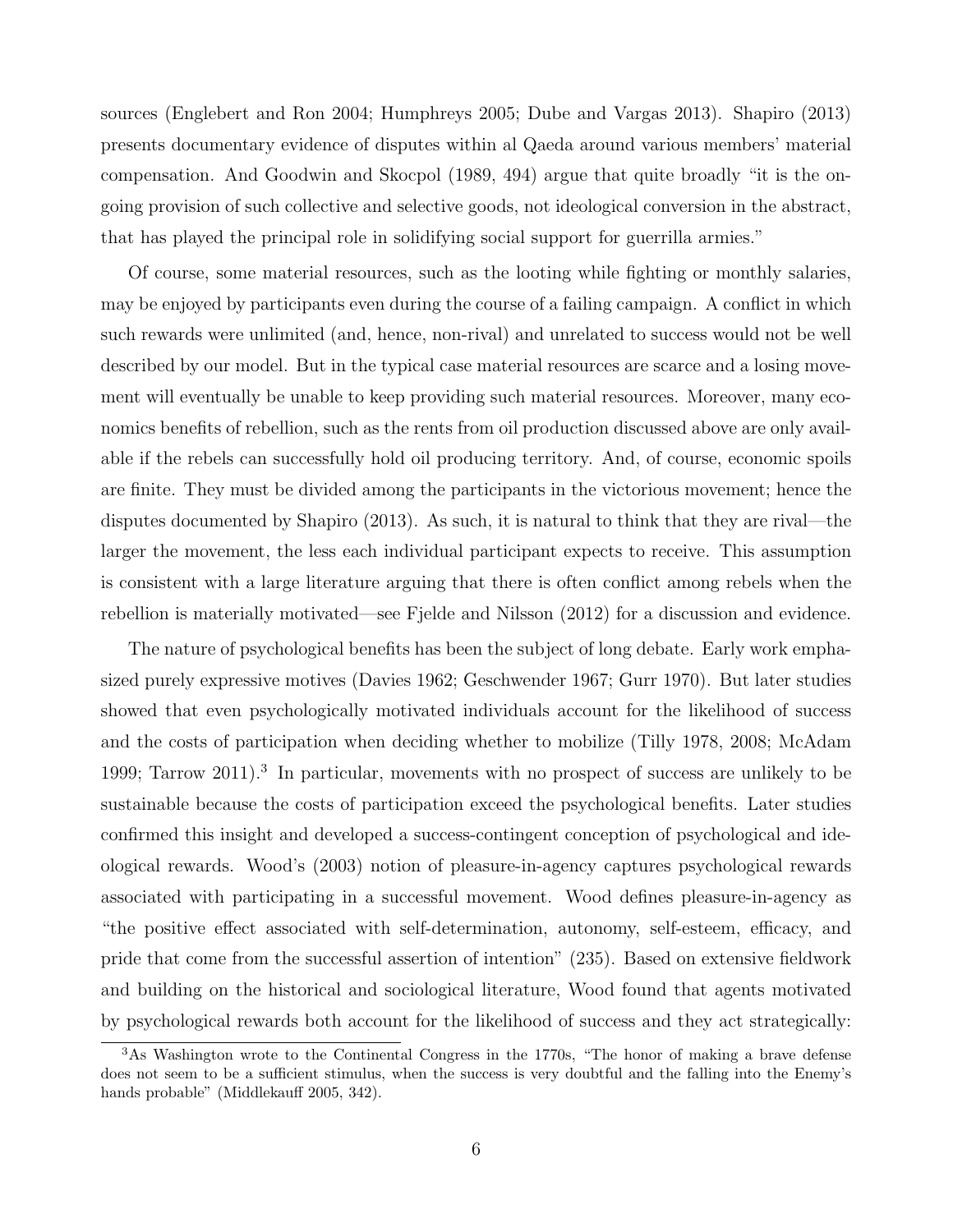pleasure-in-agency is "a frequency-based motivation: it depends on the likelihood of success, which in turn increases with the number participating (Schelling 1978; Hardin 1982)" (235–6). Such findings suggest that whether psychological rewards derive from ideology, the satisfaction of "being part of the making of history," justice, honor, or vengeance, the net benefit is positive only if the movement succeeds (Petersen 2001; Wood 2003; Morris and Shadmehr 2017; Pearlman 2018; Aytaç and Stokes 2019). By contrast with the material setting, the satisfaction from implementing an ideological vision, achieving justice, or being part of history is not diminished for being shared. As such, it is natural to think of psychological rewards as non-rival—as more people join the movement, the likelihood of success increases, with no diminution in individual rewards conditional on success.

Capturing these ideas—especially the rivalrous nature of material rewards—requires an analysis with multiple people considering whether or not to mobilize. This gives rise to coordination considerations: whether one individual wishes to participate depends on her beliefs about how many others will participate. The dual presence of coordination concerns and congestion externalities (due to rivalrous material rewards) significantly complicates the strategic environment, precluding the application of standard models. Almost all models of protest and revolution feature pure coordination considerations with no congestion externalities (Boix and Svolik 2013; Edmond 2013; Casper and Tyson 2014; Loeper et al. 2014; Chen et al. 2016; Rundlett and Svolik 2016; Tyson and Smith 2018; Nandong 2020; Correa 2021).<sup>4</sup> The complexity arises because there is a force for strategic complementarity (when more people mobilize, the chances of success are higher) and a force for strategic substitutes (when more people mobilize, the rewards of victory are smaller). Consequently, for example, as a citizen becomes more optimistic about the likelihood of regime change, her incentives to participate may, paradoxically, fall. The analysis of these competing forces and their interactions with repression requires a formal model that incorporates both forces in a tractable manner. We provide such a model and analysis.

# Model of Rebellion

We start with a model of rebellion with fixed repressive capacity. Within that model we characterize equilibrium and analyze the efficacy of repression as comparative statics. We then add an earlier stage in which the government chooses repressive capacity and characterize perfect

<sup>&</sup>lt;sup>4</sup>An exception is Shadmehr (2019b), which studies the interactions between political stability and the economy. We make use of the results in that paper for our technical characterization of equilibrium.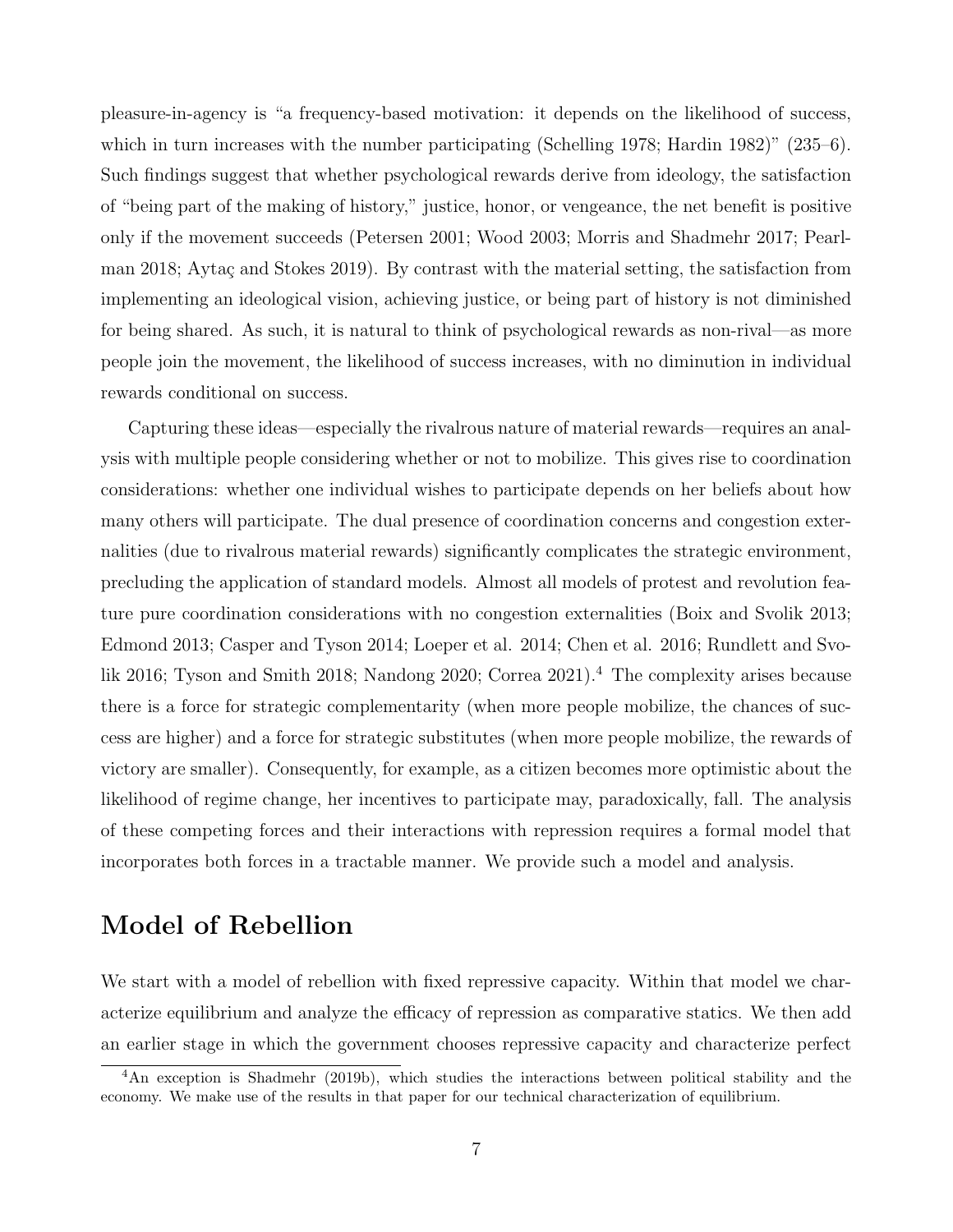Bayesian equilibria of this augmented game.

In the model of rebellion, there is a continuum of citizens of size  $a > 0$ , indexed by  $i \in [0, a]$ . Citizens simultaneously decide whether to participate in a rebel movement. The rebellion succeeds if and only if the fraction of rebels in the population exceeds the state of the world,  $\theta$ , which captures the strength of the status quo regime.<sup>5</sup> Letting  $m \in [0, a]$  be the size of the rebels, the fraction of rebels in the population is  $\frac{m}{a}$ .

The payoff of a citizen who does not rebel is normalized to 0. A citizen who rebels pays a cost  $c \in (0,1)$ . If the rebellion succeeds, a citizen who participated receives a payoff  $u^j$ ,  $j = p, m$ , where  $u^p$  is the reward in the setting with *psychological* rewards, and  $u^m$  is the reward in the setting with material rewards. Psychological rewards are normalized to 1, and material rewards are normalized to  $\frac{a}{m}$ , so that if the rebellion succeeds, the total available rewards in both settings is a. Figure 1 represents the payoffs.



Figure 1: Psychological versus Material Rewards. The size of the population is  $a$ , the size of rebel movement is  $m \leq a$ , the cost of participation is c, and the regime's strength is  $\theta$ . The left panel captures movements with psychological rewards: net rewards from participation do not depend on how many participate. The right panel captures movements with material rewards: net rewards from participation fall with more participation because participants must share the spoils.

The state of world is uncertain, and citizens share a common prior that  $\theta$  is distributed on  $\mathbb R$  according to an improper uniform distribution. Each citizen i receives a noisy private signal  $x_i = \theta + \sigma \epsilon_i$ , where  $\theta$  and  $\epsilon_i$ s are distributed independently, with  $\epsilon_i \sim F$  and the corresponding pdf f. We assume f is log-concave with full support on  $\mathbb{R}$ .

<sup>&</sup>lt;sup>5</sup>This captures the idea that, even a state prepared to engage in considerable repression, will face real pressure if that repression fails to curtail popular unrest. As Erich Mielke, the head of East German Stasi, told Erich Honecker, the president of East Germany, in 1989: "we can't beat up hundreds of thousands of people" (Przeworski 1991, 64). We will sometimes refer to this threshold as *regime strength*, although it captures only one aspect of regime strength. For instance, we will treat the regime's exercise of strength through repression separately.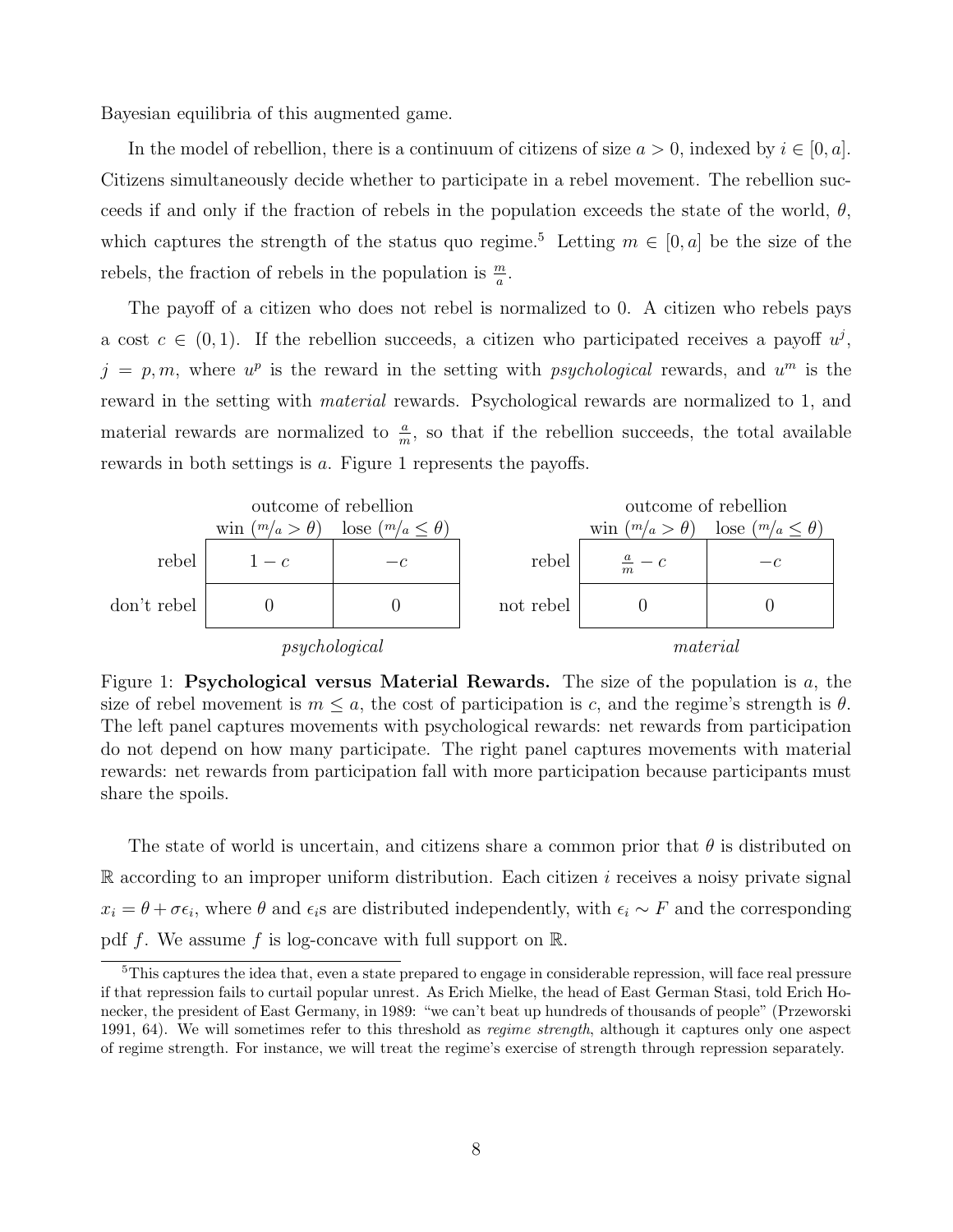## Complete Information Benchmark

We begin with the complete information benchmark in which the regime's strength  $\theta$  is known. (All proofs are in the appendix.)

Proposition 1 The setting with psychological rewards and the setting with material rewards both have the same pure strategy equilibria:

- If  $\theta \geq 1$ , there is a unique equilibrium in which no one rebels, the regime survives, and each citizen receives 0.
- If  $\theta < 0$ , there is a unique equilibrium in which everyone rebels, the regime collapses, and everyone receives 1.
- In between, both equilibria co-exist.

Proposition 1 implies that the settings with psychological and material rewards generate the same outcomes. However, this complete information setting is misleading. Of course, it abstracts from information frictions that exist in the real world. Moreover, it has two problematic properties: (1) there are multiple equilibria, which makes empirical prediction difficult; and (2) equilibrium outcomes are insensitive to parameters of the model like the costs of rebellion. The introduction of incomplete information addresses both issues.

## Equilibrium

We now analyze our incomplete information model of rebellion. The left panel in Figure 1 is the quintessential regime change game (Morris and Shin 1998, 2003; Angeletos et al. 2007).<sup>6</sup> In it, equilibrium is characterized by two thresholds  $(x^p, \theta^p)$ , so that a citizen i with signal  $x_i < x^p$ rebels, and the regime collapses if and only if  $\theta < \theta^p$ . These thresholds are determined by the indifference (optimality) and belief consistency conditions:

$$
\Pr(x_i < x^p | \theta^p) = \theta^p \text{ (belief consistency)} \quad \text{and} \quad \Pr(\theta < \theta^p | x_i = x^p) = c \text{ (indifference)}. \tag{1}
$$

Because each citizen rebels whenever her signal of the regime's strength is below a threshold, for any given regime strength  $\theta$ , the aggregate size of the rebellion as a fraction of the population is

 ${}^{6}$ Papers featuring variations of this game include Boix and Svolik (2013), Edmond (2013), Casper and Tyson (2014), Loeper et al. (2014), Chen et al. (2016), Rundlett and Svolik (2016), Tyson and Smith (2018), and Shadmehr (2019b).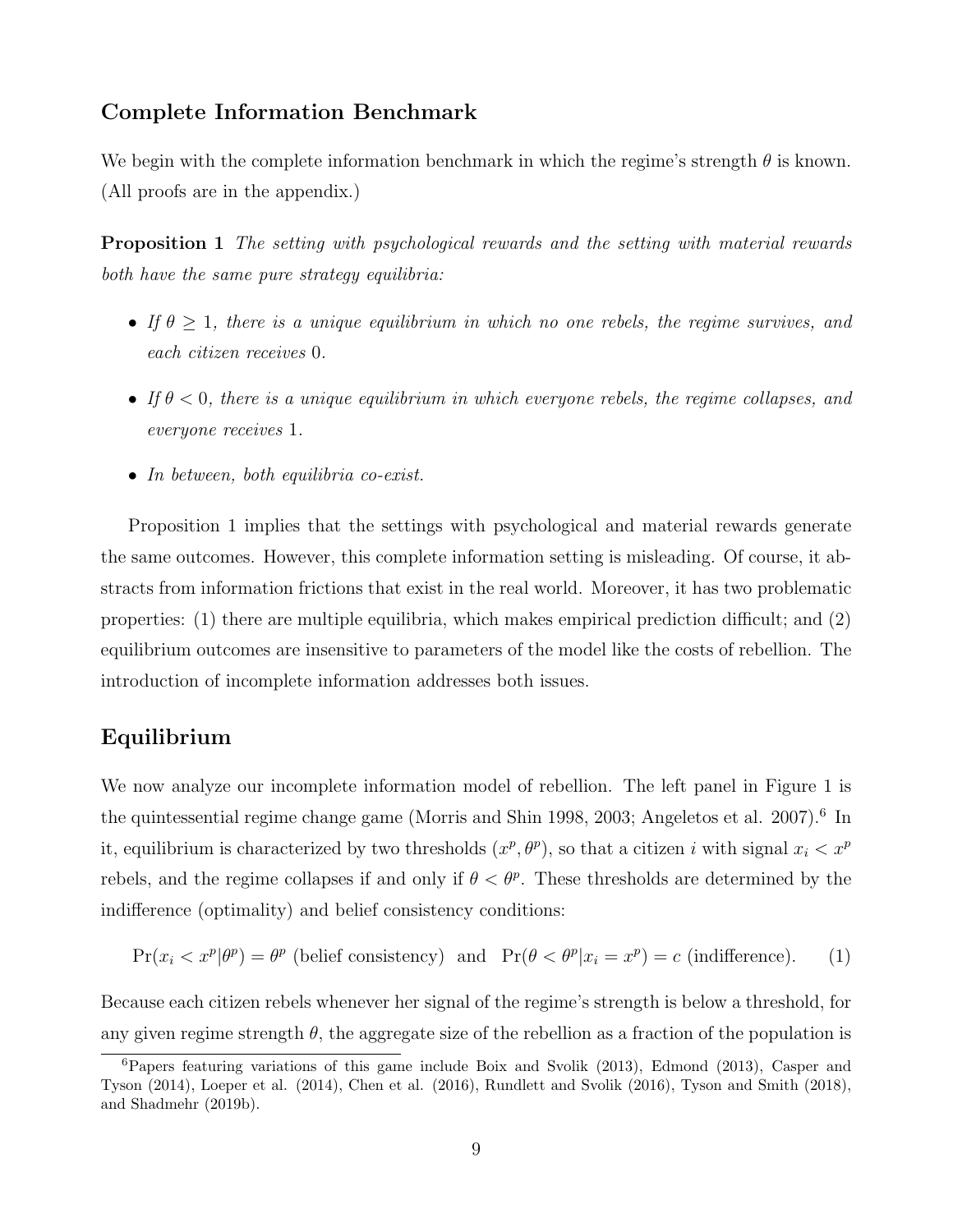$Pr(x_i < x^p | \theta)$ . Naturally, the size of the rebellion is decreasing in the regime's strength, implying that the regime collapses below a threshold of regime strength and survives above it. Thus, that critical threshold (which we call  $\theta^p$ ) is exactly the size of the rebellion at that critical threshold.

How do we find this critical rebellion size? Because a citizen rebels whenever her belief about the likelihood of success is larger than the cost of rebelling, to find the size of the rebellion at the critical threshold we need to know the distribution of these beliefs at that critical threshold. As Shadmehr (2019a) discusses in detail, when there is no prior knowledge about  $\theta$ <sup>7</sup>, the distribution of these beliefs about the likelihood of success at the critical threshold is uniformly distributed on [0, 1] among citizens. Thus, the size of the rebellion as a fraction of the population is the probability that a random citizen's belief is above the rebellion cost, i.e.,  $1 - c$ . That is,

$$
\theta^p = 1 - c.\tag{2}
$$

The nature of strategic interactions is a pure coordination problem. The game is a standard global game of regime change, where the actions of citizens are always strategic complements: when one citizen believes that others are more likely to rebel, her incentives to join the rebellion increase because the rewards remain the same, but the likelihood of success increases.

In contrast, the game in the right panel of Figure 1 is not a pure coordination game. In this game, when a citizen believes that others are more likely to rebel, her incentives to protest may fall because, although success is more likely, the limited rewards from that success will be shared among a larger group, so that each participant will expect to receive less rewards conditional on success. That is, the game does not feature global strategic complements due to congestion externalities. In particular, for a given level of regime strength,  $\theta$ , the net payoff from revolting versus not revolting is:

$$
\mathbf{1}_{\{\theta < m/a\}} \cdot \frac{a}{m} - c.
$$

This net payoff is non-monotone in the size of the rebellion m. It jumps up from 0 to  $\frac{a}{m} - c$ at  $\frac{m}{a} = \theta$  (the threshold at which regime change succeeds), but then falls smoothly to  $1 - c$  as more people join the movement. Therefore, the best response to a monotone strategy is not monotone in general, and monotone equilibria may not exist. The source of this complication, relative to the psychological rewards setting, is that the expected rewards do not boil down to the likelihood of success, because higher chances of success also imply a larger rebellion size,

<sup>&</sup>lt;sup>7</sup>For example, when citizens share a prior that  $\theta$  is distributed according to an improper uniform distribution on R, or when the noise in private signals is vanishingly small.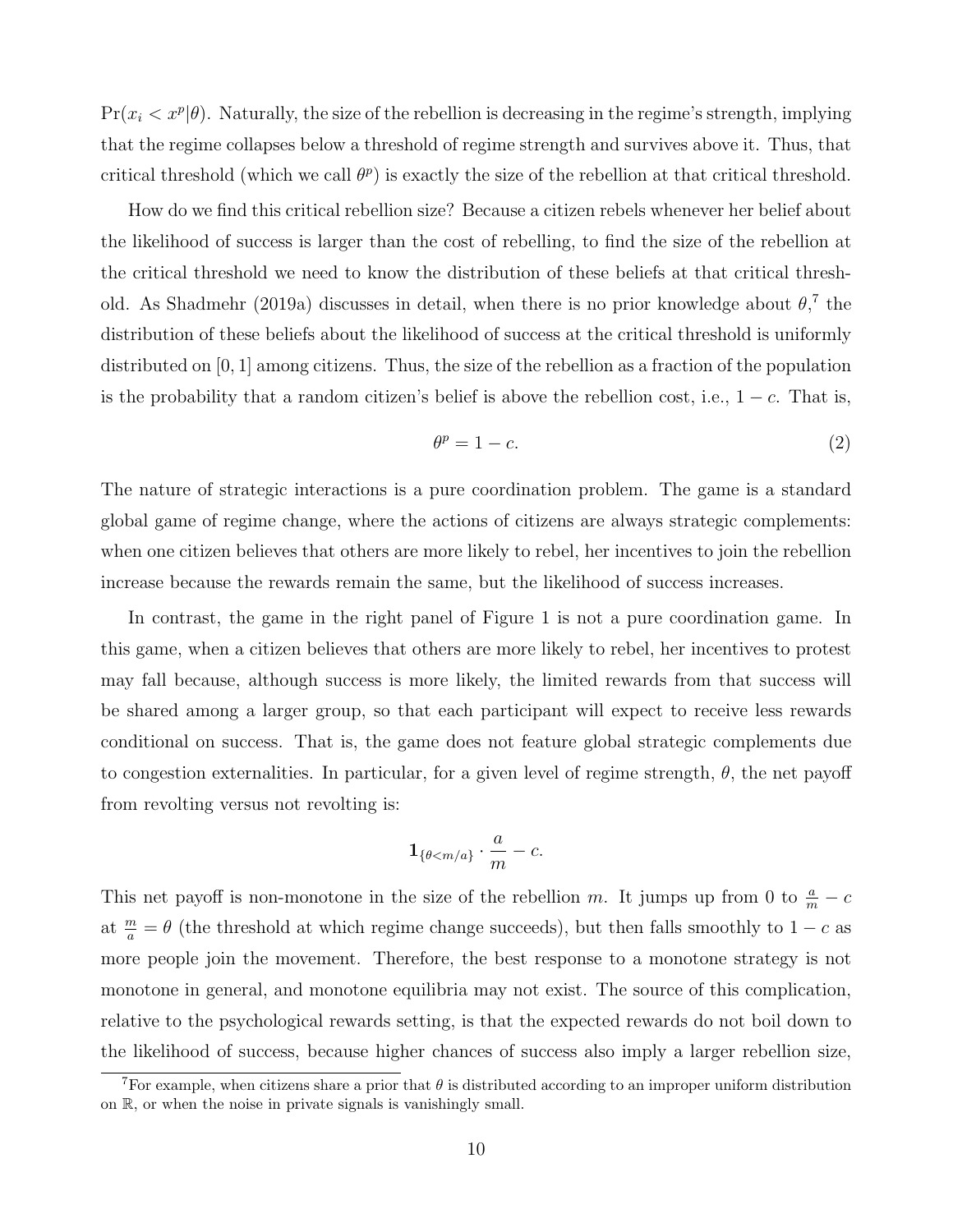which in turn, implies a smaller reward for each participant. That is, when a citizen receives a lower signal, she updates that the regime is weaker and the size of the rebellion larger. This updating increases her assessment of the chances of success, but reduces her assessment of the reward conditional on that success (the citizen updates  $1_{\{\theta \le m/a\}}$  upward, but  $\frac{a}{m}$  downward). Despite this non-monotonicity, Proposition 2 shows that our assumptions are enough to deliver the existence and uniqueness of symmetric monotone equilibria.<sup>8</sup>

**Proposition 2** The setting with psychological rewards has a unique equilibrium in which the rebellion succeeds if and only if the strength of the regime is below a threshold  $\theta^p = 1 - c$ . The setting with material rewards has a unique equilibrium in which the rebellion succeeds if and only if the strength of the regime is below a threshold  $\theta^m = e^{-c}$ .

Proposition 2 implies that  $\theta^m > \theta^p$ . Because total rewards in the material setting are divided among rebel participants, and some citizens always choose not to rebel in equilibrium due to information frictions, the equilibrium incentives are stronger in the material rewards setting  $(1 < \frac{a}{n})$  $\frac{a}{m}$  for  $m \in (0, a)$ .

With these equilibrium characterizations in hand, we can turn to our main topic of interest: the differential efficacy of repression against materially versus psychologically motivated rebel groups and its empirical implications. But, before doing so, it is worth commenting on some features of our model.

## Comments on the Model

Several natural questions arise from our basic set-up. The first is what happens if people are motivated by some mix of psychological and material motivations. We analyze this question in Online Appendix A, showing that the results in the mixed case lie in between the results for the pure material and pure psychological cases we consider in the main text.

The second is about the robustness of results to the assumption of an improper uniform prior. We make that assumption, which is standard in the global games literature (Morris and Shadmehr 2017), to introduce strategic uncertainty while maintaining tractability that allows us to focus on the question of interest—the interactions of different motivation types and state repression. We are not focused on the effects of information per se. That said, in

<sup>8</sup>See Morris and Shin (2003, 68-70) and Shadmehr (2019b) for technical discussions.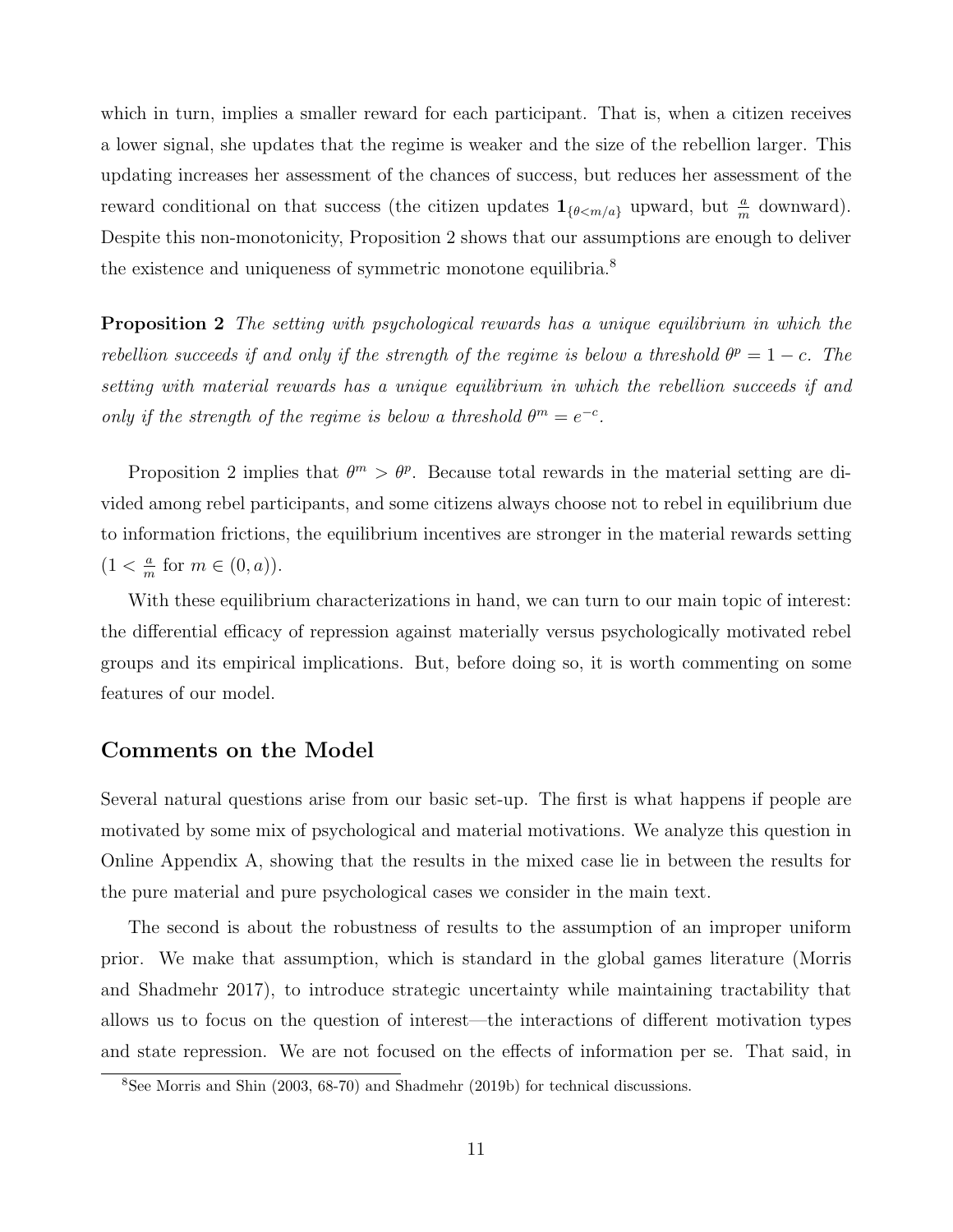Online Appendix B, we show that the results are robust to other informational assumptions. In particular, we show that the same results obtain for any smooth prior in the limit when the noise becomes vanishingly small. We then provide numerical examples for a standard normal prior for both the case of a uniform distribution of noise and a standard normal distribution of noise. Finally, we provide additional numerical examples for the effect of a public signal about the regime strength  $(\theta)$  in both settings with psychological and material rewards.

The third is about whether our results are sensitive to the normalization that total material and psychological rewards are equal at full participation and that, therefore, individual psychological rewards are less than individual material rewards for less than full participation. To address this concern, in Online Appendix C we show the robustness of our results to a variant of the model where individual material rewards are given by  $k_{m}^{\frac{a}{m}}$  $\frac{a}{m}$ , for  $k > 0$  and  $\frac{c}{k} \in (0, 1)$ .

Finally, it is worth commenting on a few other features of payoffs in our model.

We have assumed that rewards are contingent on participating. This is distinct from rewards that are gained by every citizen if the regime falls—in the language of Olson (1965) and Tullock (1971), our rewards are selective/private benefits. As we argued extensively in the Introduction, we think the idea of participation-contingent rewards are substantively appropriate in both our material and psychological rewards settings. But it is also worth noting that our results are robust to adding rewards that are not participation-contingent. In particular, since our model has a continuum of individuals, each individual regards their personal contribution to the probability of success as negligible. This implies that any reward (or cost) that does not depend on whether a person participates cannot affect that person's participation decisions. Hence, introducing additional rewards that are not contingent on participation would not alter our results.

It is also worth noting that we do not directly include costs that a citizen might suffer should she fail to participate in a rebellion that ultimately succeeds. Such costs are, of course, quite substantively plausible. But, notice, success-contingent costs associated with not participating are mathematically equivalent (with opposite sign) to success-contingent benefits associated with participating. So our model captures the substantive effects of such costs, without adding an additional parameter to directly represent them.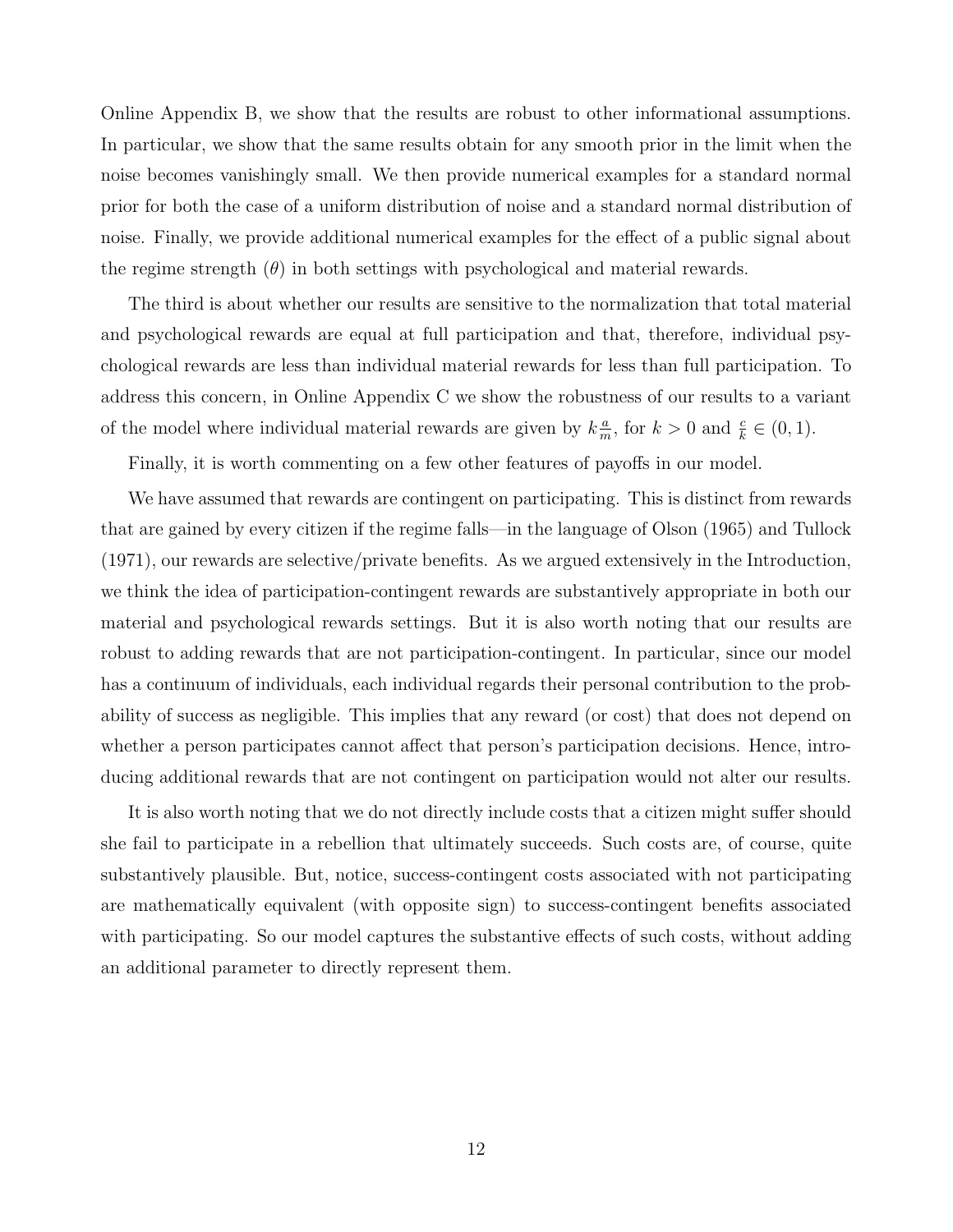# Efficacy of Repression

In this section, we ask how the efficacy of repression differs when deployed against groups with material versus psychological motivations. For this analysis, we continue to treat repression as a parameter, examining its efficacy through a comparative static analysis. In the next section we leverage these results to characterize the level of repression chosen by a strategic government.

We represent the idea of an increase in repression with an increase in the cost of rebellion, c. This corresponds to the standard conception of state repression as any action by the state "which raises the contender's cost of collective action" (Tilly 1978, 100; Davenport 2007; Earl 2011). Of course, repression may raise both a citizen's direct costs of rebelling and a citizen's direct benefit from rebelling due to a sense of injustice or a desire for vengeance (Wood 2003; Davenport 2007; Earl 2011; Siegel 2011; Lawrence 2017; Pearlman 2018; Aytaç and Stokes 2019; Shadmehr and Boleslavsky 2022). In our model, the cost  $c$  is, in fact, the ratio of the costs to benefits of rebellion. Representing increased repression with an increase in  $c$  means that even though both the numerator and the denominator may rise, we assume the direct cost-benefit ratio is increasing. This is consistent with the standard view of higher repression as reducing political opportunities (Tilly 1978, 2006; McAdam 1999; Davenport 2007; Earl 2011; Tarrow 2011).

**Proposition 3** The equilibrium regime change threshold is less responsive to repression in the material rewards setting than in the psychological rewards setting:  $\frac{\partial \theta^p}{\partial c} < \frac{\partial \theta^m}{\partial c} < 0$ .

Proposition 3 shows how the likelihood of success in differently motivated groups responds to variations in repression levels. The direct effect of higher rebellion costs is to reduce incentives to protest in both settings. But there is also a strategic effect: a citizen recognizes that higher costs of mobilization mean that others have less incentives to rebel, and adjusts her behavior accordingly. In the psychological rewards setting, this further reduces the incentives to rebel because the likelihood of success is lower. This strategic effect in weaker in the material rewards setting and may off-set parts of the direct effect (if actions are strategic substitutes at equilibrium). The reason is that even though the likelihood of success is lower, the size of the rebellion is also smaller, so that if the rebellion succeeds each participant receives a larger reward. Due to this strategic effect, the likelihood of success in the material rewards setting is less sensitive to increases in the direct costs of rebellion. Thus, repression is less effective against groups whose members are materially motivated.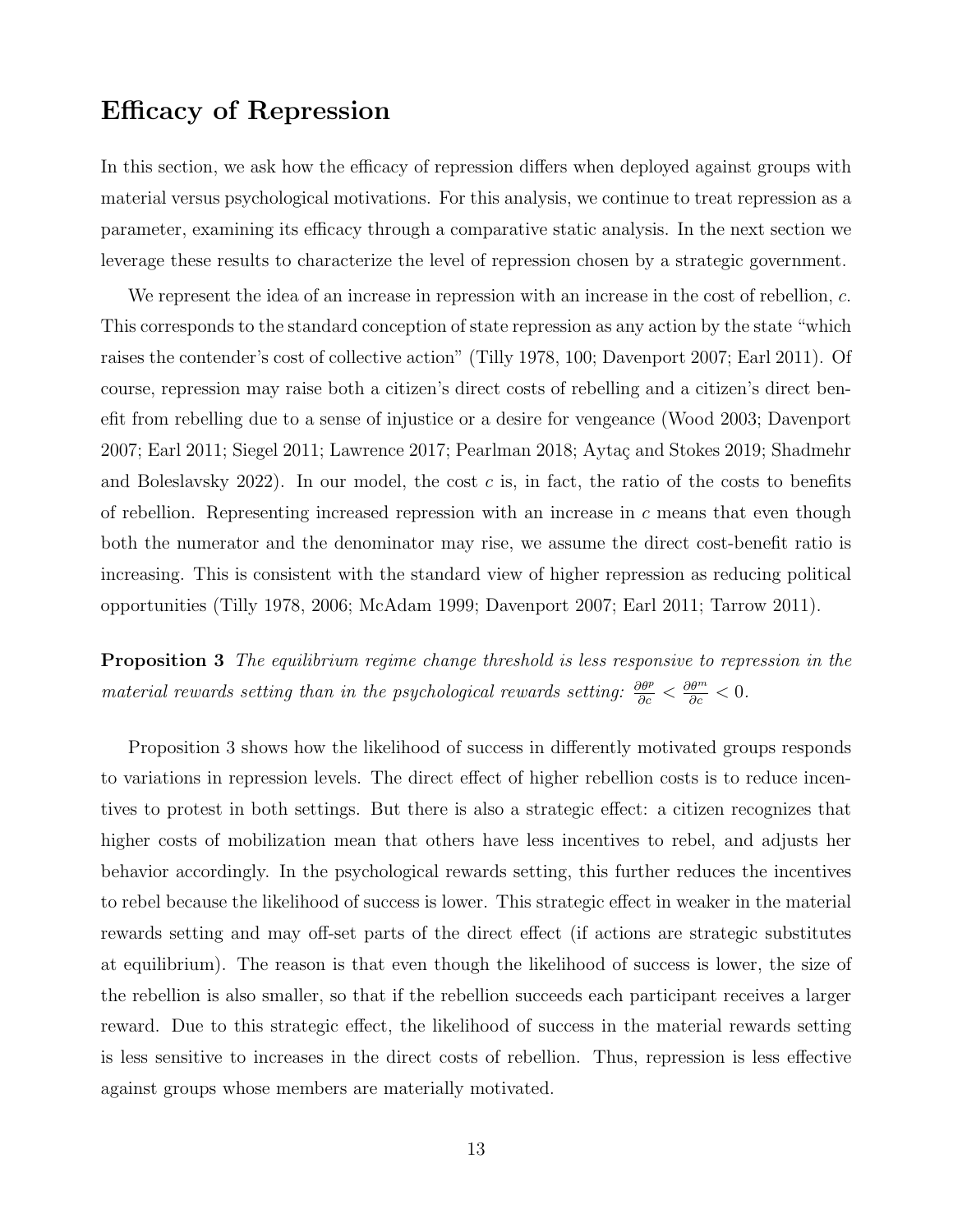It is also worth noting that, since we model repression as increasing the costs of mobilization, our results apply to any change in the world that affects these costs, whether due to repression or otherwise. For instance, the model predicts that a positive economic change that increases wages and, thus, the opportunity costs of mobilization has the same effects as repression reducing mobilization. Moreover, just like repression, the effects of economic shocks will be heterogeneous so that, perhaps counterintuitively, economic shocks have a bigger effect on mobilization among psychologically motivated rebels than among materially motivated rebels.

## The Government's Repression Decision

In this section, we consider a government choosing how much to invest in repression. As Balcells and Stanton (2021) highlight, not all instances of government repression and violence are intentional (as opposed to collateral damage) or even a matter of policy (as opposed to practice (Wood 2018)). However, intentional government policies of repression constitute an important category of repression and violence (Davenport 1995, 2007; Earl 2011; Balcells and Stanton 2021), and our analysis focuses on this type of state repression.

To study the government's decision, we add an earlier stage to our base model, in which the government chooses a level of repressive capacity, c, prior to information being revealed about regime strength.<sup>9</sup> The government cares about two things: it wants to reduce the risk of a successful rebellion and it bears direct costs for engaging in repression. In particular, the government's objective is to minimize a combination of the regime change threshold and the costs of investment in repressive capacity:

$$
\min_{c\geq 0} \theta^j(c) + C(c), \ j = p, m,
$$

where  $C(0) = C'(0) = 0$ , and  $0 < C'(c)$ ,  $C''(c)$  for all  $c > 0$ , captures the costs of a repression level  $c$  for the government.<sup>10</sup>

<sup>&</sup>lt;sup>9</sup>The government's decision captures the resources that it puts into security forces at some earlier time, say t, in anticipation of future protests. Although the government surely has some information about its strength at that point, we assume there are sufficient idiosyncratic shocks to the regime's strength that when the protest happens at a later date, the information content of the regime's repression decision about its strength is negligible. This allows us to abstract from the interactions between signaling and coordination, which has been studied elsewhere (Angeletos et al. 2006), as well as the well-known "signaling resolve" models in IR (Weiss 2013) and the protest literature (Ginkel and Smith 1999).

<sup>&</sup>lt;sup>10</sup>To see the logic, consider a regime that is maximizing its expected payoff:  $\max_{c\geq 0}(1-G(\theta^j(c)))B-\widehat{C}(c)$ , where  $B > 0$  is the payoff of defeating the rebellion and  $\theta$  is distributed according to a cdf G with the pdf g. This is equivalent to  $\min_{c\geq 0} G(\theta^j(c)) + \hat{C}(c)/B$ . The first order condition is:  $d\theta^j(c)/dc = -\hat{C}'(c)/(Bg(\theta^j))$ .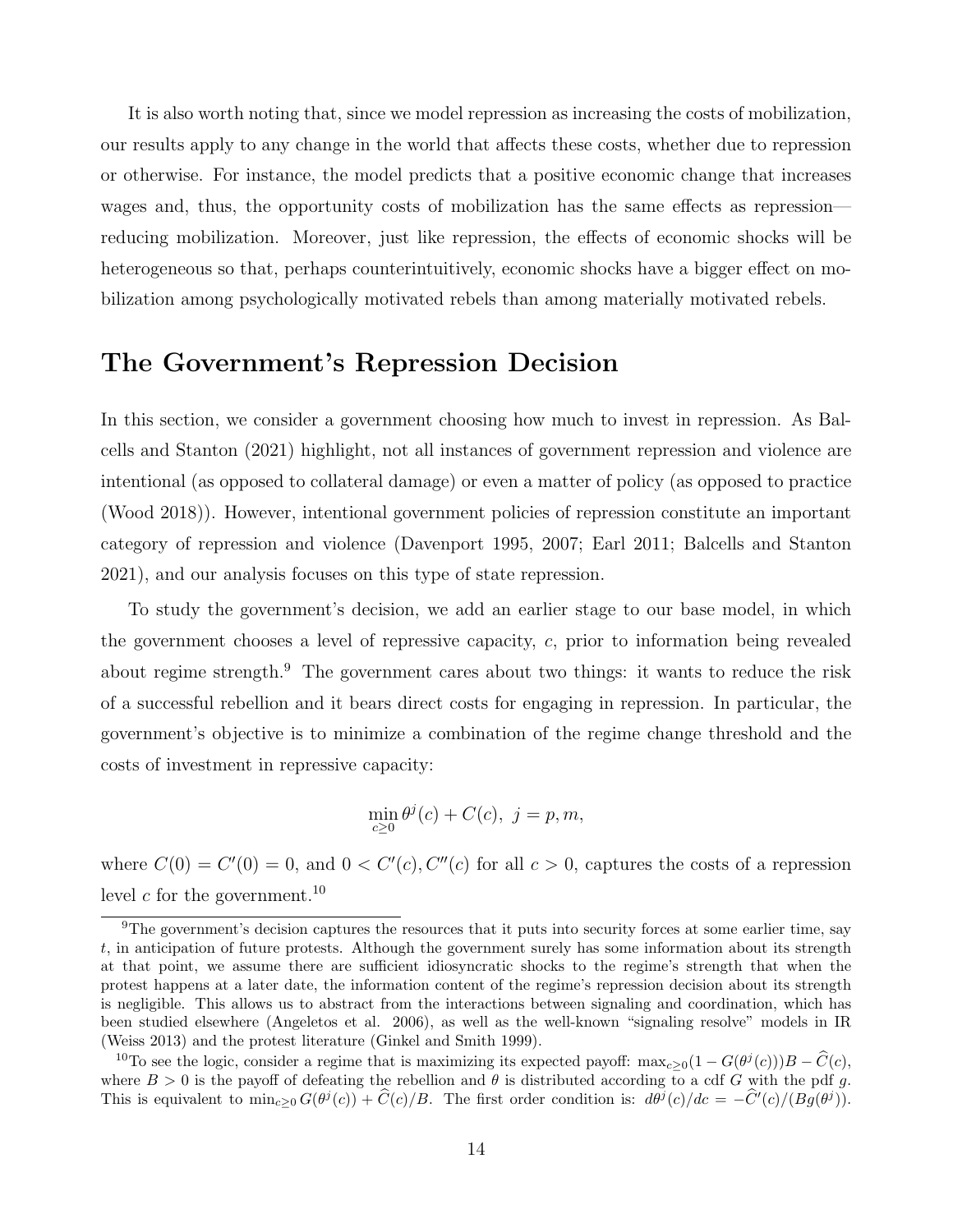Let  $c^j$ ,  $j = p, m$ , be the regime's choice of repression when the rebels are psychologically and materially motivated, respectively.

Proposition 4 The government chooses a higher repression level against psychologically motivated groups than against materially motivated groups:  $c^p > c^m$ . Moreover, in equilibrium with the endogenous choice of government repression, the equilibrium regime change threshold is higher in the material rewards setting than in the psychological rewards setting:  $\theta^p(c^p) < \theta^m(c^m)$ .

Proposition 4 says two things. First, all else equal, a strategic government engages in more repression against a psychologically motivated rebel group than against a materially motivated rebel group. Second, even with endogenous repression, psychologically motivated groups are less likely to succeed than materially motivated groups.

The intuition builds on the earlier the analysis. We showed that higher repression has a larger marginal impact on reducing the probability of successful rebellion when motivations are psychological rather than material (Proposition 3). This implies that the government obtains a larger marginal benefit from applying repression against psychologically motivated groups than against materially motivated groups. As a result, the government represses psychologically motivated groups more  $(c^p > c^m)$ .

Moreover, for a given (exogenous) level of repression, the equilibrium regime change threshold is higher in the material rewards setting than in the psychological rewards settings (Proposition 2). That is, all else equal, psychologically motivated groups are less likely to succeed in overturning the status quo than materially motivated groups. Accounting for the government's strategic choice of repression reinforces this result because, as we just discussed, states use more repression against psychologically motivated groups.

# Discussion and Empirical Implications

We have established four key results:

1. Strategic governments repress psychologically motivated groups more than materially motivated groups (Proposition 4).

When  $\theta$  is distributed uniformly,  $g(x)$  is a positive constant  $\hat{g} > 0$  and can be absorbed into  $\hat{C}'(c)/B$ , so that  $d\theta^{j}(c)/dc = -C'(c)$ , where  $C'(c) = \hat{C}'(c)/(B\hat{g})$ . As we show in Online Appendix B, the same equilibrium regime change threshold is obtained with a general  $G$  if the noise in private signals is vanishingly small. But as the appendix shows, such generalizations does not change the insights of the model.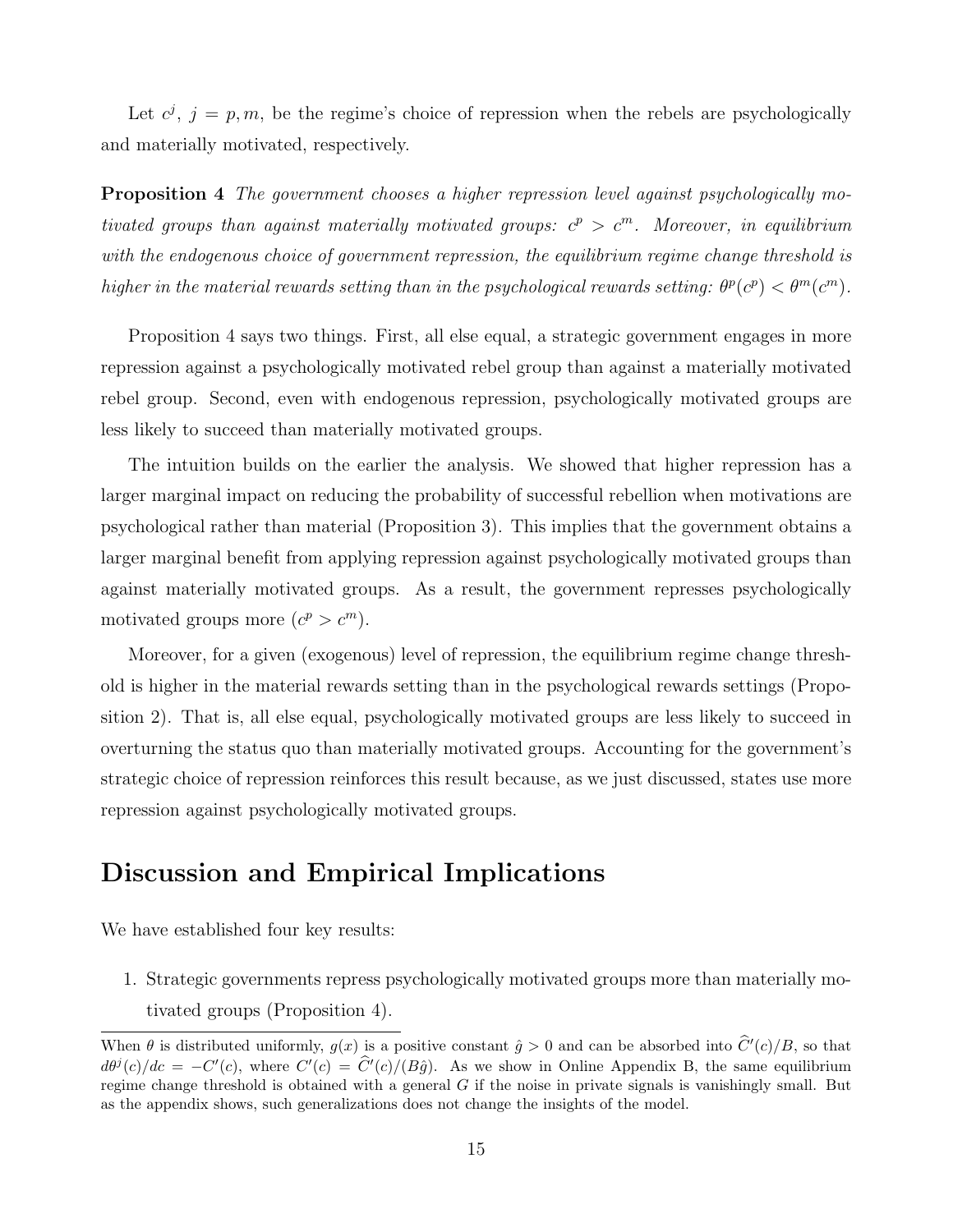- 2. All else equal (e.g., repression held constant), psychologically motivated groups are less effective at achieving their goals that materially motivated groups (Proposition 2).
- 3. Repression has a larger marginal effect on the the efficacy of psychologically motivated groups than of materially motivated groups. (Proposition 3).
- 4. At the equilibrium level of repression chosen by governments, psychologically motivated groups are less effective at achieving their goals than are materially motivated groups (Proposition 4).

Each of these is an empirical implication in its own right. Thus, the model yields testable hypotheses about both the amount of repression we should expect to see used against different types of rebel groups (implication 1), the efficacy of that repression (implication 3), and the likelihood of success of differentially motivated rebel movements (implications 2 and 4). Moreover, as discussed earlier, the model also has implications about the (heterogeneous) effects of economic or other non-repressive changes that affect the costs of mobilization. Non-repressive changes in the opportunity costs of mobilizing (e.g., increases in economic opportunity) have the same effect in the model as repression—thus, the model also implies that positive economic shocks will decrease rebel efficacy and that the impact of such shocks is greater on psychologically motivated groups than on materially motivated groups.

In addition to these positive implications, the model also highlights some complications for empirically estimating the effect of repression, which may shed light on why the empirical literature finds conflicting and varied results—what Davenport (2007) refers to as the punishment puzzle. Here we consider three such complications.

The first complication has to do with the way rebel motivations complicate causal inference. Consider, for instance, a regression of either mobilization or rebel success on repression. Points 1 and 2, together, show that motivations are a confounder in such a regression. Holding repression fixed, materially motivated groups have higher levels of mobilization and are more likely to succeed than psychologically motivated groups. But they also face less repression than psychologically motivated groups. Hence, those regressions will return correlations that are over-estimates of the efficacy of repression—some of the negative correlation between the measure of repression and that of protest success is due to systematic baseline differences in mobilization or likelihood of success among rebel groups that face more or less repression, not due to the effect of the repression itself.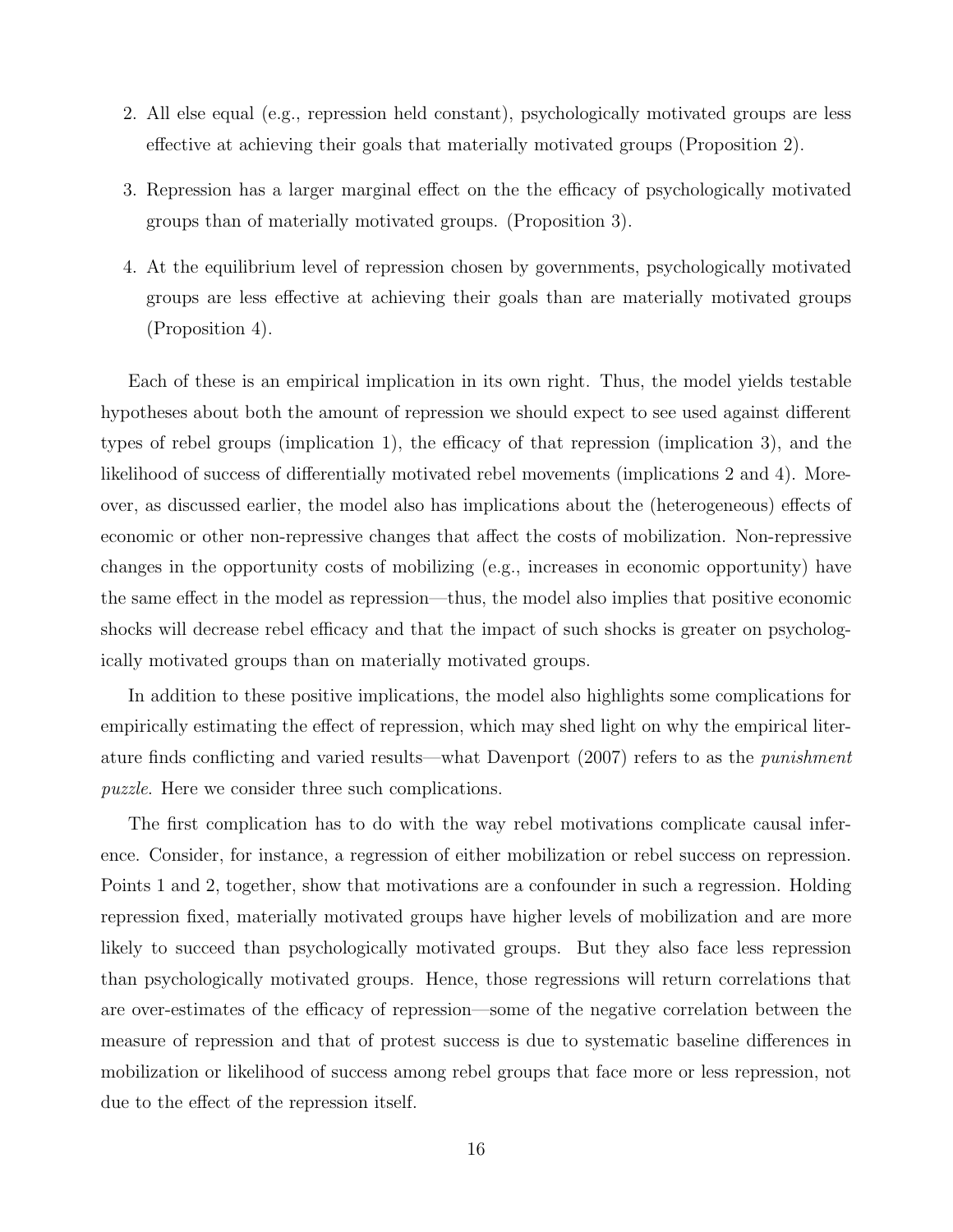

Figure 2: Some of the observed correlation between rebel success and repression is the result of baseline differences coming from the correlation between motivations and repression, rather than the causal effect of repression.

A theoretical version of this observation is illustrated in Figure 2. The figure shows the equilibrium regime change threshold on the vertical axis and the equilibrium level of repression on the horizontal axis. The higher the regime change threshold, the more likely the rebel group is to succeed. In the figure, all psychologically motivated groups face repression  $c^p$  and all materially motivated groups face repression  $c<sup>m</sup>$ . But, for any given level of repression, psychologically motivated groups also face a lower regime change threshold (i.e., are less likely to succeed). Thus, motivation is correlated with both repression and likelihood of success and, so, is a confounder if we want to interpret the correlation between repression and success as an estimate of the causal effect of repression.

Of course, in real data, other parameter values will vary, so not all conflicts with the same motivations will experience the same level of repression or the same regime change threshold. Figure 3 illustrates what such data might look like. The data in the figure are generated as follows. For each type of motivation, the level of repression in any given observation is the equilibrium level plus mean-zero noise. And the regime change threshold is the equilibrium regime change threshold from the model, given that level of repression and the type of motivations, plus (independent) mean-zero noise.

The problem of confounding is evident in the figure. Both the outcome (regime change threshold) and treatment (level of repression) are correlated with motivations (represented by the different colored data points). In conflicts with psychologically motivated rebels (black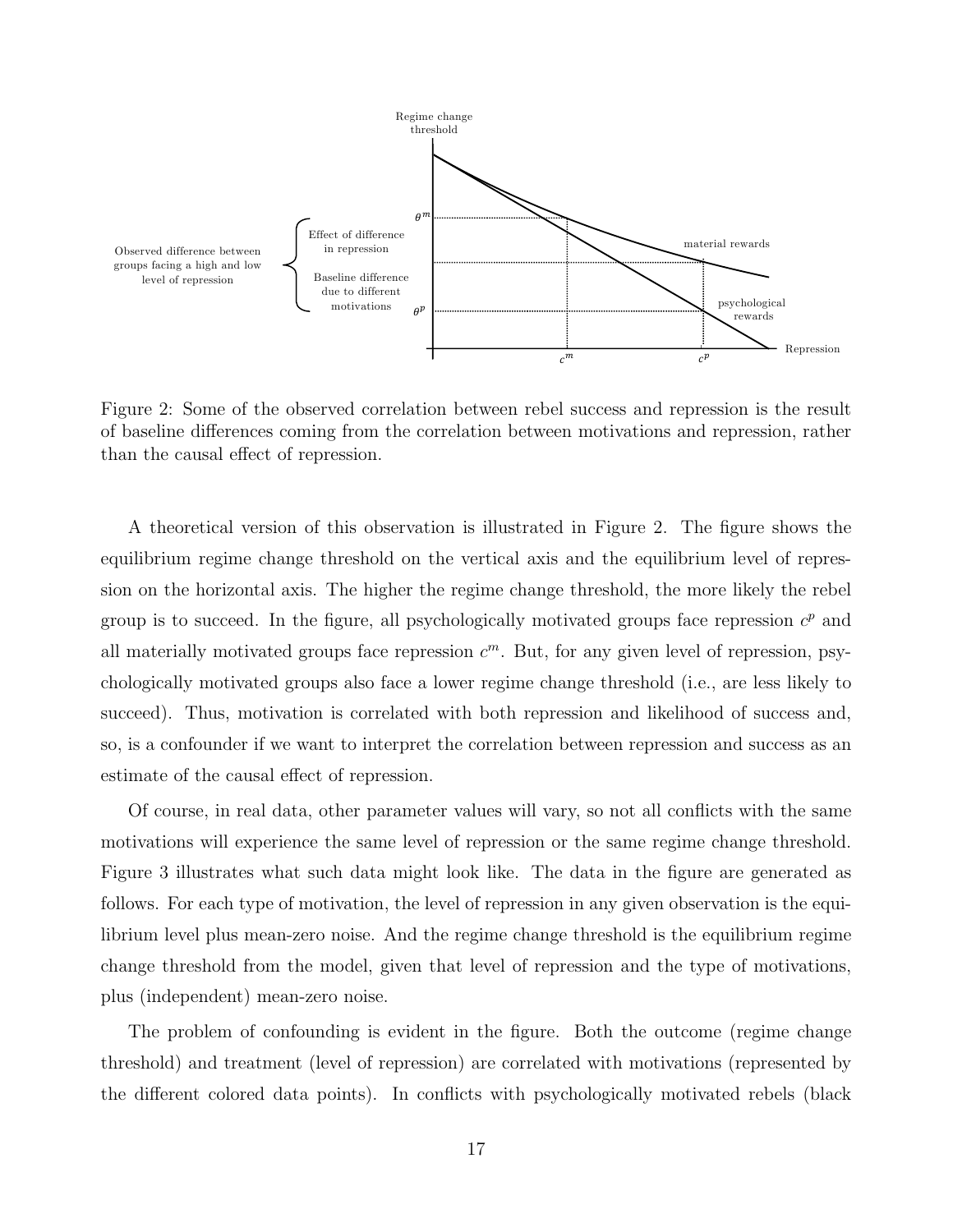

Figure 3: Data simulated from the model shows that motivation is a confounder in the regression of the regime change threshold on repression and that repression has heterogeneous treatment effects.

dots), repression tends to be high and the regime change threshold tends to be low. In conflicts with materially motivated rebels (gray dots), repression tends to be low and the regime change threshold tends to be high. The resulting bias can be seen directly in the left-hand panel of the figure. The dashed line represents the simple regression of regime change threshold on repression—its slope estimates the correlation. The solid lines represents the regression of regime change threshold on repression and a dummy variable for the two possible types of rebel motivation. Since this regression controls for motivation and there are no other confounders, the slope of these lines (which are parallel by construction) estimates the average treatment effect of repression.<sup>11</sup> The solid lines are shallower than the dashed line. This means that the correlation over-estimates (in magnitude) the average treatment effect.

A second complication concerns heterogeneous treatment effects. Suppose an empirical study credibly estimates the effect of repression for some set of cases. Result (3) says that repression has heterogeneous treatment effects on rebellion, depending on rebel motivations. In particular, repression has a bigger effect when rebels are psychologically motivated than when they are materially motivated. This is evident in the right-hand panel of Figure 3. In that figure, the lines represent the regression of regime change threshold on repression for each type of conflict separately. Since there are no other confounders in our simulations, the slopes of

<sup>&</sup>lt;sup>11</sup>The regression equation is Regime Change Threshold =  $\beta_0 + \beta_1 \cdot$  Repression +  $\beta_2 \cdot$  Motivation. The parameter  $\beta_1$  gives the slope of the linear relationship between regime change threshold and repression controlling for motivations, which estimates the average treatment effect of repression. The parameter  $\beta_2$  gives the vertical distance between the lines, which is the relationship between motivations and repression controlling for repression—i.e., the average treatment effect of motivations.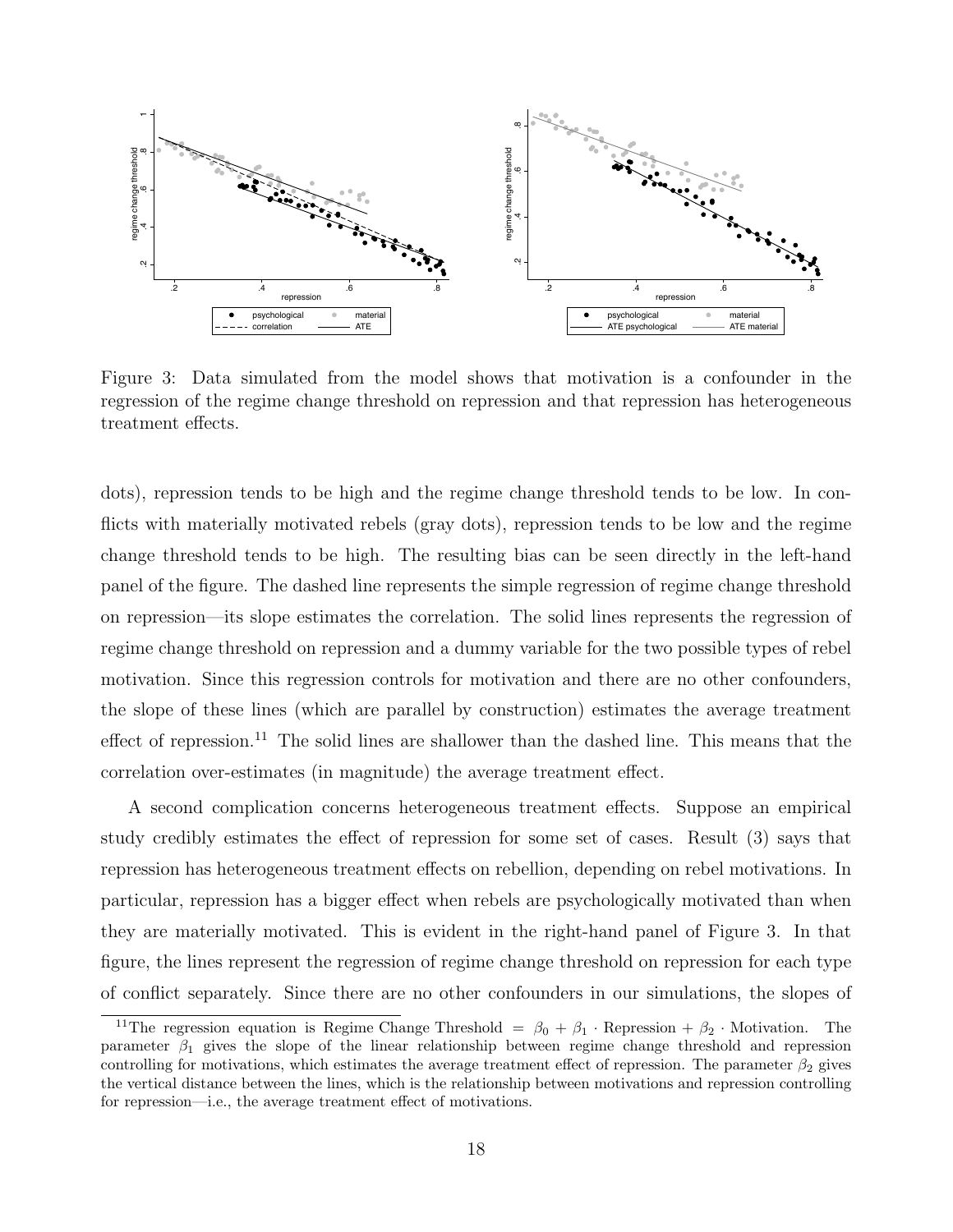these regression lines estimate the average treatment effect of repression in each type of conflict. The regression line for psychologically-motivated conflicts is steeper than the regression line for materially-motivated conflicts, reflecting the heterogeneous treatment effects. Hence, estimates of the efficacy of repression will be sensitive to the sample of conflicts being studied. That is, a study that happens to focus on a region of the world or type of conflict where, for instance, most groups are psychologically motivated is expected to get a different estimate of the effects of repression than a study that happens to focus on a region of the world or type of conflict where most groups are materially motivated.

The third complication is more methodological. Many of the most convincing empirical studies of the efficacy of repression employ a difference-in-differences design—e.g., comparing changes in rebel activity in locations within a country that did and did not experience repression in a given time period (e.g., Lyall 2009; Kocher, Pepinsky, and Kalyvas 2011; Condra and Shapiro 2012; Benmelech, Berrebi, and Klor 2015; Dell and Querubin 2018; Rozenas and Zhukov 2019). In such studies, repression is typically relatively rare; that is, there is not repression in most regions in most periods. That implies that, in a within-country design, most units are "untreated" in most periods. But our result (1) suggests this will be less true for conflicts involving psychologically motivated groups—in those conflicts, the untreated and treated groups will be more evenly balanced since repression is used more often. In a finite sample, this means that (all else being equal), estimates of the efficacy of repression will be more precise in settings with psychologically motivated groups than in settings with materially motivated groups. Hence, we are more likely to find statistically significant evidence of the efficacy of repression in psychologically motivated conflicts not only because it is in fact more effective in such conflicts, but also because it is more precisely estimated. And, moreover, a metaanalysis (whether formal or implicit from a reading of the literature) that weights estimates by the inverse of their precision will overestimate the average efficacy of repression because it will put excess weight on estimates from conflicts with psychologically motivated groups which, according to result (3), are the settings where repression is most effective.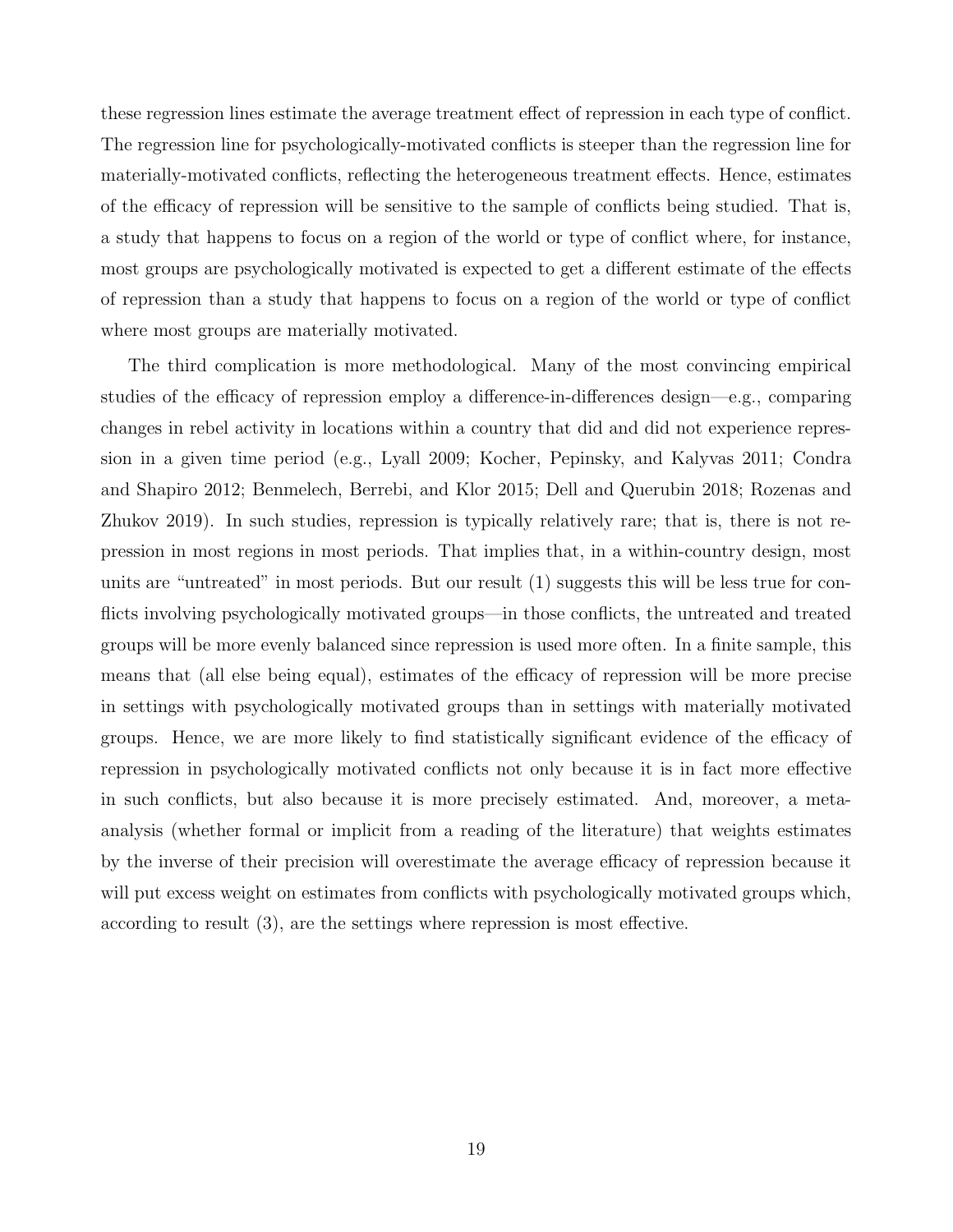# Extension: Resilience to Repression and the Committed Core

Our paper focuses on the strategic interactions between motivations in collective action and the choice of repression by the state. However, to show broader applications and the flexibility of our framework, we now extend the base model to consider the resiliency of rebel groups to early set-backs. In particular, we now turn to a dynamic question: which type of movement is more resilient to repression in the long-run, given that even successful repression often leaves behind a committed core that will attempt to resurrect the movement in the future?

Many movements do not succeed or fail in a single episode. A movement that initially appears to have been defeated may resurface later when another political opportunity arises (McAdam, Tarrow, Tilly 2001; Tarrow 2011). Moreover, in such instances, the experience of earlier repression often creates a core of deeply committed participants. For instance, Rasler (1996) highlights how, in the short-run, government repression appears to have succeeded in putting down the protests that preceded the Iranian revolution, but that in the longer-run the movement inspired by these protests rose back up on the foundation built by the committed core. Wood (2003) and Lawrence (2017) emphasize how the desire for justice or vengeance can create such a committed core, focusing on the cases of El Salvador and Morocco, respectively. Bursztyn et al. (2021) and Pearlman (2021) highlight the ways in which social ties can contribute to the creation of a committed core, with a focus on the cases of Hong Kong and Syria, respectively. (See also Diani and McAdam (2003)).

To study how early failure that leaves in place a committed core affects the ultimate likelihood of success, we extend the model to two periods, and normalize the population size to 1. To study these dynamics, we abstract away from endogenous repression, though it is straightforward to add it along the lines of the analysis above. The stage game in the first period is identical to the previous setting. If the rebellion succeeds, the game ends. However, if the rebellion fails in the first period, in the second period citizens again play a similar regime change game. However, now there is a committed core: a fraction  $1 - a \in (0, 1)$  of citizens who will surely participate in the second period rebellion. Thus, there are two differences between periods 1 and 2: in the second period, a fraction 1−a of citizens are committed to the rebellion and citizens have the additional, common knowledge that the regime survived the first period. To ease exposition, we focus on Normal distributions of noise so that  $F = N(0, 1)$ .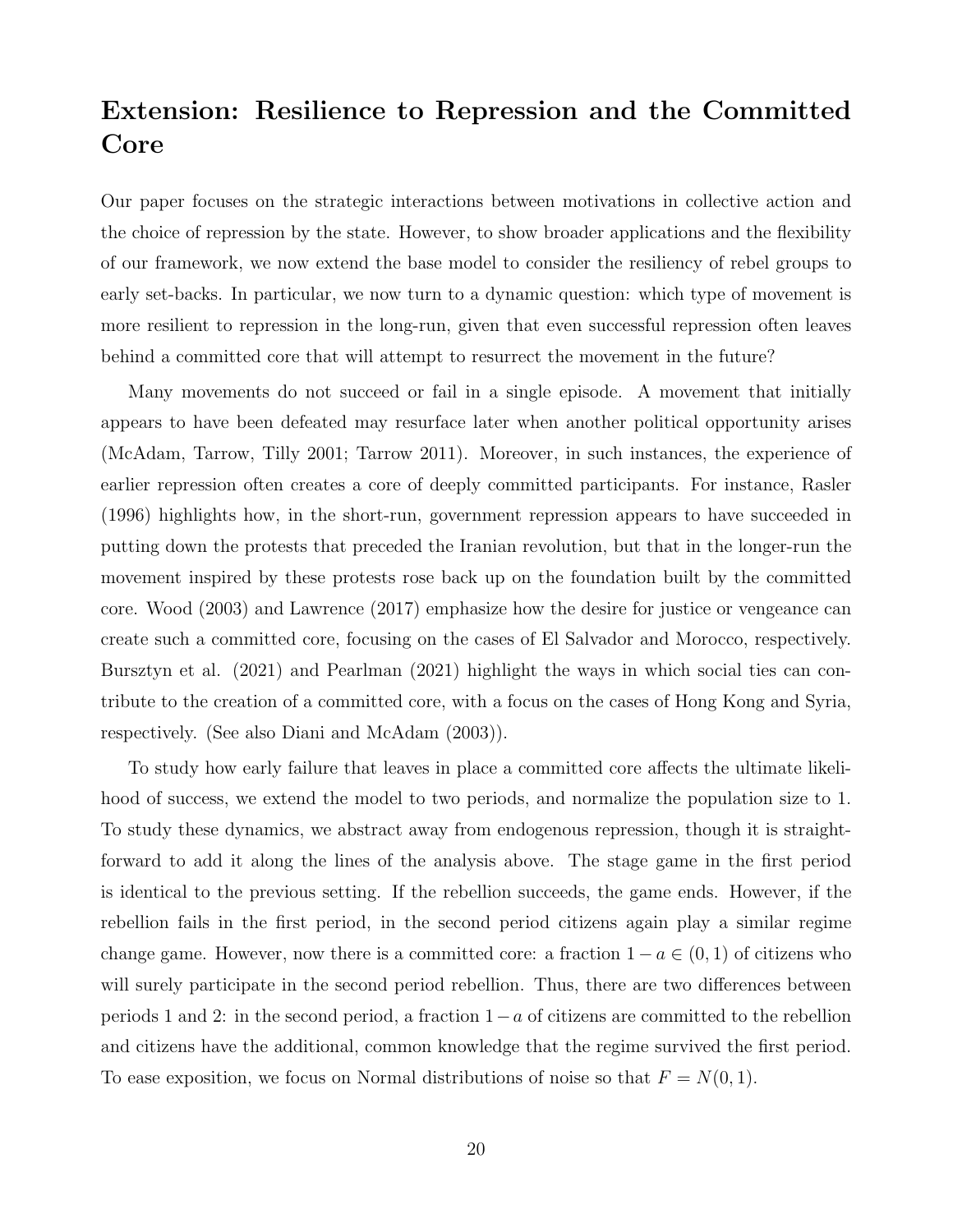In period 2, each citizen has three pieces of information: her signal from the first period, her signal from the second period, and the fact that the regime has survived. Because conditional expectations of normally distributed variables are linear, a citizen's private information in period 2 is effectively the average of her private signals in periods 1 and 2. Let  $x_2$  be that average. We refer to this average signal as a citizen's private signal in period 2.

As before, we focus on symmetric monotone equilibria. In period 1, a citizen rebels if and only if her private signal is below a threshold  $x_1^*$ . In period 2, a fraction  $1 - a$  of citizens will be committed and rebel, and a citizen from the remaining group rebels if and only if her private signal  $x_2$  is below a threshold  $x_2^*$ . As in the static setting, there is no equilibrium in which a citizen always revolts:  $x_t^* < \infty$ . If the regime survives the first period, this implies  $\theta > 0$ . Thus, there could be an equilibrium in which  $x_2^* = -\infty$ , and only the fraction  $1 - a$  of (committed) citizens rebel. We focus on the interesting case of finite cutoff equilibria, so that  $x_2^* \in \mathbb{R}$ .

Because a single citizen's action does not change the outcome (each individual is too small to make a non-negligible difference), in the first period the equilibrium behavior of citizens is the same as in the static game. Let  $\theta_t^j$  $t, j \in \{p, m\}, t = 1, 2$ , be the period t equilibrium regime change threshold in the settings with psychological  $(j = p)$  and material  $(j = m)$  rewards, respectively. Let  $x_t^p$  and  $x_t^m$  be the corresponding equilibrium citizen cutoffs. From our earlier analysis,  $\theta_1^p = 1 - c$  and  $\theta_1^m = e^{-c}$ . In the second period, in the setting with material rewards, any pair of cutoffs  $(\theta_2^m, x_2^m)$  that satisfy the following belief consistency and indifference conditions constitute an equilibrium:

$$
\theta_2^m = (1 - a) + a \Pr(x_i < x_2^m | \theta_2^m) \tag{3}
$$

$$
c = E\left[\frac{\mathbf{1}_{\{\theta < \theta_2^m\}}}{(1-a) + a \Pr(x_j < x_2^m)} \middle| x_i = x_2^m, \theta \ge \theta_1^m\right].
$$
 (4)

In the second period, in the setting with psychological rewards, any  $(\theta_2^p)$  $_{2}^{p},x_{2}^{p}$  $2<sup>p</sup>$  that satisfy the following conditions constitute an equilibrium:

$$
\theta_2^p = (1 - a) + a \Pr(x_i < x_2^p | \theta_2^p) \tag{5}
$$

$$
c = \Pr(\theta < \theta_2^p | x_i = x_2^p, \theta \ge \theta_1^p). \tag{6}
$$

These equilibrium conditions reflect the two differences between period 2 and period 1. The information content of the regime's survival is reflected in conditioning on  $\theta > \theta_1^j$ ,  $j \in \{p, m\}$ ,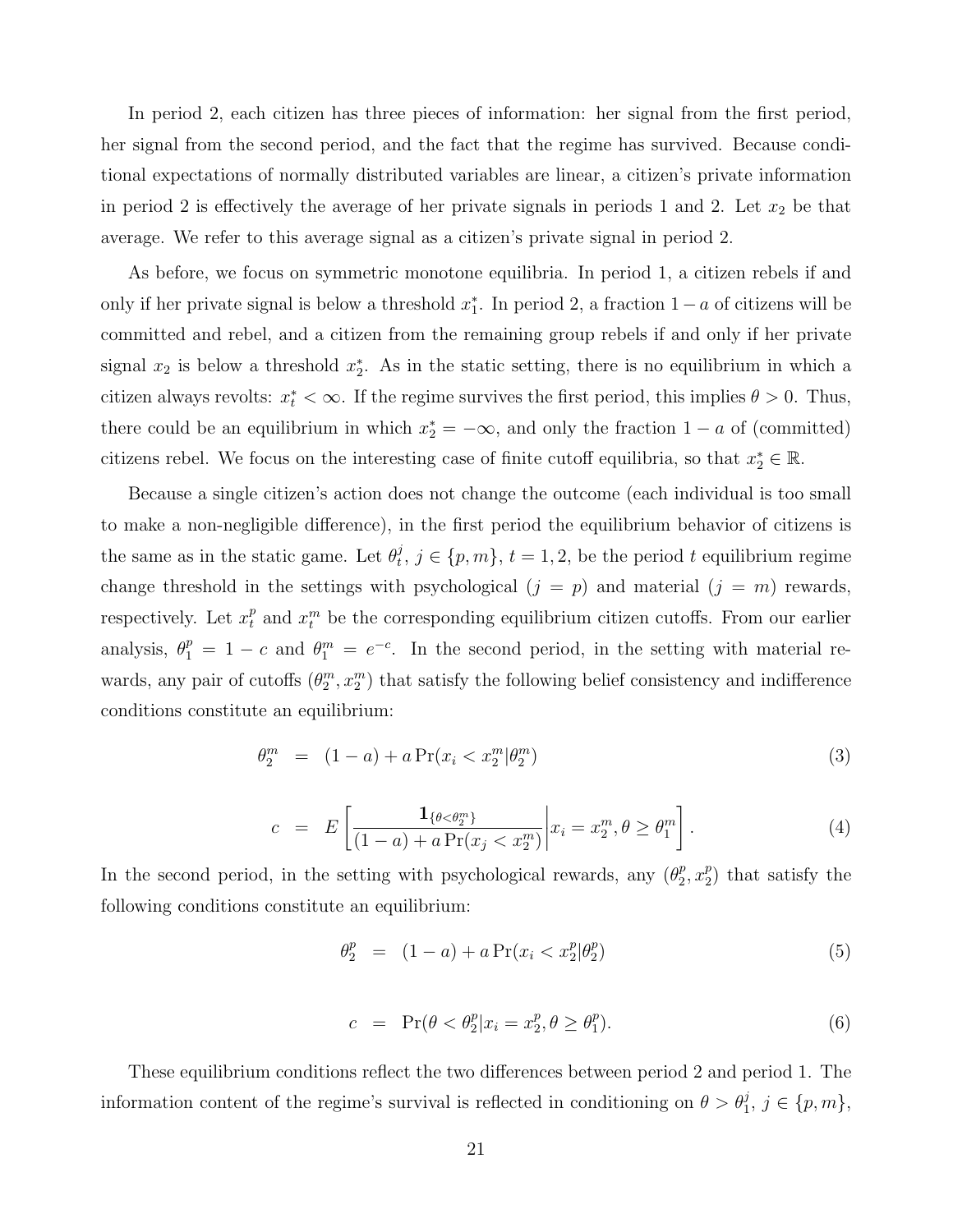in the indifference conditions. The emergence of a committed rebel core is represented by the term  $1 - a$  in the belief consistency conditions.

It is bad news for the rebels that the regime survived the first period: they've learned that  $Pr(\theta < \theta_1^j) = 0, j \in \{p, m\}$ . This may prevent rebellion in period 2 altogether (finite-cutoff equilibria may not exist). But if citizens' private information is sufficiently precise, they effectively discard the relatively imprecise information that  $\theta \geq \theta_1^j$  $j, j \in \{p, m\}$ : compared to their precise private information, this public information receives little weight in their Bayesian updating. Cross-period informational linkages have been studied elsewhere in the literature (Angeletos et al. 2007). To focus on the new insight that the effect of a committed core depends on motivations, in our theoretical results, we abstract away from the informational linkage across periods—letting the noise in the second period's private signals become vanishingly small. We then provide numerical examples with information linkages (i.e., learning) between periods and discuss the effect of informational linkage on the dynamic.<sup>12</sup>

**Proposition 5** Suppose the noise in the second period's private signals becomes vanishingly small, and we focus on the largest equilibrium. Conditional on failure in the first period, the chances of success is higher in the psychological rewards setting than in the material rewards setting.

The logic is as follows. A failure in the first attempt creates a committed core. This group of committed participants increases the likelihood of success in both settings, but the effect is weaker in the material rewards setting because, conditional on success, the group that will share the rewards is surely larger than the size of the committed members. Combining Propositions 2 and 5 implies that movements with psychological rewards are less likely to succeed in the first period, but conditional on a failure in the first period, they are more likely to succeed than movements with material rewards. This result resonates with the finding in Shadmehr and Bernhardt (2019) that it is more difficult for a movement to begin organically (without a revolutionary vanguard); but movements that begin organically are more likely to succeed.

In this analysis, because citizens have very precise private information in the second period, they do not need to rely on the informational content of the failure in the first period.

<sup>&</sup>lt;sup>12</sup>More generally, the formal literature has focused on various aspects of the dynamics of protest, while abstracting from others. For example, some papers focus on different aspects of signaling and coordination (Lohmann 1994; Bueno de Mesquita 2010; Loeper et al. 2014; Shadmehr and Bernhardt 2019; Barbera and Jackson 2020; Chen and Suen 2021), while others focus on the interactions between repression and dissent (Gibilisco 2021; Shadmehr and Boleslavsky 2022).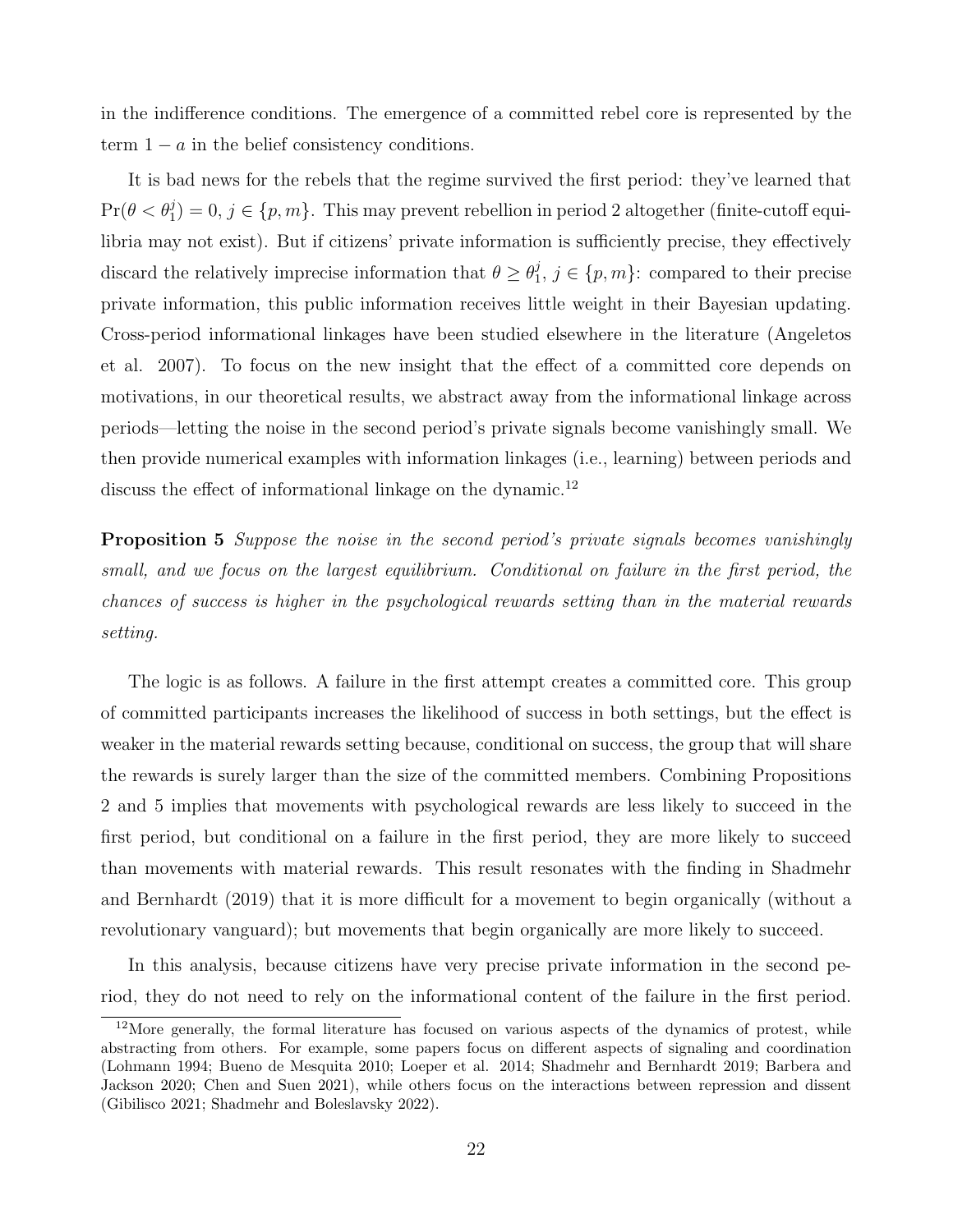Consequently, similar results hold if the regime's strength is independent across periods, an assumption that fits settings in which sufficient time has passed since the first revolt. But suppose there are genuine informational linkages across periods, can our findings continue to hold?

To see the forces at work once information linkages are reintroduced, recall that regime change is more likely in the material rewards setting in the first period  $(\theta_1^m > \theta_1^p)$ . Therefore, upon observing that the regime has survived the rebellion, citizens in the material rewards settings infer that the regime is stronger than citizens in the psychological rewards settings do. That is, the direct informational effect of early failures makes citizens more pessimistic about the likelihood of success in the material rewards settings than in the psychological rewards setting, reinforcing the effect of committed core. Hence, there is reason for optimism that the overall finding that rebellions characterized by psychological motivations will be more resilient following early failures is robust. Below we show computational results consistent with that intuition.

Lemma 1 in the proof of Proposition 5 shows how equilibrium regime change thresholds can be calculated away from the limit of vanishingly small noise. Suppose  $a = 0.8$  and  $c = 0.2$ , so that  $\theta_1^p = 1 - c = 0.8$  and  $\theta_1^m = e^{-c} \approx 0.82$ . Moreover, suppose the noise is normally distributed with the standard deviation of the average signal being  $\sigma$ . When  $\sigma = 0.01$ , we have:  $\theta_2^p \approx 0.84$ and  $\theta_2^m \approx 0.85$ . Thus, consistent with Proposition 5,  $\theta_2^p - \theta_1^p \approx 0.04 > \theta_2^m - \theta_1^m \approx 0.03$ —the presence of a committed core has a larger impact in the setting with psychological rewards. Conditional on failure in the first period, the chances of success is higher in the psychological rewards setting than in the material rewards setting.

Now, suppose we increases the noise to  $\sigma = 0.02$ , further moving away from the limiting case of vanishingly small noise. We still have  $\theta_1^p = 1 - c = 0.8$  and  $\theta_1^m = e^{-c} \approx 0.82$ . In second period of the psychological rewards setting, we have  $\theta_2^p \approx 0.838 > \theta_1^p$  and the revolution might succeed in the second period after failing in the first period. By contrast, in the second period of the material rewards setting, the likelihood of success is 0. This case is a stark example of our finding that conditional on failure in the first period, the chances of success is higher in the psychological rewards setting than in the material rewards setting.

Our findings also do not depend critically on the assumption of a uniform prior. To see this, consider an example with a normal prior about  $\theta$ .<sup>13</sup> Suppose that  $a = 0.6$ ,  $c = 0.7$ ,  $\theta \sim N(0, 2)$ ,

<sup>13</sup>Generally, the information that the regime has survived is like a public signal about the regime's strength. This public signal changes the common prior between periods. Given this new common prior, the analysis of the second period is closely related to that of the static game, but with a general prior. In Online Appendix B, we provide an analysis of the static game with a general prior.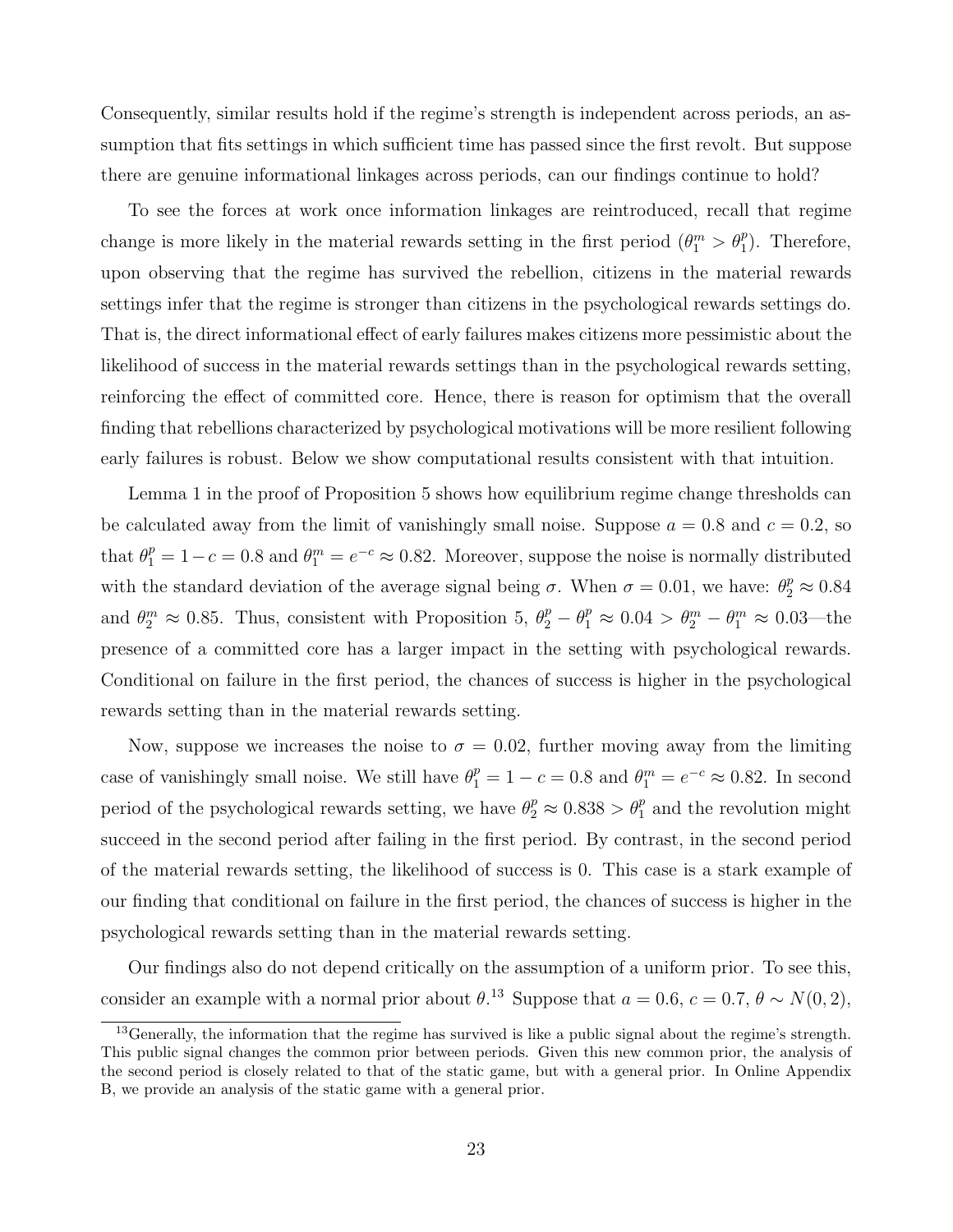and that noise is distributed iid across citizens and periods according to  $N(0, 0.25)$ . Now,  $\theta_1^p \approx 0.305$  and  $\theta_1^m \approx 0.505$ . As in our previous example, there is still a finite threshold in the psychological motivations setting,  $\theta_2^p \approx 0.511$ , and a positive probability of the revolution succeeding in the second period. But in the material motivations case, the revolution will surely fail in the second period, again providing a stark illustration of our result. Thus, in all these examples, allowing for an information linkage across periods strengthens the result that conditional on failure in the first period, the chances of success is higher in the psychological rewards setting than in the material rewards setting.

It is worth relating this dynamic extension of our model to two strains of the literature.

First, we distinguish our approach to modeling the dynamics of rebellion and repression from that of Tsebelis and Sprague (1989) and Francisco (2009). Those analyses adopt phenomenological models of predator-prey from mathematical biology. Tsebelis and Sprague (1989) posit that revolutionary activity R and state repression C follow two linear differential equations  $dR/dt = -a_1R + b_1C + d_1$ ,  $dC/dt = a_2R - b_2C + d_2$ , where  $a_i, b_i, d_i$ ,  $i = 1, 2$ , are constants. Francisco (2009) considers the non-linear Lotka-Volterra equations, with interaction terms  $R\times C$ instead of C. Methodologically, they focus on phenomenological modeling, in which aggregate behavior is assumed to follow a form of differential equations. In contrast, in our approach, actors make intentional decisions to achieve their goals given their constraints. As Tsebelis and Sprague (1989) argue, their approach "alienates strategic choices by historical actors from the process in which they participate in favor of some impersonal logic of revolutionary processes" (pp. 555–6). Thus, while we focus on strategic interactions, "agency is immaterial to the formalism" (Tsebelis and Sprague 1989, p. 555) that they use. Substantively, our models share the feature that, all else equal, earlier mobilization facilitates later mobilization—in the above formulation, higher  $R_t$  begets higher  $R_{t+1}$ . The size of this effect as well as the impact of repression are captured by the constants of their equations. Thus, while variations in motivation, strategic interactions, and endogenous choices of mobilization and repression are collapsed in those constants in their models, we aimed to study these features.

Second, we compare the role played by the committed core in our model to that played by revolutionary vanguards in models of rebellion. Our model of the committed core is most similar to models of vanguards as "early-risers"—anti-government activists who come to the streets early to inspire regime change (Kuran 1991; Lohmann 1994; Tarrow 2011; Shadmehr and Bernhardt 2019). Indeed, this is precisely the effect of our committed core in the version of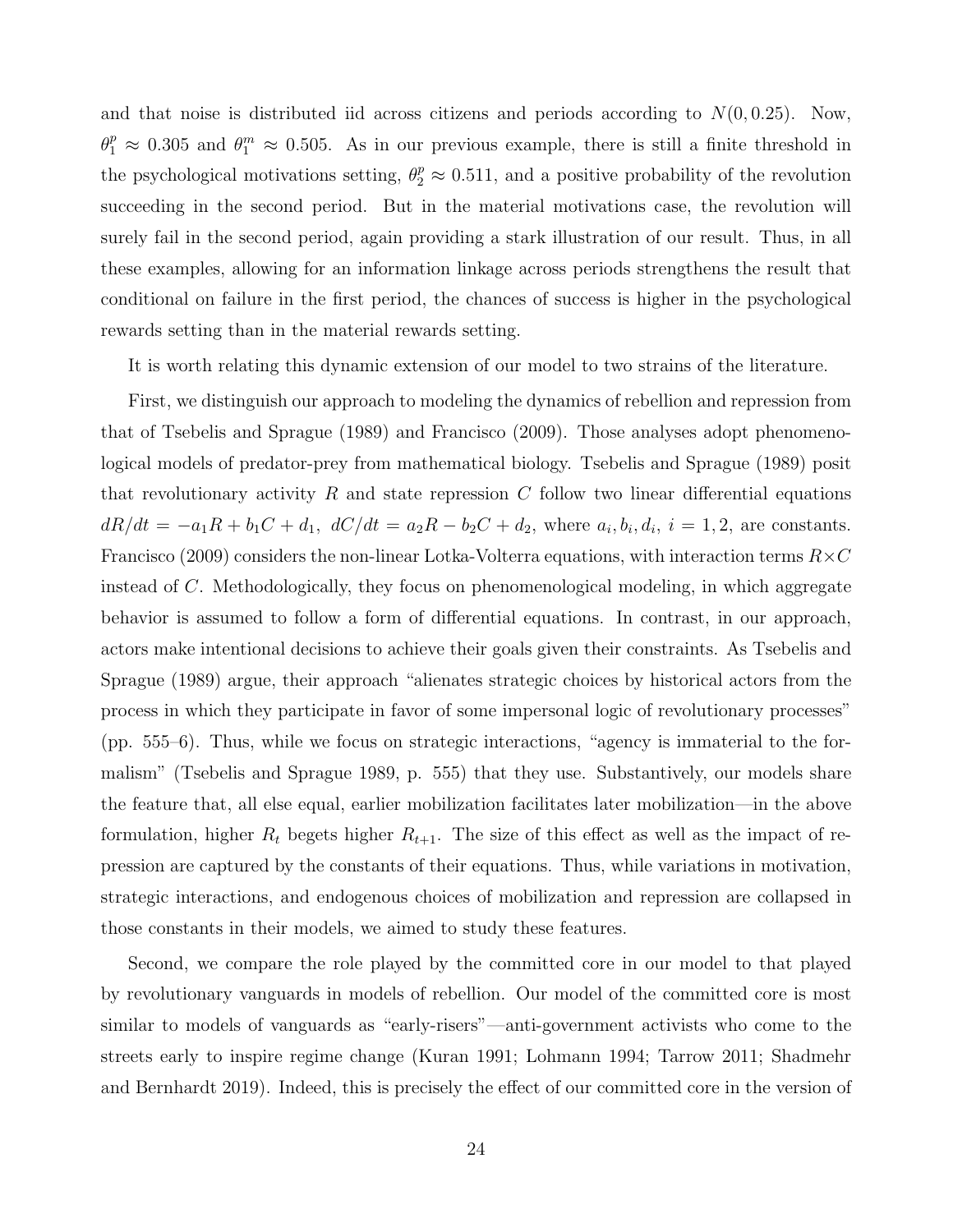our model with psychological motivations. However, as the analysis above shows, the effects of the committed core are different with material incentives. In particular, the presence of congestion externalities creates off-setting effects—a committed core makes victory more likely, but reduces the expected rewards of such a victory. These competing effects have not previously been discussed in the literature on vanguards.

# Conclusion

We explored the interaction between rebel motivations, rebel mobilization, and government repression. We showed that, movements with material rewards are less affected by repression and face less repression, while movements with psychological rewards are more resilient to repressive efforts that result in early failures but leave behind a committed core. A key ingredient of the underlying logic is the rivalry of material rewards versus the non-rivalry of psychological rewards—the other key ingredient is strategic uncertainty as Propositions 1 and 2 reveal. The effects of these motivations is complicated by the presence of coordination concerns among citizens. We show that, because material rewards must be shared upon success, repression has less influence on movements with material motives: such changes decrease the likelihood of success, but by decreasing participation they also increase the rewards of success in movements with material motives. The model yielded both positive empiric predictions, as well as results about confounding and heterogeneous treatment effects that may help understand why empirical studies find inconsistent results.

In addition to these empirical implications, these insights have policy implications. Policy makers should be more concerned about the existence of a committed core or vanguard when confronting movements with psychological and ideological motives rather than material motives. And, for this reason, they should be more cautious about the long-run efficacy of early victories when facing a group whose members are psychologically or ideologically motivated, as they are more resilient to such early failures than are movements using primarily material motives. By contrast, policy makers should recognize that movements motivated by material reward are more resilient to repression. Combining these observations suggests the optimal policy that aims to reduce the chances of success are qualitatively different across movements whose members are differentially motivated. When dealing with movements whose members are motivated by psychological or ideological rewards, the focus should be on the raising the costs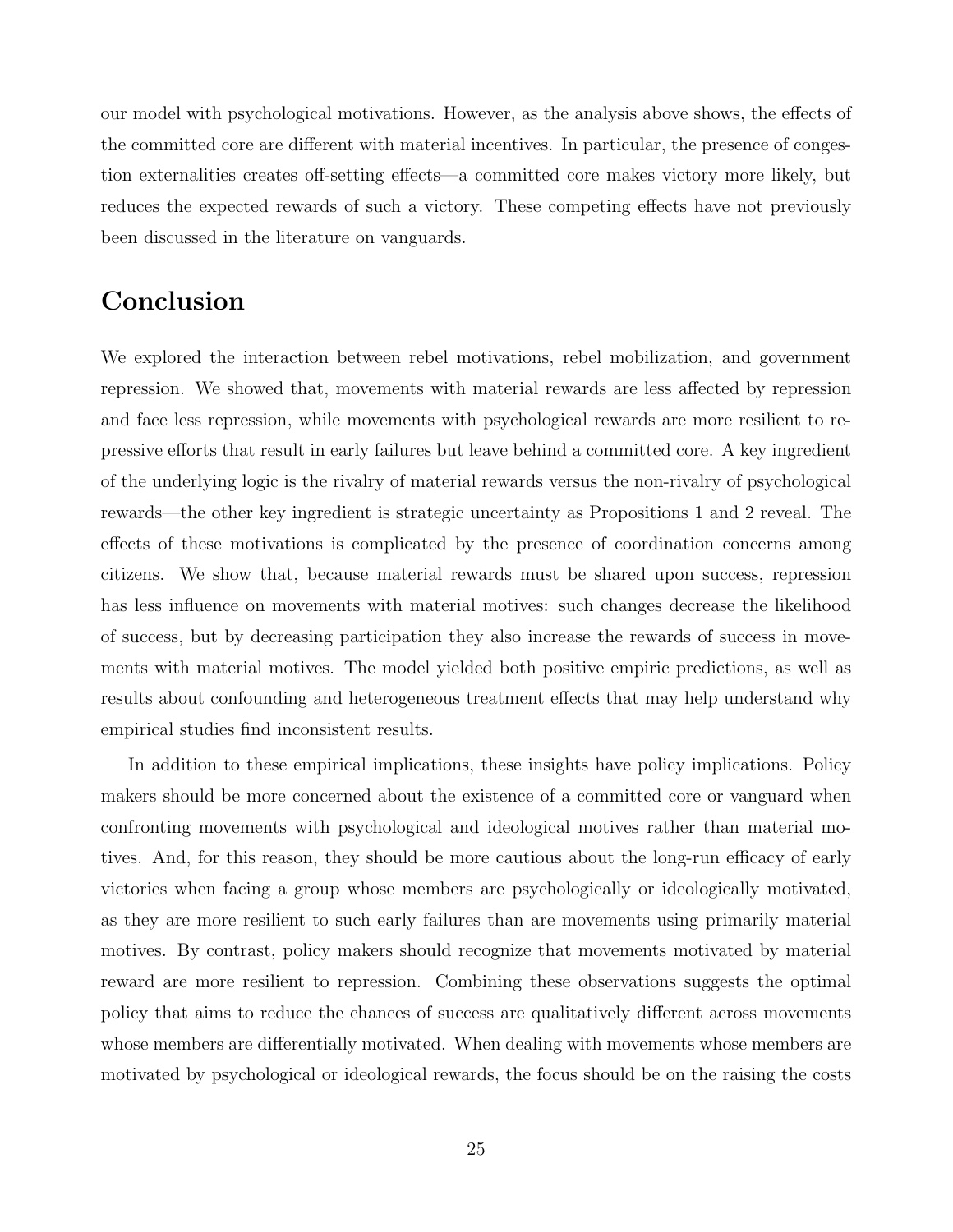of participation. In contrast, in dealing with movements whose members are materially motivated, it might be more effective to focus on reducing the material rewards that participants hope to gain should the movement succeed.

Our analysis also suggests avenues for future research. First, we introduced incomplete information into our model as a form of equilibrium selection, which allowed us to focus on how the efficacy of different types of repression depends on motivations. But we largely abstracted away from the substantive effects of information itself. Future work might explore how different sources of uncertainty interact with motivations and repression. Second, our results suggest hypotheses about the heterogeneous treatment effects of both repression and economic shocks that have not been investigated but which we hope will motivate future empirical work.

# Appendix: Proofs

**Proof of Proposition 1:** When  $\theta < 1$ , the regime collapses if almost all citizens rebel, so that  $m = a$ . Thus, when  $\theta < 1$ , a citizen rebels if she believes that almost all others will rebel, because her payoff from rebelling will be  $1 - c > 0$ . When  $\theta \ge 0$ , the regime survives if almost no citizen rebels, so that  $m = 0$ . Thus, when  $\theta \geq 0$ , a citizen does not rebel if she believes that almost no other citizen will rebel, because her payoff from rebelling will be  $-c < 0$ .  $\Box$ 

Proof of Proposition 2: We look for symmetric monotone equilibria in which a citizen rebels if and only if her signal is below a finite threshold  $x_i < x^m$ . A monotone strategy implies that the regime collapses if and only if  $\theta < \theta^m$ , where

$$
Pr(x_i < x^m | \theta^m) = \theta^m \quad \text{(belief consistency)}.\tag{7}
$$

A citizen with signal  $x_i$  rebels if and only if her expected payoff from rebellion exceeds its costs:

$$
E\left[\mathbf{1}_{\{\theta<\theta^m\}}\cdot\frac{a}{m}\bigg|x_i\right] = E\left[\mathbf{1}_{\{\theta<\theta^m\}}\cdot\frac{a}{a\Pr(x_j < x^m)}\bigg|x_i\right] = \int_{\theta=-\infty}^{\theta^m} \frac{\text{pdf}(\theta|x_i)}{\Pr(x_j < x^m|\theta)}d\theta > c. \tag{8}
$$

If a symmetric finite threshold equilibrium exists, the marginal citizen who receives the threshold signal  $x_i = x^m$  must be indifferent between rebelling or not. Moreover, as Shadmehr (2019b, Lemma 3) shows, when there is no prior information about  $\theta$ , the marginal citizen believes that the size of the rebellion is uniformly distributed. Thus, the marginal citizen's expected payoff from rebellion and the indifference condition become

$$
\int_{\Pr(x_j < x^m | \theta^m)}^1 \frac{du}{u} = -\log(\Pr(x_j < x^m | \theta^m)) = c.
$$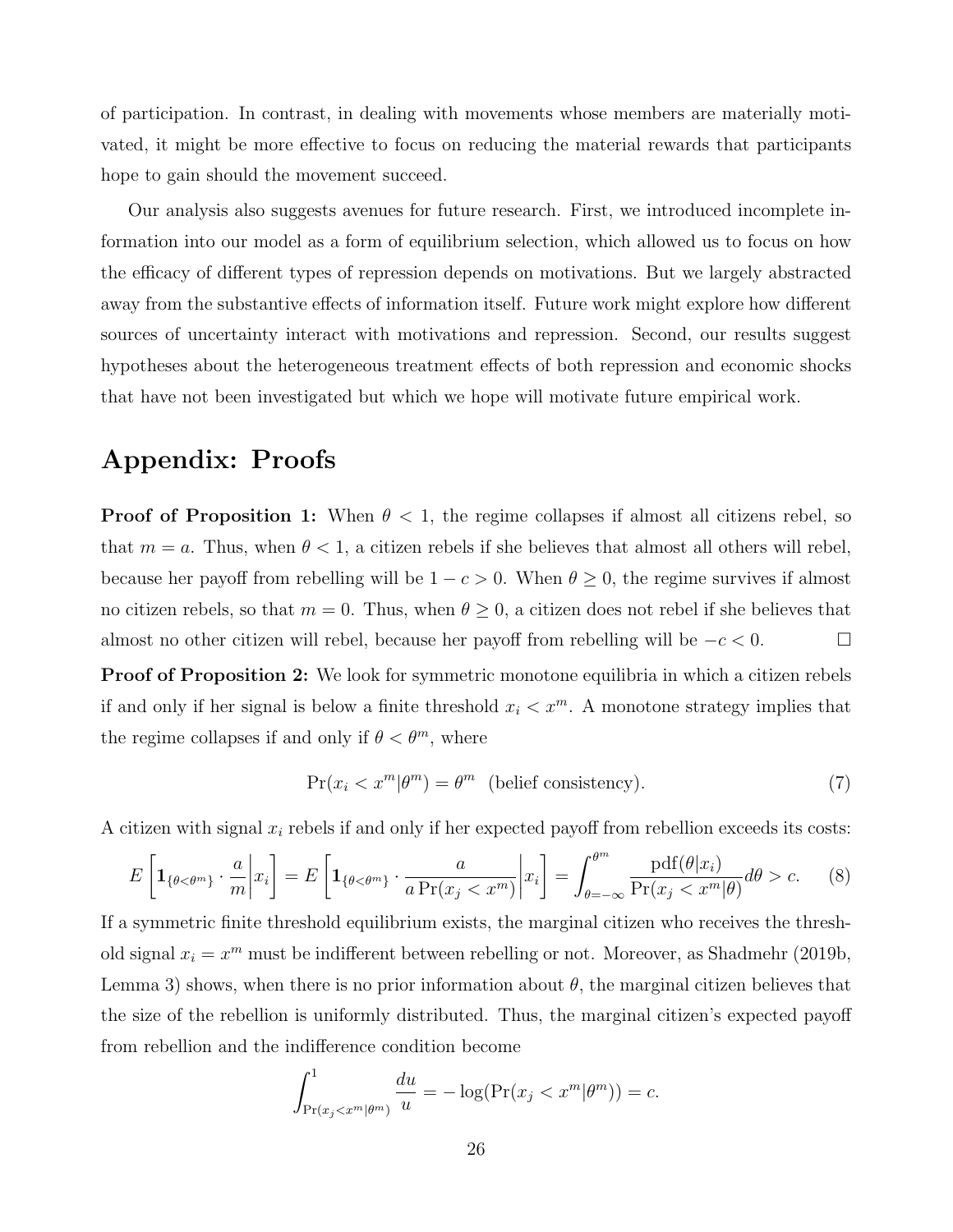Combining this with (7) yields  $-\log(\theta^m) = c$ , so that the unique equilibrium regime change threshold is

$$
\theta^m = e^{-c}.\tag{9}
$$

Alternatively, let  $z(\hat{\theta}) = Pr(\theta < \hat{\theta} | x_i = x^m)$ , with  $z^m = Pr(\theta < \theta^m | x_i = x^m)$ . Because there is no prior information about  $\theta$ :  $\Pr(\theta < \theta^m | x_i = x^m) = 1 - \Pr(x_i < x^m | \theta = \theta^m)$ . Thus,  $1-z^m = \theta^m$ . Moreover, the left hand side of the inequality (8) can be re-written in terms of z, so that the indifference condition becomes:

$$
\int_{\theta=-\infty}^{\theta^m} \frac{\text{pdf}(\theta|x_i = x^m)}{\text{Pr}(x_j < x^m | \theta)} d\theta = \int_{z=0}^{z^m} \frac{dz}{1-z} = -\log(1-z) \Big|_{z=0}^{z^m} = -\log(1-z^m) = c. \tag{10}
$$
\nBecause  $1 - z^m = \theta^m$ , this shows  $\theta^m = e^{-c}$ .

It remains to show that the best response to a monotone strategy is also monotone. Let  $\pi(\theta) = \mathbf{1}_{\{\theta < \theta^m\}} \cdot \frac{1}{\Pr(x_j < x^m | \theta)} - c$ . If  $c \in (0, 1)$ , then  $\pi(\theta)$  has a single-crossing property. Because  $(x, \theta)$  satisfy monotone likelihood ration property, by Karlin's theorem (Shadmehr 2019b, Online Appendix), single-crossing property holds under the integral transformation in (8), and the best response to a monotone strategy is also monotone. This means that the marginal citizen with signal  $x_i = x^m$  must be indifferent between rebelling or not.

Proof of Proposition 3: From Proposition 2,

$$
\frac{\partial \theta^p}{\partial c} = -1 < -e^{-c} = \frac{\partial \theta^m}{\partial c},
$$

where the inequality follows from  $e^c > 1$  for  $c > 0$ .

Proof of Proposition 4: From Proposition 2, the government's marginal benefit of raising repression level c is (weakly) decreasing in both settings, with  $\frac{\partial \theta^p}{\partial c} < \frac{\partial \theta^m}{\partial c} < 0$ . Thus, the government's optimal repression level is interior, and  $c^p > c^m$ . Moreover, from Proposition 2,  $\theta^p(c) < \theta^m(c)$ . Thus,  $\theta^p(c^p) < \theta^p(c^m) < \theta^m(c)$  $\Box$ 

Proof of Proposition 5: First, we prove a lemma that characterizes finite cutoff equilibria.

**Lemma 1**  $\theta_2^m$  > max $\{\theta_1^m, 1 - a\}$  is an equilibrium regime change threshold of the material rewards setting if and only if is satisfies

$$
\theta_2^m = \left(1 - a + aF\left(\frac{\theta_2^m - \theta_1^m}{\sigma} + F^{-1}\left(\frac{\theta_2^m - (1 - a)}{a}\right)\right)\right) e^{-ac F\left(\frac{\theta_2^m - \theta_1^m}{\sigma} + F^{-1}\left(\frac{\theta_2^m - (1 - a)}{a}\right)\right)} \tag{11}
$$

and  $\theta_2^p > \max\{\theta_1^p\}$  $\{a_1^p, 1-a\}$  is an equilibrium regime change threshold of the psychological rewards setting if and only if is satisfies

$$
\theta_2^p = 1 - a + a(1 - c)F\left(\frac{\theta_2^p - \theta_1^p}{\sigma} + F^{-1}\left(\frac{\theta_2^p - (1 - a)}{a}\right)\right). \tag{12}
$$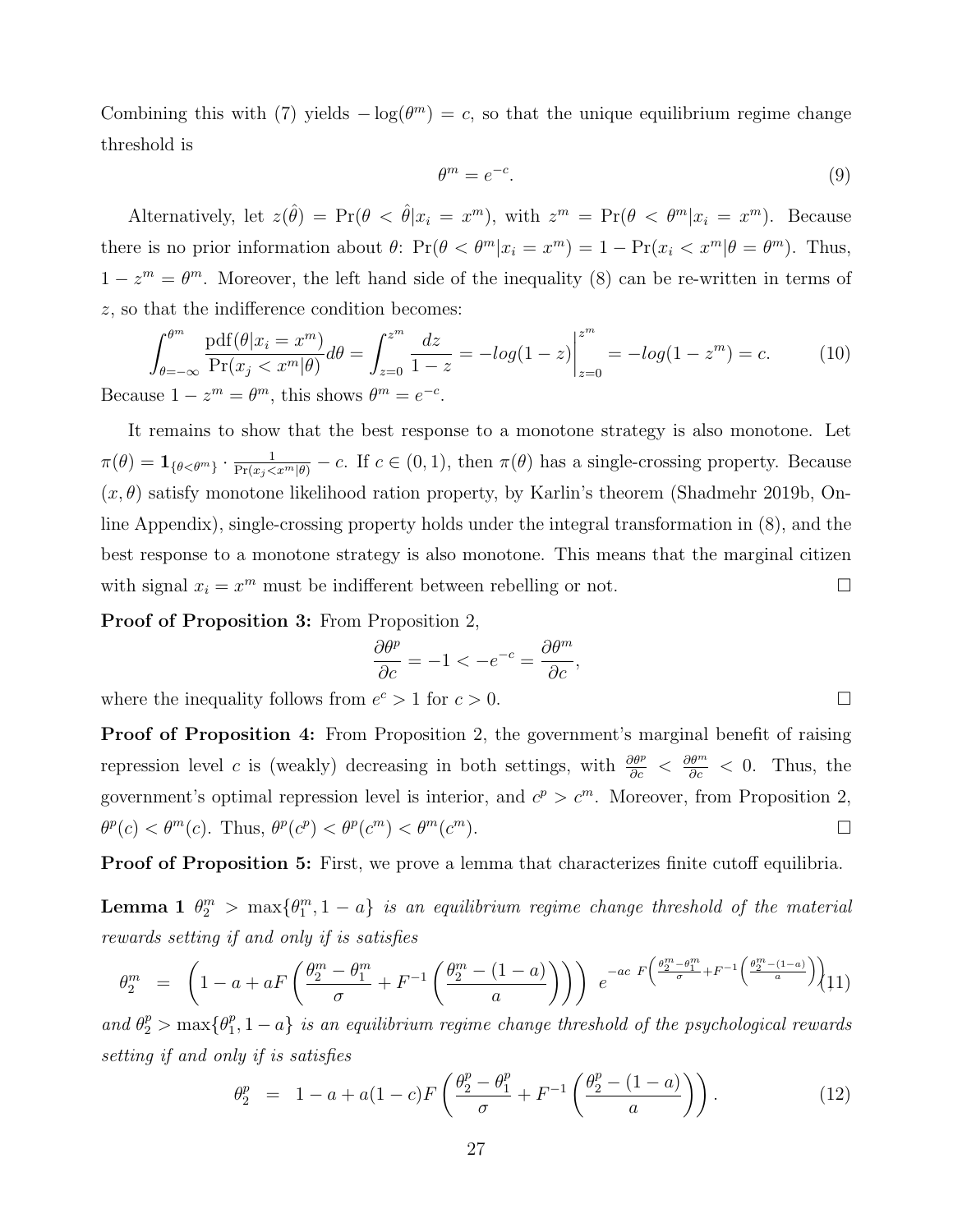Proof of Lemma 1: We first consider the material rewards setting. From equation (4), the marginal citizen's net expected payoff from rebellion is:

$$
E\left[\frac{1_{\{\theta<\theta_2^m\}}}{1-a+a\Pr(x_j < x_2^m)}\middle| x_i = x_2^m, \theta \ge \theta_1^m\right]
$$
  
= 
$$
\int_{\theta_1^m}^{\theta_2^m} \frac{1}{1-a+a\Pr(x < x_2^m|\theta)} \frac{\text{pdf}(\theta|x_2^m)}{\text{Pr}(\theta > \theta_1^m|x_2^m)} d\theta
$$
  
= 
$$
\int_{\theta_1^m}^{\theta_2^m} \frac{1}{1-a+aF\left(\frac{x_2^m-\theta}{\sigma}\right)} \frac{f\left(\frac{x_2^m-\theta}{\sigma}\right)g(\theta)}{\int_{\theta_1^m}^{\infty}f\left(\frac{x_m-\theta}{\sigma}\right)g(\theta)d\theta} d\theta \text{ (let } g(\theta) \text{ be the prior pdf of } \theta)
$$
  
= 
$$
\frac{\int_{\theta_1^m}^{\theta_2^m} \frac{f\left(\frac{x_2^m-\theta}{\sigma}\right)}{1-a+aF\left(\frac{x_2^m-\theta}{\sigma}\right)} d\theta}{\int_{\theta_1^m}^{\infty}f\left(\frac{x_2^m-\theta}{\sigma}\right)d\theta} (g(\theta) = 1 \text{ for uniform}).
$$

Thus,

$$
E\left[\frac{1_{\{\theta<\theta_{2}^{m}\}}}{1-a+a\Pr(x_{j}\n
$$
=\frac{1}{a}\frac{\log\left(\frac{1-a+aF\left(\frac{x_{2}^{m}-\theta_{1}^{m}}{\sigma}\right)}{\theta_{2}^{m}}\right)}{F\left(\frac{x_{2}^{m}-\theta_{1}^{m}}{\sigma}\right)},\qquad(13)
$$
$$

where the last equality follow from equation (3). Substituting from (13) into (4) yields:

$$
\log\left(1 - a + aF\left(\frac{x_2^m - \theta_1^m}{\sigma}\right)\right) - \log(\theta_2^m) = acF\left(\frac{x_2^m - \theta_1^m}{\sigma}\right). \tag{14}
$$

Substituting  $x_2^m$  from (3) into (14) yields:

$$
\theta_2^m = \left(1 - a + aF\left(\frac{\theta_2^m - \theta_1^m}{\sigma} + F^{-1}\left(\frac{\theta_2^m - (1 - a)}{a}\right)\right)\right) e^{-ac F\left(\frac{\theta_2^m - \theta_1^m}{\sigma} + F^{-1}\left(\frac{\theta_2^m - (1 - a)}{a}\right)\right)}.
$$
 (15)

Similarly for the psychological rewards setting, from equation (6), the marginal citizen's net expected payoff from rebellion is:

$$
E\left[\mathbf{1}_{\{\theta<\theta_2^p\}}\bigg|x_i=x_2^p,\theta\geq\theta_1^p\right]=\frac{F\left(\frac{x_2^p-\theta_1^p}{\sigma}\right)-F\left(\frac{x_2^p-\theta_2^p}{\sigma}\right)}{F\left(\frac{x_2^p-\theta_1^p}{\sigma}\right)}.\tag{16}
$$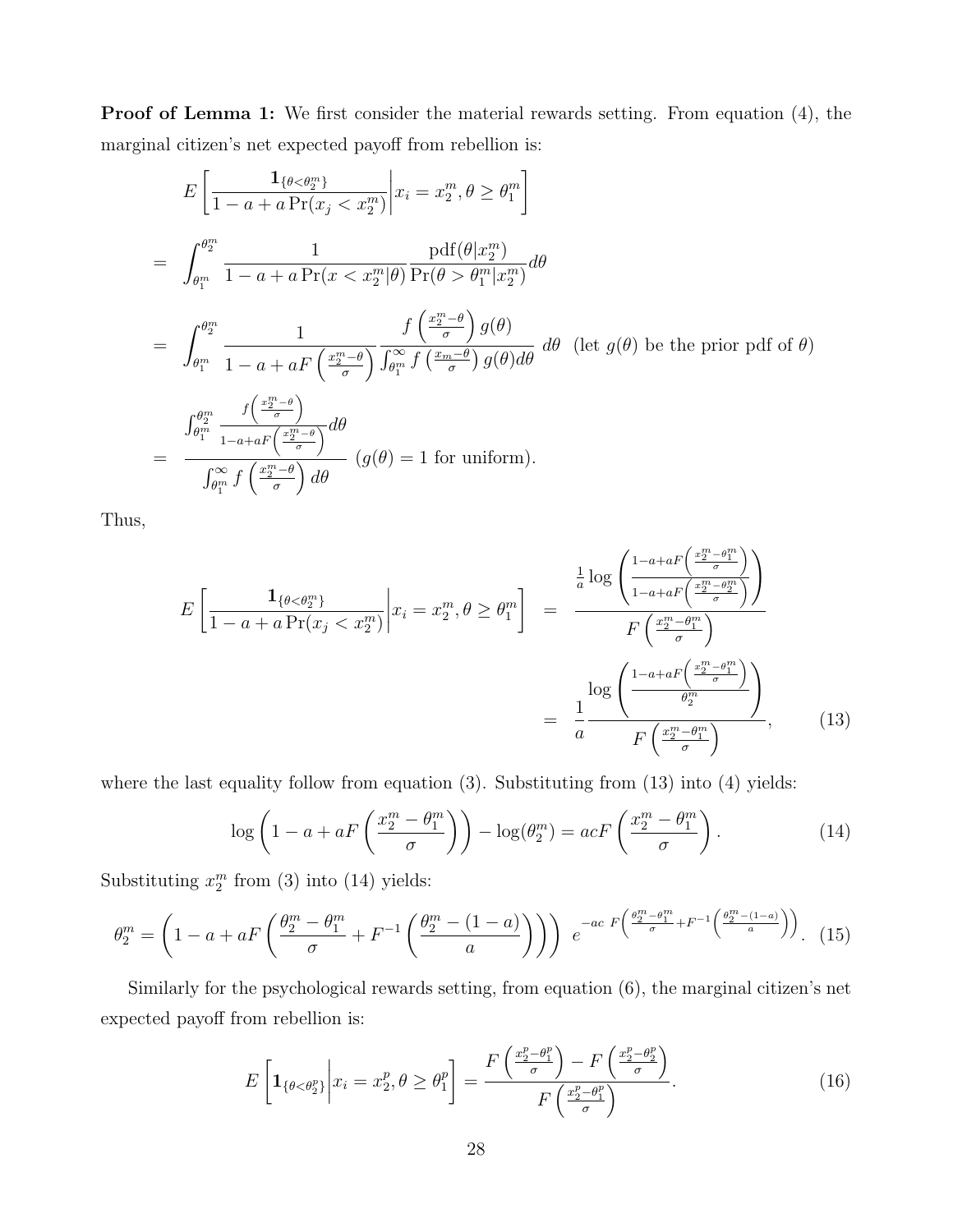Thus, any  $(\theta_2^p)$  $_2^p, x_2^p$  $_{2}^{p}$ ) that satisfied the following equations constitute an equilibrium.

$$
1 - a + aF\left(\frac{x_2^p - \theta_2^p}{\sigma}\right) = \theta_2^p \quad \text{and} \quad \frac{F\left(\frac{x_2^p - \theta_1^p}{\sigma}\right) - F\left(\frac{x_2^p - \theta_2^p}{\sigma}\right)}{F\left(\frac{x_2^p - \theta_1^p}{\sigma}\right)} = c. \tag{17}
$$

Substituting  $x_2^p$  $\frac{p}{2}$  from the belief consistency condition into the indifference condition yields:

$$
\theta_2^p = 1 - a + a(1 - c)F\left(\frac{\theta_2^p - \theta_1^p}{\sigma} + F^{-1}\left(\frac{\theta_2^p - (1 - a)}{a}\right)\right)
$$
(18)

#### Lemma 2

$$
\lim_{\sigma \to 0} \max \{ \theta_2^p(\sigma) \} = 1 - a + a(1 - c) \quad \text{and} \quad \lim_{\sigma \to 0} \max \{ \theta_2^m(\sigma) \} = e^{-ac}.
$$

**Proof of Lemma 2:** When  $\theta_2^m > \max{\{\theta_1^m, 1 - a\}}$ , we have:

$$
\lim_{\sigma \to 0} F\left(\frac{\theta_2^m - \theta_1^m}{\sigma} + F^{-1}\left(\frac{\theta_2^m - (1 - a)}{a}\right)\right) = 1.
$$
\n(19)

.

Thus, the right hand side of (11) approaches  $e^{-ac}$ , so that the largest crossing of the 45 degree line approaches  $e^{-ac}$ :

$$
\lim_{\sigma \to 0} \max \{ \theta_2^m(\sigma) \} = e^{-ac}
$$

Similarly,

$$
\lim_{\sigma \to 0} \max \{ \theta_2^p(\sigma) \} = 1 - a + a(1 - c).
$$

Lemma 2 reflects that when noise in private signals is small, citizens discard their public information. Thus, the informational channel is shut down in the limit. From Lemma 2 and Proposition 2,

$$
\Delta^m = \lim_{\sigma \to 0} \max \{ \theta_2^m(\sigma) \} - \theta_1^m = e^{-ac} - e^{-c} \text{ and } \Delta^p = \lim_{\sigma \to 0} \max \{ \theta_2^p(\sigma) \} - \theta_1^p = (1 - a)c. \tag{20}
$$

 $\Delta^m < \Delta^p$  if and only if  $\frac{e^{-c}-e^{-ac}}{c-ac} > -1$ , which is true because  $e^{-x}$  is strictly decreasing and convex with  $\frac{de^{-x}}{dx}\big|_{x=0} = -1$ .

To calculate conditional probabilities, suppose  $\theta \sim G$ , while we recognize that  $G = U[-l, u]$ is a uniform distribution, where  $l, u > 0$  are large. We want to show

$$
\frac{G(e^{-ac})-G(e^{-c})}{1-G(e^{-c})}<\frac{G(1-a+a(1-c))-G(1-c)}{1-G(1-c)}.
$$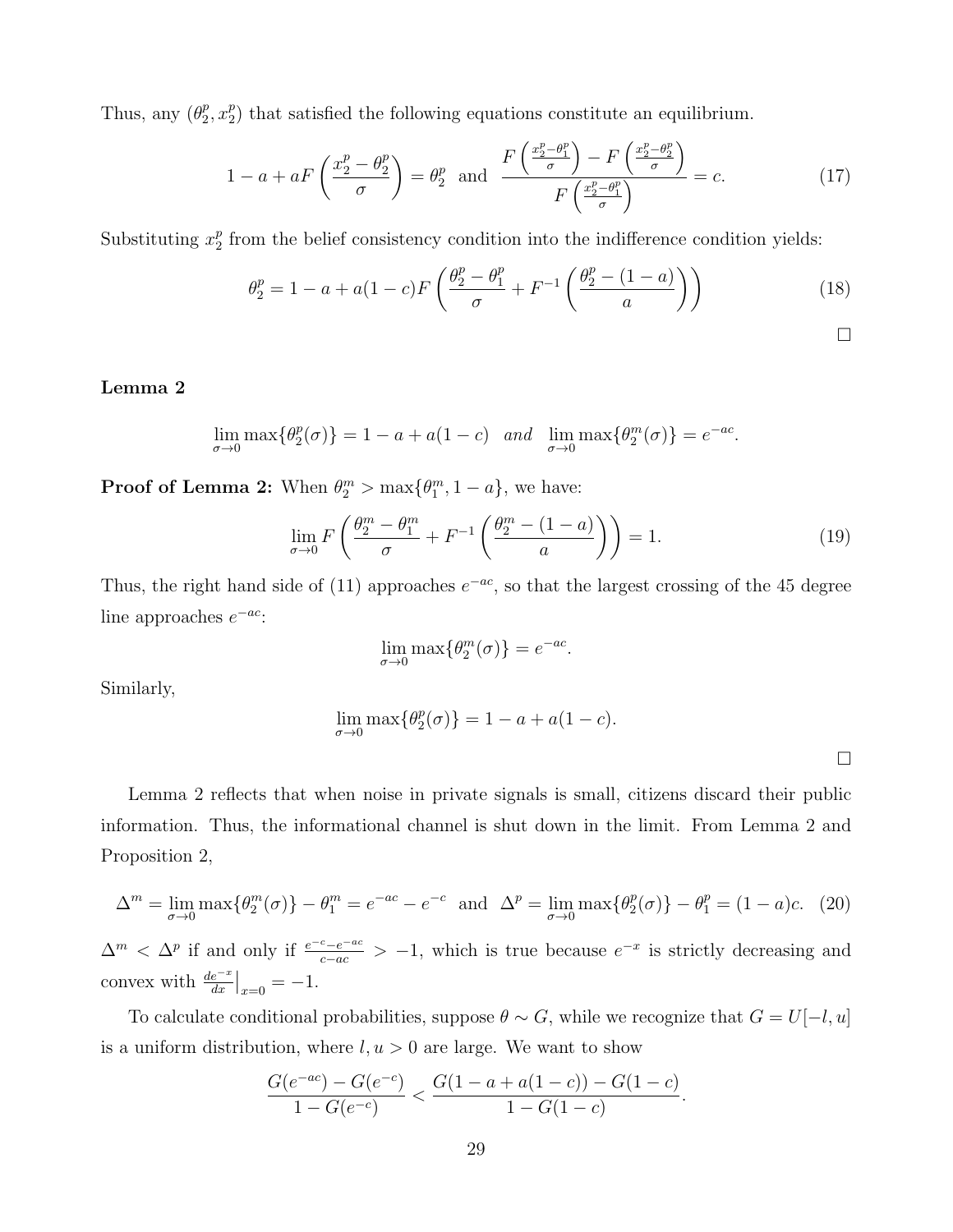Because  $G$  is uniform

$$
\frac{e^{-ac} - e^{-c}}{u - e^{-c}} < \frac{(1 - a)c}{u - (1 - c)}, \text{ i.e., } \frac{e^{-ac} - e^{-c}}{(1 - a)c} < \frac{u - e^{-c}}{u - (1 - c)}.
$$

Because the right hand side is increasing in  $u$ , it suffices to show that the inequality holds for  $u=1,$  i.e.,

$$
\frac{e^{-ac} - e^{-c}}{(1 - a)c} < \frac{1 - e^{-c}}{1 - (1 - c)}, \text{ i.e., } a < \frac{1 - e^{-ac}}{1 - e^{-c}},
$$

which holds for all  $a, c \in (0, 1)$ .

The authors affirm this research did not involve human subjects. The authors declare no ethical issues or conflicts of interest in this research.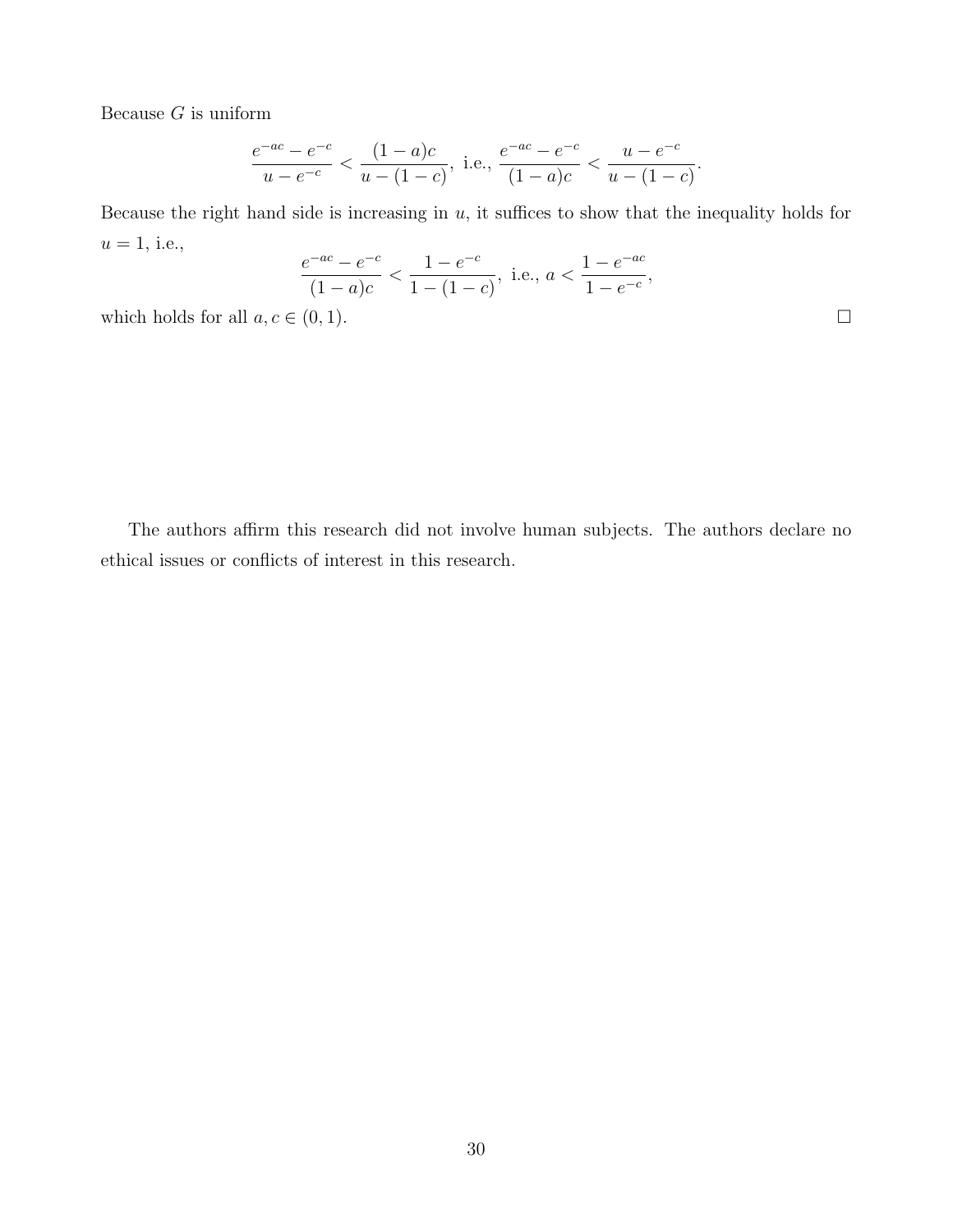# References

- Angeletos, George-Marios, Christian Hellwig, and Alessandro Pavan. 2006. "Signaling in a Global Game: Coordination and Policy Traps." Journal of Political Economy 114(3): 452– 84.
- Angeletos, George-Marios, Christian Hellwig, and Alessandro Pavan. 2007. "Dynamic Global Games of Regime Change: Learning, Multiplicity and Timing of Attacks." Econometrica 75(3): 711–756.
- Aytaç, S. Erdem, and Susan Stokes. 2019. Why Bother?: Rethinking Participation in Elections and Protests. New York, NY: Cambridge University Press.
- Balcells, Laia. 2012. "The Consequences of Victimization on Political Identities: Evidence from Spain." Politics & Society 40(3): 311-47.
- Balcells, Laia, and Jessica Stanton. 2021. "Violence against Civilians during Armed Conflict: Moving Beyond the Macro- and Micro-Level Divide." Annual Review of Political Science 24: 45-69.
- Barbera, Salvador, and Matthew O. Jackson. 2020. "A Model of Protests, Revolution, and Information." Quarterly Journal of Political Science 15(3): 297-335.
- Bazzi, Samuel, and Christopher Blattman. 2014. "Economic Shocks and Conflict: Evidence from Commodity Prices." American Economic Journal: Macroeconomics 6(4):1–38.
- Benmelech, Efraim, Claude Berrebi, and Esteban F. Klor. 2015. "Counter-suicide-terrorism: Evidence from House Demolitions." Journal of Politics 77(1): 27-43.
- Blattman, Christopher, and Edward Miguel. 2010. "Civil War." Journal of Economic Literature 48: 3–57.
- Boix, Carles, and Milan Svolik. 2013. "The Foundations of Limited Authoritarian Government: Institutions and Power-Sharing in Dictatorships." Journal of Politics 75(2): 300–16.
- Bueno de Mesquita, Ethan. 2010. "Regime Change and Revolutionary Entrepreneurs." American Political Science Review 104(3): 446-66.
- Bursztyn, Leonardo, Davide Cantoni, David Y. Yang, Noam Yuchtman, and Y. Jane Zhang. 2021. "Persistent Political Engagement: Social Interactions and the Dynamics of Protest Movements." American Economic Review: Insights 3(2): 233-50.
- Casper, Brett, and Scott Tyson. 2014. "Popular Protest and Elite Coordination in a Coup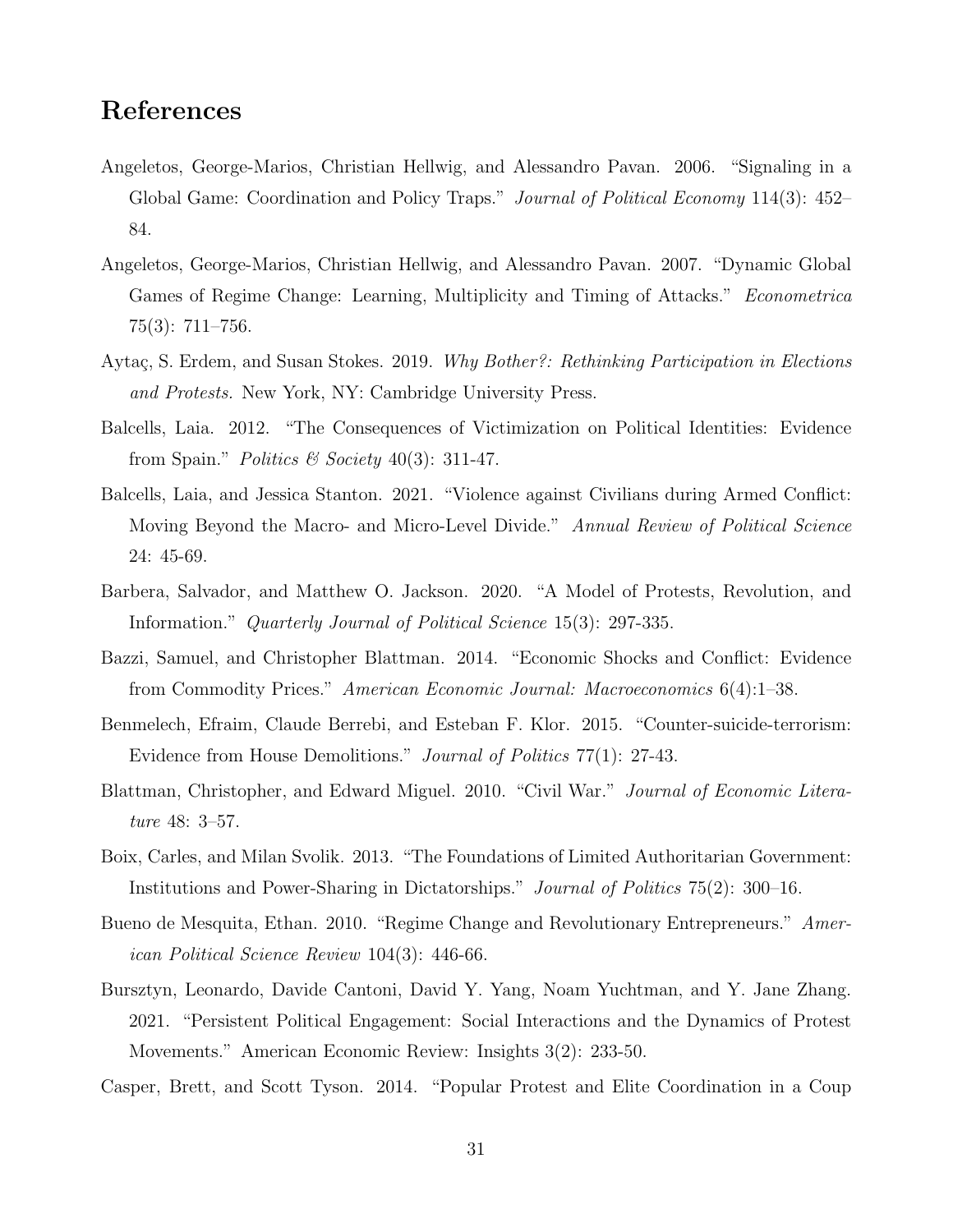d'etat." Journal of Politics 76(2): 548–64.

- Chen, Heng, and Wing Suen. 2021. "Radicalism in Mass Movements: Asymmetric Information and Endogenous Leadership." American Political Science Review 115(1): 286-306.
- Chen, Heng, Yang K. Lu, and Wing Suen. 2016. "The Power of Whispers: A Theory of Rumor, Communication and Revolution." International Economic Review 57(1): 89–116.
- Condra, Luke N., and Jacob N. Shapiro. 2012. "Who Takes the Blame? The Strategic Effects of Collateral Damage." American Journal of Political Science 56(1): 167–187.
- Correa, Sofía. 2021. "Persistent Protests." Mimeo.
- Dal Bò, Ernesto, and Pedro Dal Bò. 2011. "Workers, Warriors, and Criminals: Social Conflict in General Equilibrium." Journal of the European Economic Association 9(4):646–677.
- University Press.
- Davenport, Christian. 1995. "Multi-dimensional Threat Perception and State Repression: An Inquiry into Why States Apply Negative Sanctions." American Journal of Political Science 39(3): 683-713.
- Davenport, Christian. 2007. "State Repression and Political Order." Annual Review of Political Science 10: 1–23.
- Davies, James C. 1962. "Toward a Theory of Revolution." American Sociological Review 27(1): 5–19.
- Dell, Melissa, and Pablo Querubin. 2018. "Nation Building through Foreign Intervention: Evidence from Discontinuities in Military Strategies." Quarterly Journal of Economics 133(2): 701-64.
- Diani, Mario, and Doug McAdam. 2003. Social Movements and Networks: Relational Approach to Collective Action. New York: Oxford University Press.
- Dube, Oeindrila, and Juan F. Vargas. 2013. "Commodity Price Shocks and Civil Conflict: Evidence from Colombia." Review of Economic Studies 80(4):1384–1421.
- Earl, Jennifer. 2011. "Political Repression: Iron Fists, Velvet Gloves, and Diffuse Control." Annual Review Sociology 37: 261–84.
- Edmond, Chris. 2013. "Information Manipulation, Coordination and Regime Change." Review of Economic Studies 80(4): 1422–58.
- Ellis, Stephen. 1999. The Mask of Anarchy: The Destruction of Liberia and the Religious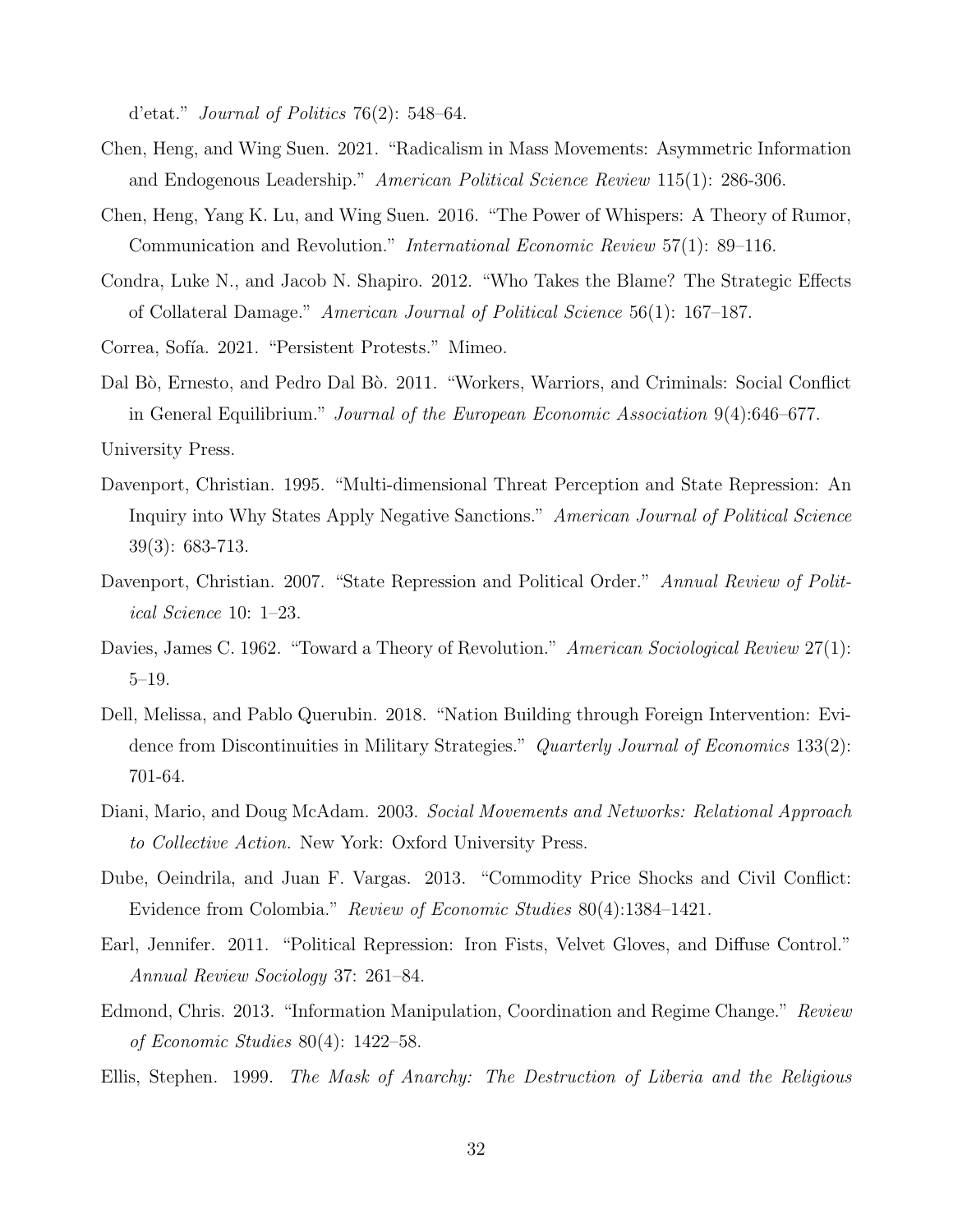Dimension of an African Civil War. New York: New York University Press.

- Englebert, Pierre, and James Ron. 2004. "Primary Commodities and War: Congo-Brazzaville's Ambivalent Resource Curse." Comparative Politics 37(1): 61–81.
- Finkel, Steven, Edward Muller, and Karl-Dieter Opp. 1989. "Personal Influence, Collective Rationality, and Mass Political Action." American Political Science Review 85: 885–903.
- Fjelde, Hanne, and Desirée Nilsson. 2012. "Rebels Against Rebels: Explaining Violence between Rebel Groups." Journal of Conflict Resolution 56(4): 604–28.
- Francisco, Ronald. 2009. Dynamics of Conflict. New York: Springer.
- Geschwender, James. 1967. "Continuities in Theories of Status Inconsistency and Cognitive Dissonance." Social Forces 46: 165–7.
- Gibilisco, Michael. 2021. "Decentralization, Repression, and Gambling for Unity." *Journal of* Politics 83(4): 1353-68.
- Ginkel, John, Smith, Alastair, 1999. "So You Say You Want a Revolution: A Game Theoretic Explanation of Revolution in Repressive Regimes." Journal of Conflict Resolution 43(3): 291–316.
- Goodwin, Jeffrey and Theda Skocpol. 1989. "Explaining Revolutions in the Contemporary Third World." Politics and Society 17(December):489–509.
- Gurr, Ted. 1970. Why Men Rebel? Princeton, NJ: Princeton University Press.
- Hardin, Russell. 1982. Collective Action. Baltimore, MD: Johns Hopkins University Press.
- Hirshleifer, Jack. 1991. "The Technology of Conflict as an Economic Activity." American Economic Review 81(2):130–134.
- Humphreys, Macartan. 2005. "Natural Resources, Conflict, and Conflict Resolution: Unconvering the Mechanisms." Journal of Conflict Resolution 49(4):508–537.
- Humphreys, Macartan, and Jeremy Weinstein. 2008. "Who Fights? The Determinants of Participation in Civil War." American Journal of Political Science 52(2): 436–55.
- Klandermans, Bert. 1984. "Mobilization and Participation: Social-Psychological Expansions of Resource Mobilization Theory." American Sociological Review 49: 538–600.
- Kocher, Matthew Adam, Thomas B. Pepinsky, and Stathis N. Kalyvas. 2011. "Aerial Bombing and Counterinsurgency in the Vietnam War." American Journal of Political Science 55(2): 201-18.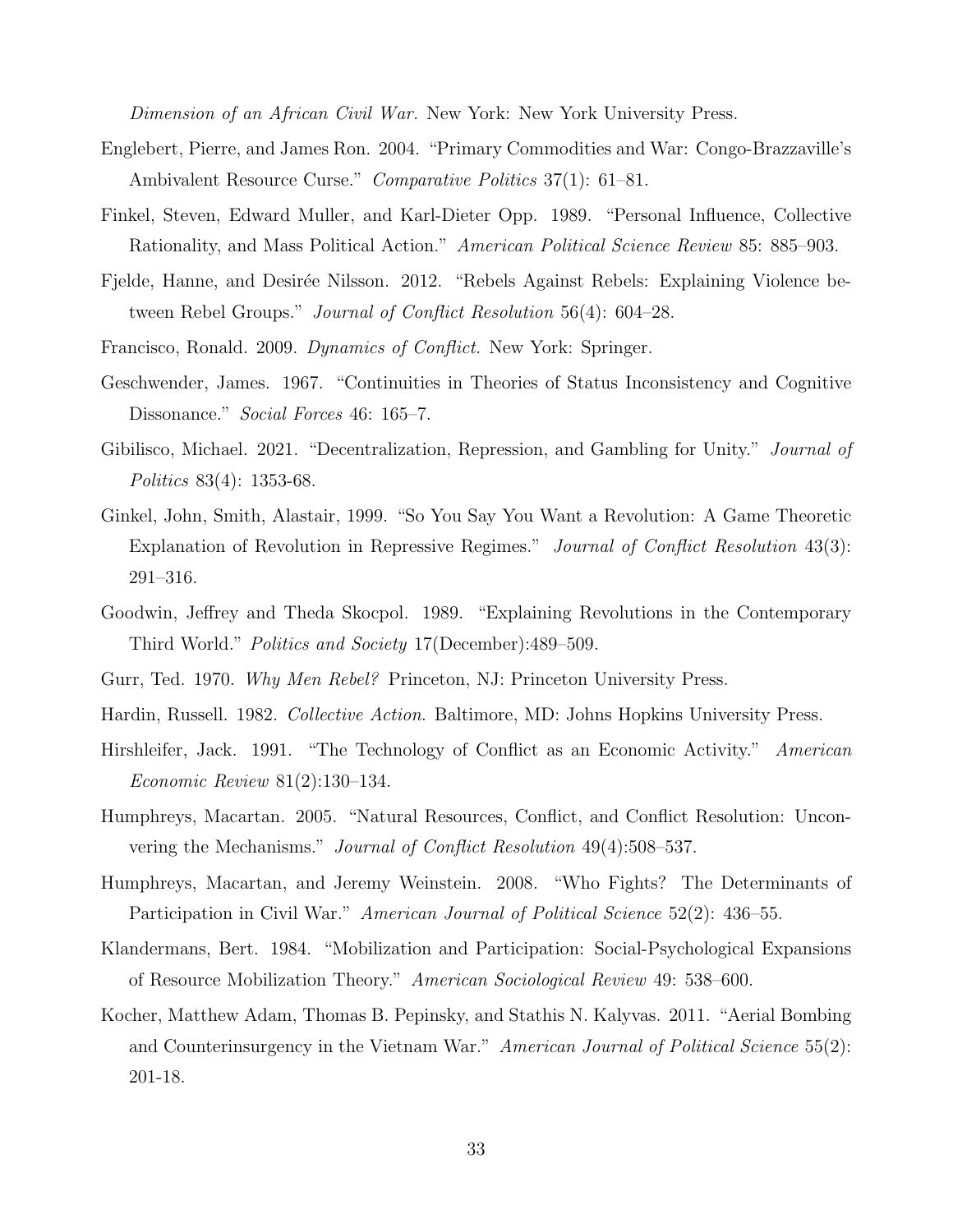- Kuran, Timur. 1991. "Now Out of Never: The Element of Surprise in the East European Revolution of 1989." World Politics 44:7–48.
- Lawrence, Adria. 2017. "Repression and Activism among the Arab Spring's First Movers: Evidence from Morocco's February 20th Movement." British Journal of Political Science 47(3): 699–718.
- Loeper, Antoine, Jakub Steiner, and Colin Stewart. 2014. "Influential Opinion Leaders." Economic Journal 124: 1147–67.
- Lohmann, Susanne. 1994. "The Dynamics of Informational Cascades: The Monday Demonstrations in Leipzig, East Germany 1989-91." World Politics 47(1): 42-101.
- Lyall, Jason. 2009. "Does Indiscriminate Violence Incite Insurgent Attacks? Evidence from Chechnya." Journal of Conflict Resolution 53(3): 331-62.
- McAdam, Doug. 1999. Political Process and the Development of Black Insurgency, 1930-1970. 2nd Ed. Chicago: University of Chicago Press.
- McAdam, Doug, Sidney Tarrow, and Charles Tilly. 2001. Dynamics of Contention. New York: Cambridge University Press.
- Middlekauff, Robert. 2005. The Glorious Cause: The American Revolution, 1763–1789. New York, NY: Oxford University Press.
- Morris, Stephen, and Mehdi Shadmehr. 2017. "Inspiring Regime Change." Mimeo.
- Morris, Stephen and Hyun Song Shin. 1998. "Unique Equilibrium in a Model of Self-Fulfilling Currency Attacks." American Economic Review 88(3): 587-97.
- Morris, Stephen, and Hyun Song Shin. 2003. "Global Games: Theory and Application." In Advances in Economics and Econometrics, Theory and Applications, Eighth World Congress, Volume I, edited by M. Dewatripont, L. P. Hansen, and S. J. Turnovsky. New York: Cambridge University Press.
- Muller, Edward, and Karl-Dieter Opp. 1986. "Rational Choice and Rebellious Collective Action." American Political Science Review 80: 472–87.
- Nandong, Gaétan Tchakounte. 2020. "Media Freedom in Autocracies: Popular Uprising, Elite Wrongdoing and Revolt-proofing." Mimeo.
- Olson, Mancur. 1965. The Logic of Collective Action: Public Goods and the Theory of Groups. Cambridge, MA: Harvard University Press.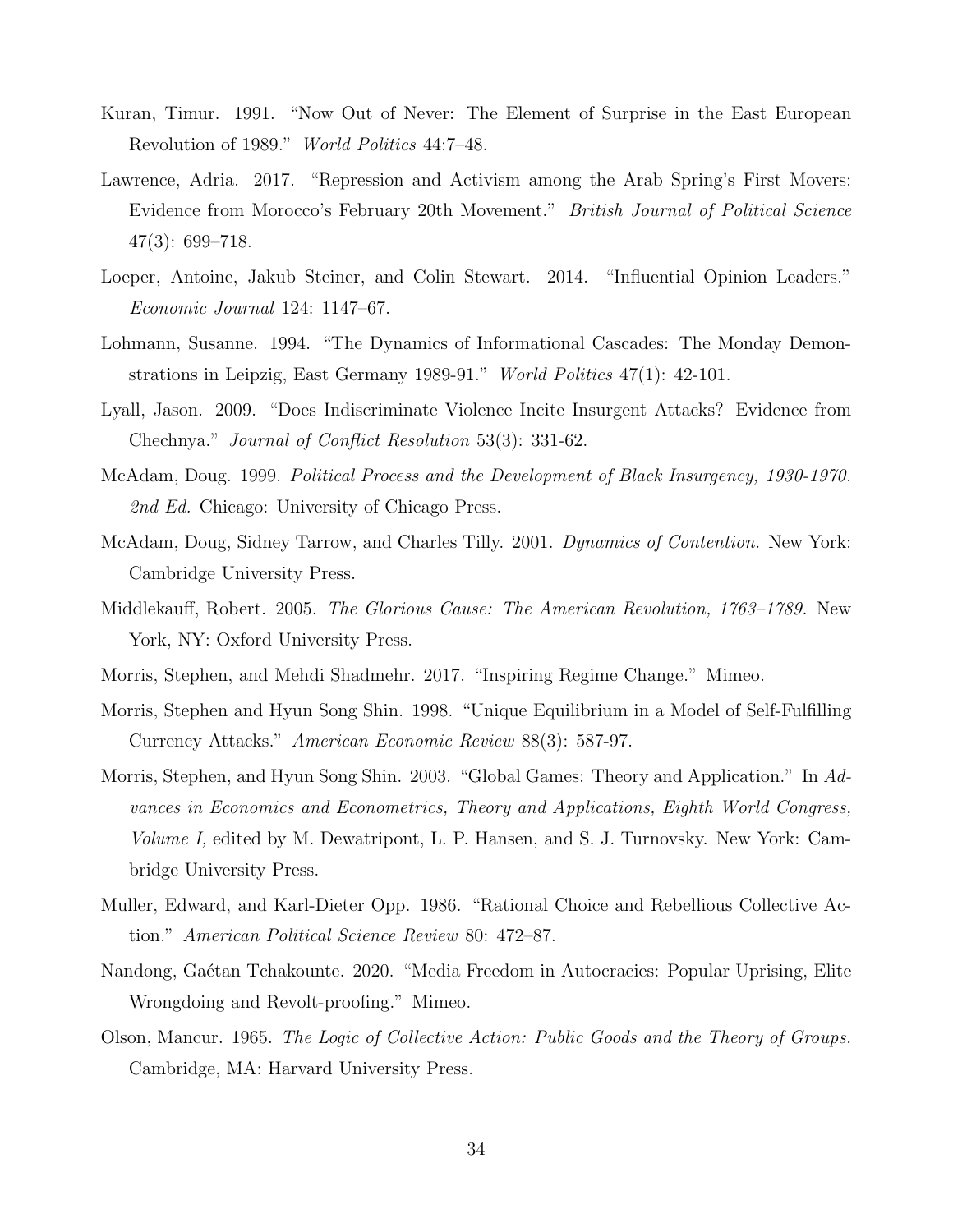- Opp, Karl-Dieter and Wolfgang Ruehl. 1990. "Repression, Micromobilization and Political Protest." Social Forces 69(52): 1-47.
- Pearlman, Wendy. 2013. "Emotions and the Microfoundations of the Arab Uprisings." Perspectives on Politics 11(2): 38-409.
- Pearlman, Wendy. 2018. "Moral Identity and Protest Cascades in Syria." *British Journal of* Political Science 48(4): 877-901.
- Pearlman, Wendy. 2021. "Mobilizing From Scratch: Large-Scale Collective Action Without Preexisting Organization in the Syrian Uprising." Comparative Political Studies 54(10):1786- 1817.
- Petersen, Roger D. 2001. Resistance and Rebellion: Lessons from Eastern Europe. New York: Cambridge University Press.
- Popkin, Samuel. 1979. The Rational Peasant: The Political Economy of Rural Society in Vietnam. Berkeley : University of California Press.
- Przeworski, Adam. 1991. Democracy and the Market: Political and Economic Reforms in Eastern Escape and Latin America. Cambridge: Cambridge University Press.
- Rasler, Karen. 1996. "Concessions, Repression, and Political Protest in the Iranian Revolution." American Sociological Review 61(1): 132-52.
- Ross, Michael. 2006. "A Closer Look at Oil, Diamonds, and Civil War." Annual Review of Political Science9:265–300.
- Rozenas, Arturas, and Yuri Zhukov. 2019. "Mass Repression and Political Loyalty: Evidence from Stalin's' Terror by Hunger'." American Political Science Review 113(2): 569-83.
- Rundlett, Ashlea, and Milan Svolik. 2016. "Deliver the Vote! Micromotives and Macrobehavior in Electoral Fraud." American Political Science Review 110(1): 180-97.
- Schelling, Thomas C. 1978. Micromotives and Macrobehavior. New York: Norton.
- Shadmehr, Mehdi. 2017. "Khomeini's Theory of Islamic State and the Making of the Iranian Revolution." Mimeo.
- Shadmehr, Mehdi. 2019a. "Multiplicity and Uniqueness in Regime Change Games." Journal of Politics 81(1): 303-8.
- Shadmehr, Mehdi. 2019b. "Investment in the Shadow of Conflict: Globalization, Capital Control, and State Repression." American Political Science Review 113(4): 997–1011.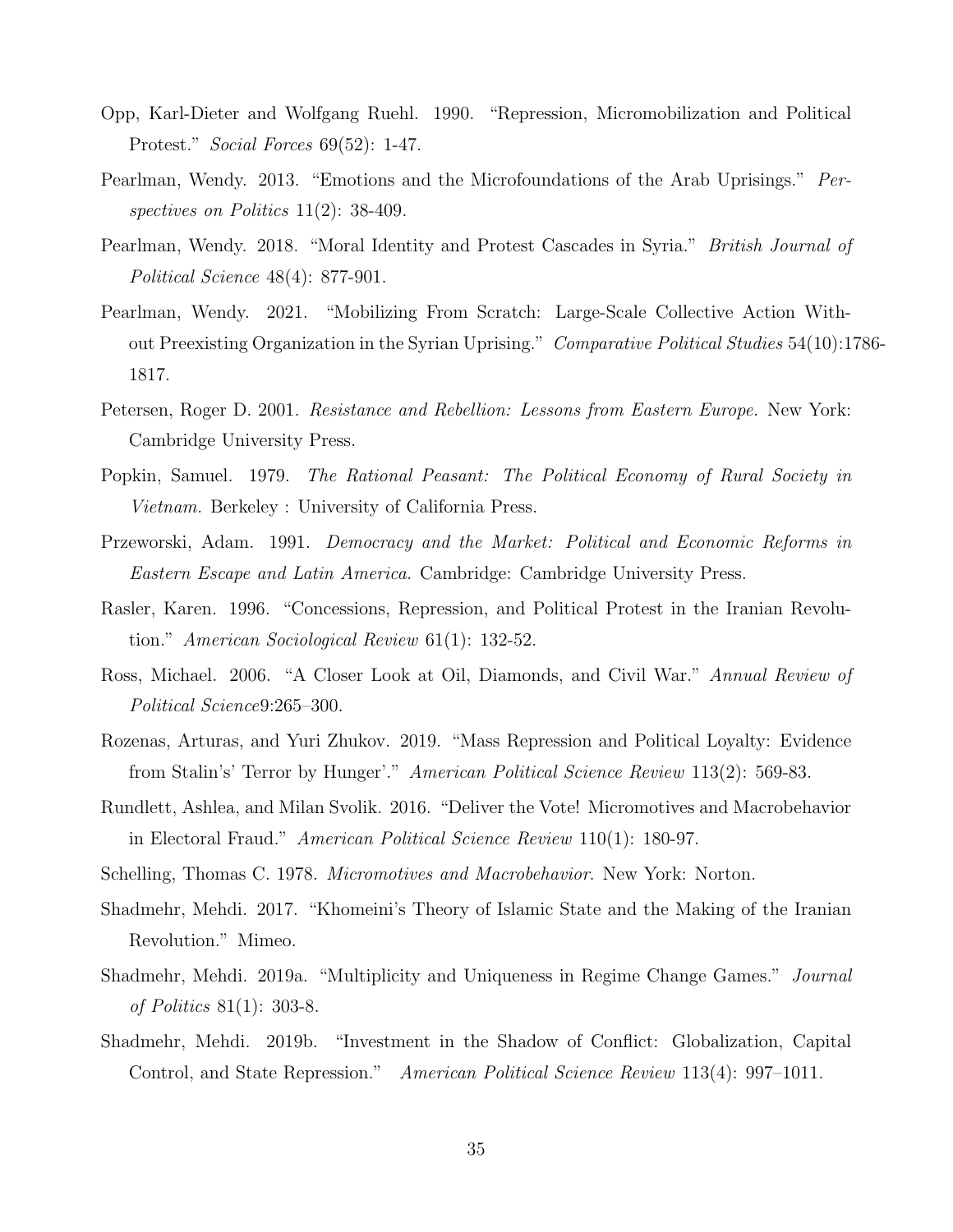- Shadmehr, Mehdi, and Dan Bernhardt. 2019. "Vanguards in Revolution." Games and Economic Behavior 115(May): 146–66.
- Shadmehr, Mehdi, and Raphael Boleslavsky. 2022. "International Pressure, State Repression and the Spread of Protest." Journal of Politics 84(1): 148–65.
- Shapiro, Jacob. 2013. The Terrorist's Dilemma: Managing Violent Covert Organizations. Princeton: Princeton University Press.
- Siegel, David. 2011. "When Does Repression Work? Collective Action in Social Networks." Journal of Politics 73(4): 993-1010.
- Tarrow, Sidney. 2011. Power in Movement: Social Movements and Contentious Politics. 3rd Ed. New York: Cambridge University Press.
- Tilly, Charles. 1978. From Mobilization to Revolution. Reading, MA: Addison-Wesley.
- Tilly, Charles. 2006. Regimes and Repertoires. Chicago: University of Chicago Press.
- Tilly, Charles. 2008. Contentious Performances. New York: Cambridge University Press.
- Toft, Monica Duffy, and Yuri M. Zhukov. 2015. "Islamists and Nationalists: Rebel Motivation and Counterinsurgency in Russia's North Caucasus." American Political Science Review 109(2): 222-38.
- Tsebelis, George and John Sprague. 1989. "Coercion and Revolution: Variations on a Predator-Prey Model." Mathematical and Computational Modeling 12(4/5): 547-59.
- Tullock, Gordon. 1971. "The Paradox of Revolution." Public Choice 11: 89–99.
- Tyson, Scott, and Alastair Smith. 2018. "Dual-Layered Coordination and Political Instability: Repression, Cooptation, and the Role of Information." *Journal of Politics* 80(1): 44–58.
- Weinstein, Jeremy. 2007. *Inside Rebellion: The Politics of Insurgent Violence.* New York, NY: Cambridge University Press.
- Weiss, Jessica Chen. 2013. "Authoritarian Signaling, Mass Audiences, and Nationalist Protest in China." International Organization 67(1):1–35.
- Wood, Elisabeth J. 2003. Insurgent Collective Action and Civil War in El Salvador. New York, NY: Cambridge University Press.
- Wood, Elisabeth J. 2018. "Rape as a Practice of War: Toward a Typology of Political Violence." Politics and Society 46(4): 513–37
- Zhukov, Yuri M. and Roya Talibova. 2018. "Stalin's Terror and the Long-term Political Effects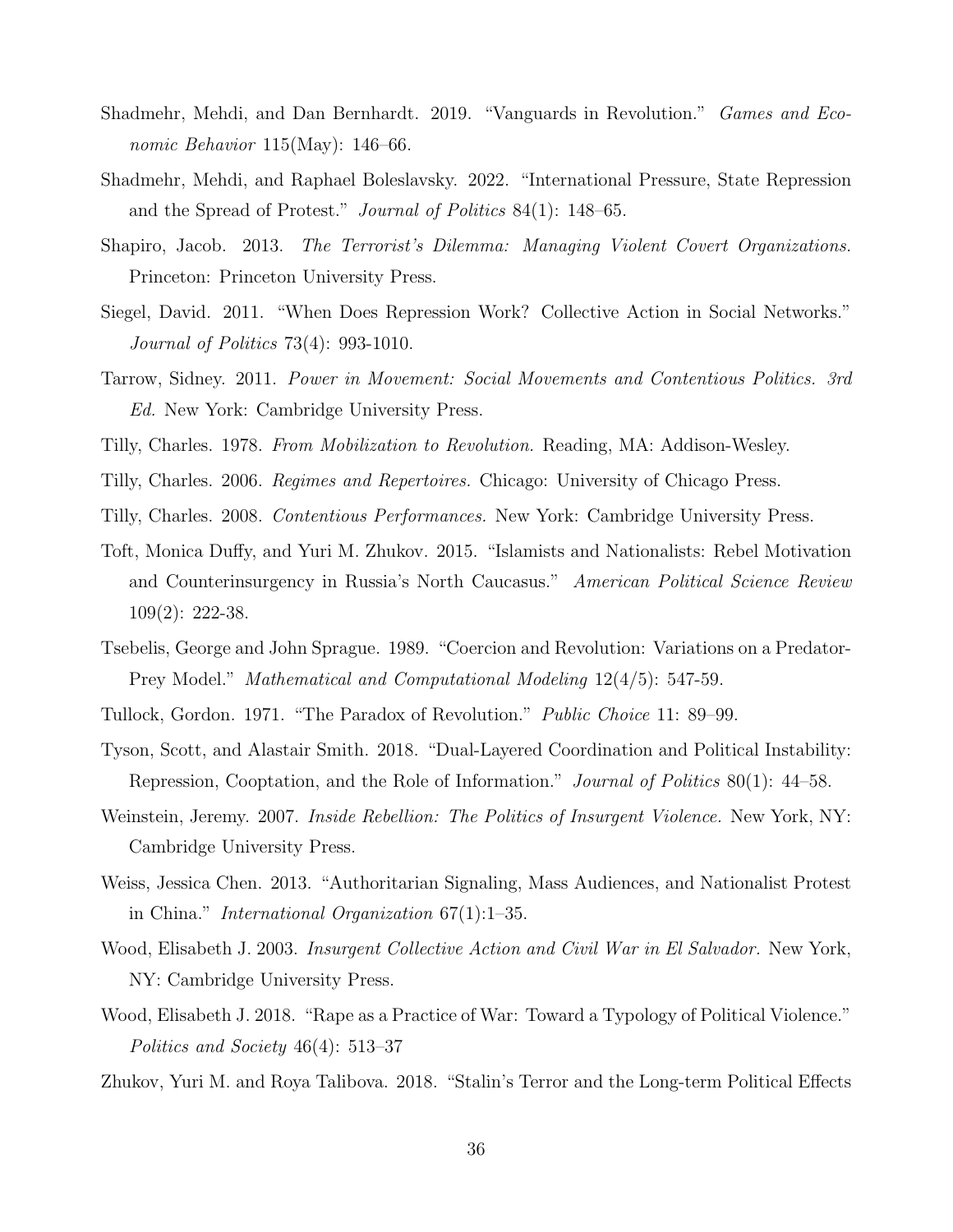of Mass Repression." Journal of Peace Research 55(2): 267-83.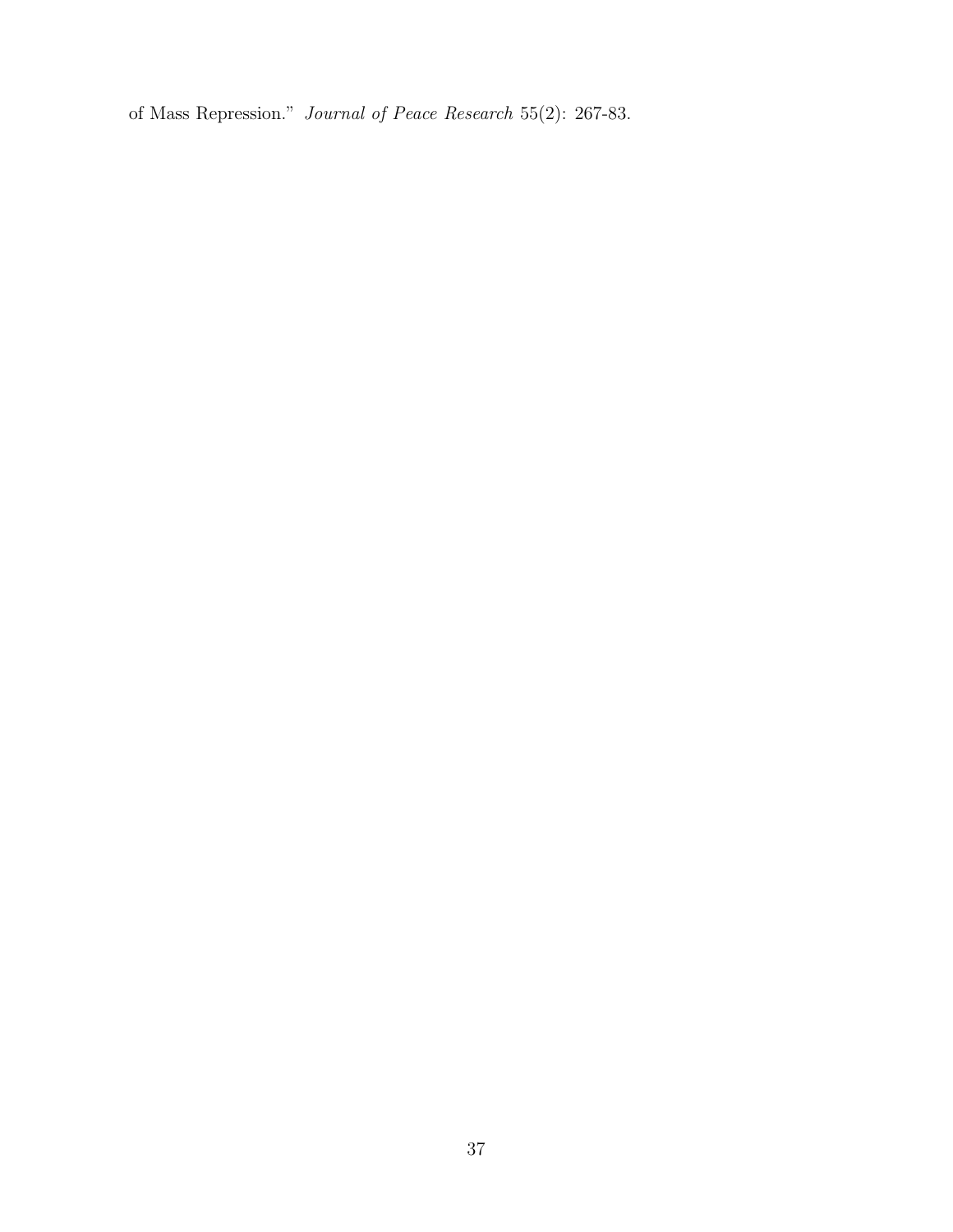# Online Appendices

# Mixed Motivations

We have compared the two extreme kinds of rewards, purely material or purely psychological. But as Kennedy (1999) aptly puts in his study of "the rumbles of discontent" during the Great Depression, people "can subsist on solely spiritual nourishment little longer than they can live on bread alone"  $(218)$ .<sup>14</sup> We now analyze movements in which incentives to rebel are a combination of material and psychological rewards. We generalize our payoffs in Figure 1 by adding a parameter  $\bar{m} \in [0, 1]$  that generates our purely material rewards setting in one extreme  $(\bar{m} = 0)$ and our purely psychological rewards setting in the other extreme  $(\overline{m} = 1)$ . Figure 4 shows the payoffs—we normalize the population size to 1.



Figure 4: Payoffs combining material and psychological motivations.

Proposition 6 characterizes the unique equilibrium. Figure 5 illustrates the result.

**Proposition 6** Let  $\theta^*$  be the equilibrium regime change threshold in the setting with mixed motivations. Then,

$$
\theta^* = \begin{cases} e^{-c} & \text{; } \overline{m} \le e^{-c} \\ \overline{m} \ (1 - c - \log(\overline{m})) & \text{; } \overline{m} \ge e^{-c}. \end{cases}
$$

Moreover,  $\theta^m > \theta^*(\overline{m}) > \theta^p$  for  $\overline{m} \in (0,1)$ , with  $\lim_{\overline{m}\to 0} \theta^* = \theta^m$  and  $\lim_{\overline{m}\to 1} \theta^* = \theta^p$ .

**Proof of Proposition 6:** The net payoff from rebelling versus not is:

$$
\frac{1}{\overline{m}}\left(\mathbf{1}_{\{\theta < m,m \le \overline{m}\}} + \mathbf{1}_{\{\theta < m,m \ge \overline{m}\}} \cdot \frac{\overline{m}}{m}\right) - c \tag{21}
$$

<sup>14</sup>Kennedy, David M. 1999. Freedom from Fear: The American People in Depression and War, 1929-1945. New York: Oxford University Press.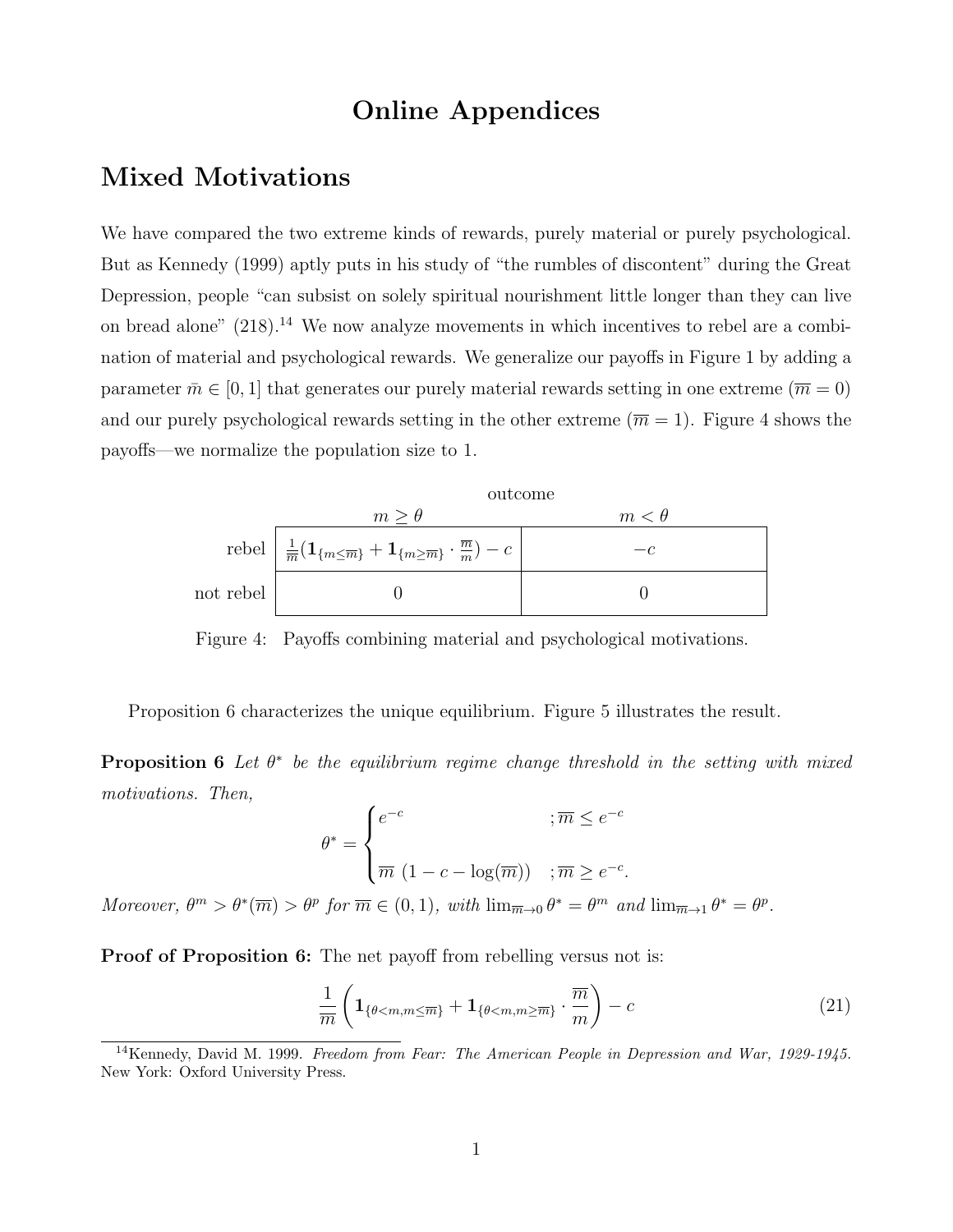As in the pure material rewards setting, this net payoff is non-monotone in the fraction of rebels m. It jumps up at  $m = \theta$  (the threshold at which regime change succeeds), but then falls, weakly is some range and strictly in others, as more citizens join the movement.

As before, given a value of  $\theta$ , the fraction of rebels is  $m(\theta) = Pr(x < x^*|\theta)$ , and  $Pr(x_i < \theta)$  $x^*|\theta^*) = \theta^*$ . Moreover,  $m(\theta) < \overline{m}$  if and only if  $\theta > \overline{\theta}$ , where  $Pr(x_i < x^*|\overline{\theta}) = \overline{m}$ . Then, the net expected payoff from rebellion versus not is:

$$
\int_{\theta=-\infty}^{\infty} \frac{1}{\overline{m}} \left( \mathbf{1}_{\{\theta < \theta^*, \theta \ge \overline{\theta}\}} + \mathbf{1}_{\{\theta < \theta^*, \theta \le \overline{\theta}\}} \cdot \frac{\overline{m}}{\Pr(x_i < x^*|\theta)} \right) \, \text{pdf}(\theta|x_i) - c. \tag{22}
$$

As before, if  $c < \min\{1, 1/\overline{m}\} = 1$ , we can invoke the Karlin's Theorem to conclude to that the best response to a monotone strategy is also monotone. The indifference condition is:

$$
\int_{\theta=-\infty}^{\infty} \left( \mathbf{1}_{\{\theta < \theta^*, \theta \ge \bar{\theta}\}} + \mathbf{1}_{\{\theta < \theta^*, \theta \le \bar{\theta}\}} \cdot \frac{\overline{m}}{\Pr(x_i < x^*|\theta)} \right) \, \text{pdf}(\theta|x_i = x^*) = \overline{m} \, c. \tag{23}
$$

First, suppose  $\bar{\theta} > \theta^*$ . Then,

$$
\int_{\theta=-\infty}^{\infty} \mathbf{1}_{\{\theta < \theta^*\}} \cdot \frac{\overline{m}}{\Pr(x_i < x^*|\theta)} \ \mathrm{pdf}(\theta | x_i = x^*) = \overline{m} \ c. \tag{24}
$$

Thus,

$$
\theta^* < \bar{\theta} \implies \theta^* = e^{-c},\tag{25}
$$

where we recognize that  $\bar{\theta}$  is endogenous and depends on  $x^*$ . However, recall that Pr(x <  $x^*|\bar{\theta} = \overline{m}$  and  $Pr(x < x^*|\theta^*) = \theta^*$ . Thus,  $\theta^* < \bar{\theta}$  is equivalent to  $\theta^* > \overline{m}$ . Given (25),  $\theta^* > \overline{m}$ is equivalent to:  $-c > log(\overline{m})$ .

Next, suppose  $\bar{\theta} < \theta^*$ , i.e.,  $\theta^* < \overline{m}$ . Then,

$$
\overline{m} c = \int_{\theta=-\infty}^{\overline{\theta}} \frac{\overline{m}}{\Pr(x_i < x^*|\theta)} \ \text{pdf}(\theta|x_i = x^*) d\theta + \int_{\overline{\theta}}^{\theta^*} \text{pdf}(\theta|x_i = x^*) d\theta
$$
\n
$$
= -\overline{m} \ \log(1 - \Pr(\theta < \overline{\theta}|x_i = x^*)) + \Pr(\theta < \theta^*|x_i = x^*) - \Pr(\theta < \overline{\theta}|x_i = x^*). \tag{26}
$$

Substituting for  $Pr(x_i < x^* | \bar{\theta}) = \overline{m} = 1 - Pr(\theta < \bar{\theta}|x_i = x^*)$  and  $Pr(\theta < \theta^* | x_i = x^*) = 1 - \theta^*$ yields  $-\overline{m} \log(\overline{m}) + \overline{m} - \theta^* = \overline{m} c$ , i.e.,

$$
\theta^* = \overline{m} \left( 1 - \log(\overline{m}) \right) - \overline{m} \ c. \tag{27}
$$

Thus,  $\theta^* < \overline{m}$  if and only if  $-c < \log(\overline{m})$ .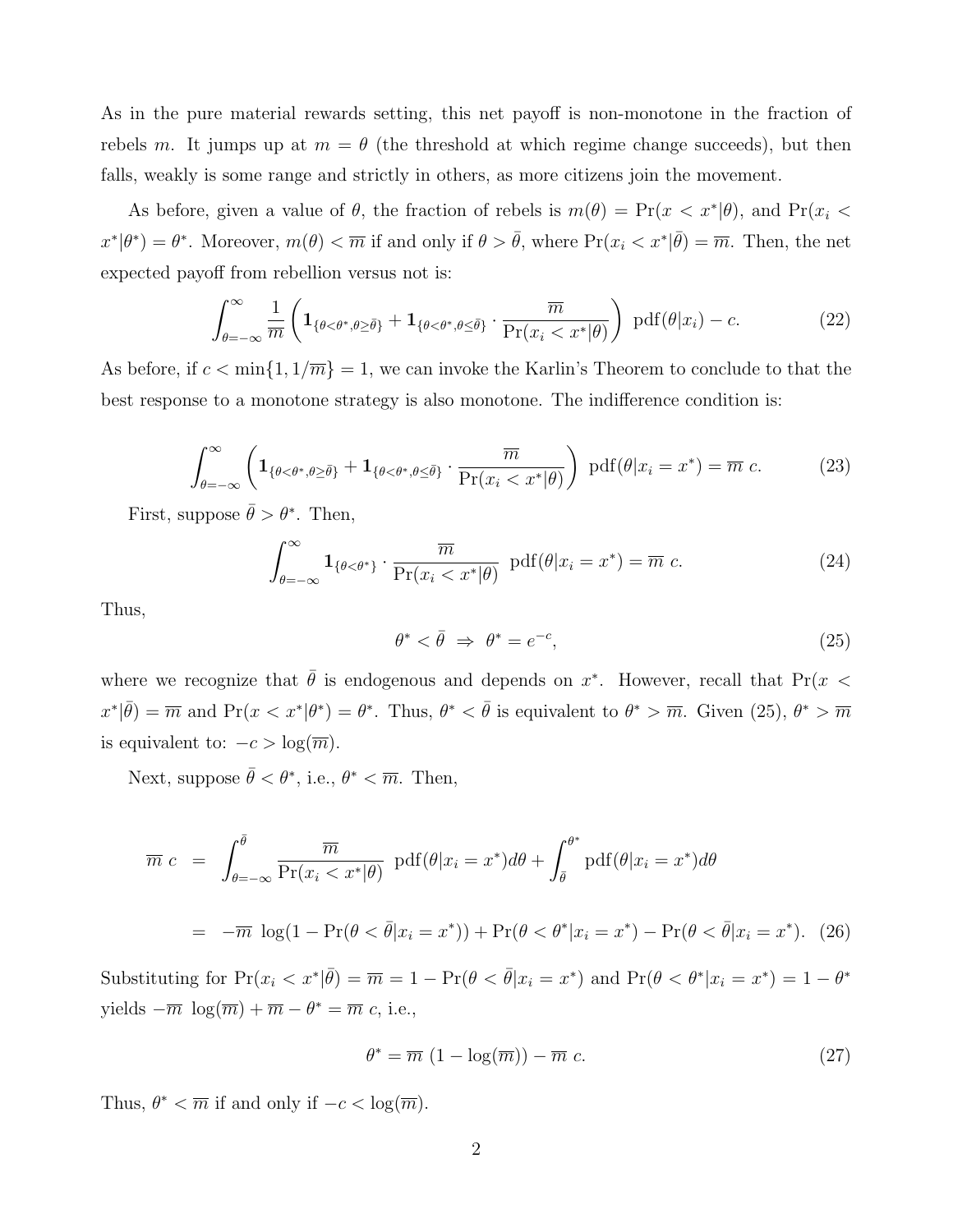

Figure 5: The equilibrium regime change threshold for the settings with pure psychological rewards (solid line,  $\theta^p$ ), pure material rewards (dashed curve,  $\theta^m$ ), and a mix of psychological and material rewards (dotted curve,  $\theta^*$ ). Parameters:  $\overline{m} = 0.75$ .

Combining this results yield:

$$
\theta^* = \begin{cases} e^{-c} & \text{if } c \le -\log(\overline{m}) \\ \overline{m} \left(1 - c - \log(\overline{m})\right) & \text{if } c \ge -\log(\overline{m}) \end{cases} \tag{28}
$$

We observe that

$$
\left. \frac{\theta^*(c)}{dc} \right|_{c=-\log(\overline{m})} = -\overline{m}.
$$

 $\Box$ 

Proposition 6 and Figure 5 show that when motivations are a mix of psychological and material, the effects of repression and early failure lie in between those effects in the settings with material and psychological rewards analyzed earlier. The key intuition comes from thinking about the extent to which rewards are rival. In the pure material rewards setting, rewards are entirely rival. In the pure psychological rewards setting, rewards are entirely non-rival. In this mixed setting, we can think of some portion of the rewards as being rival and another portion being non-rival.

Interestingly, this points to a different interpretation of this version of the model, where we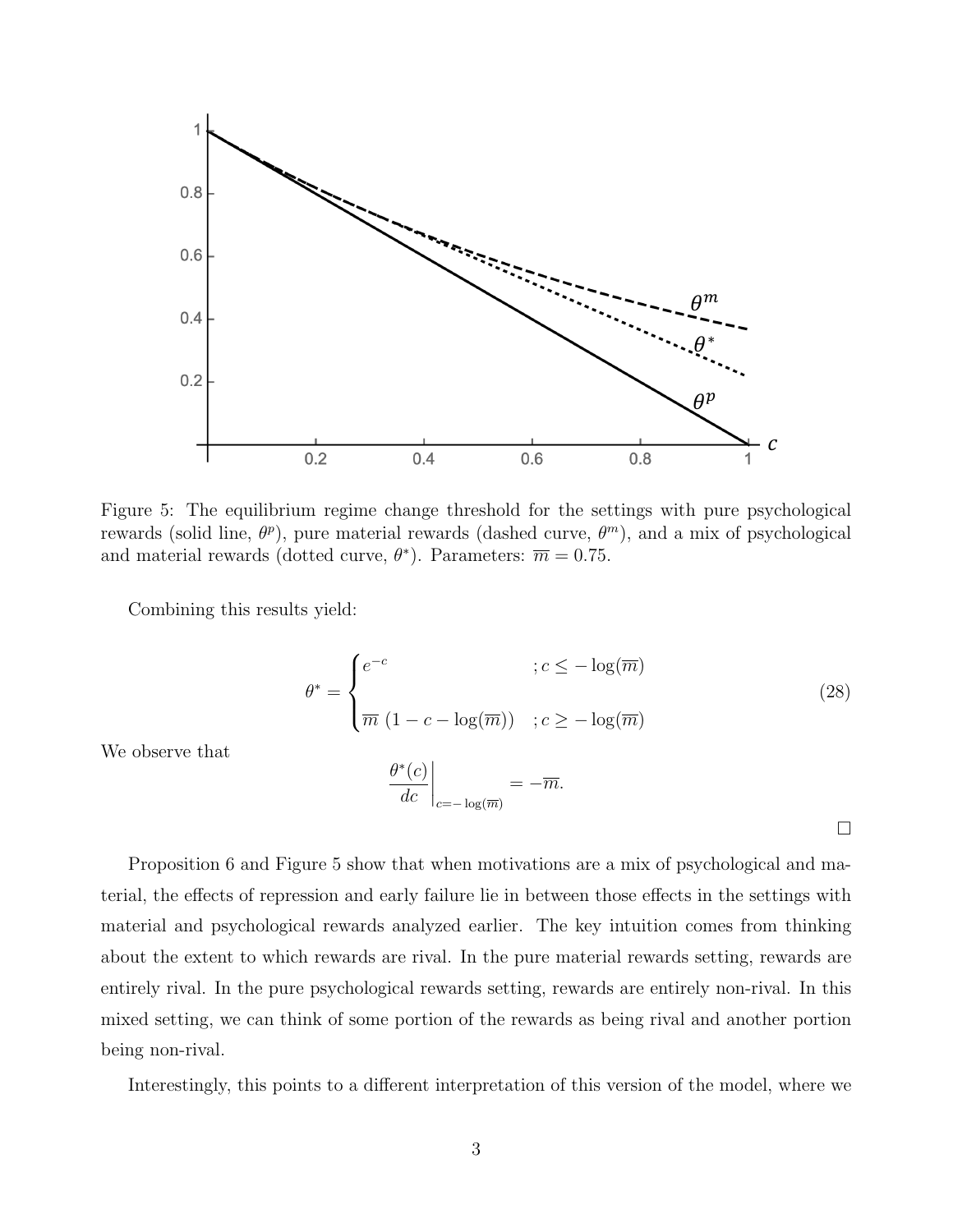interpret the rewards as material, but imperfectly divisible, such as promises to hold future government office. Suppose there are a total of  $\overline{m}$  offices available. If the rebellion is small,  $m < \overline{m}$ , and succeeds, each participant in the rebellion gets an office. But there are too many offices for the rebels to fill all of them. So some offices must be left in the hands of their previous holders. (Think of a small rebel group not fully purging the bureaucracy after taking control of the state.) However, if the rebellion is large,  $m > \overline{m}$ , there are not enough offices to go around and the congestion externality returns. So, if the number of participants is smaller than the number of offices, an increase in participation in the rebellion does not diminish the rewards an individual enjoys should they success. For example, if 1000 offices are available, whether 600 or 800 citizens rebel, there are enough offices for each to get one. This feature shares the non-rival aspect of the psychological rewards setting. However, if the number of participants exceed 1000, further increases in the number of participants reduces the chances that each rebel receives an office upon success because there will not be enough government offices to go around. This feature shares the rival aspect of the material rewards setting.

The real world, of course, is not so clear cut. More offices can be created and responsibilities may be shared. However, the insight that government offices tend to be more discrete than, for example, cash, diamonds, or land remains true. As such, in settings where such offices are the main reward of victory, the effect of repression on the rebel movement falls between the effects in settings with pure (continuous) material rewards and settings with psychological rewards.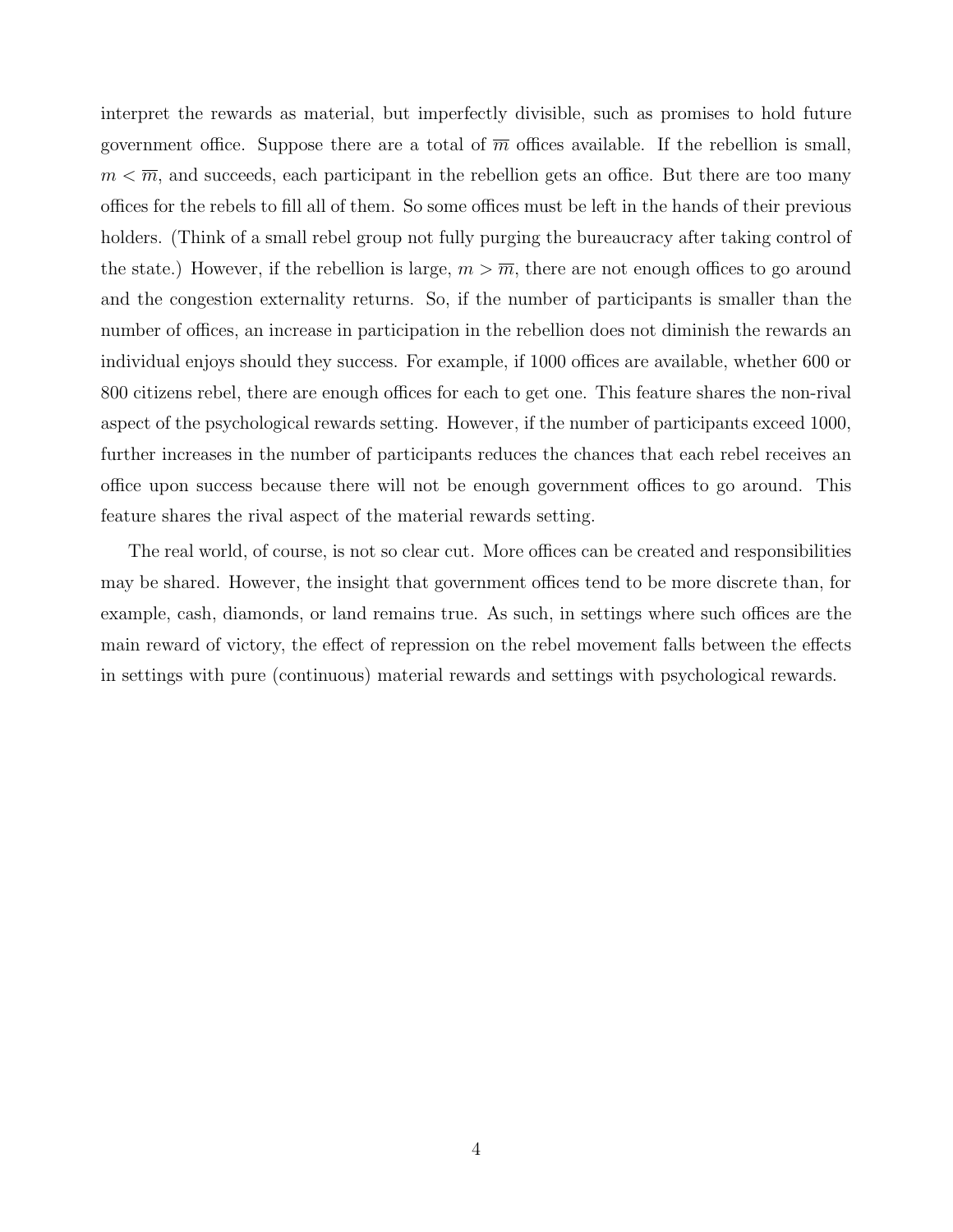# Relaxing Informational Assumptions

In the text, we focused on the case in which players share a prior that  $\theta$  is distributed uniformly on R (improper prior). With a smooth (proper) prior, the same results obtain in the limit when the information content of the prior becomes vanishingly small, e.g.,  $\theta \sim N(\mu, \sigma_0)$ when  $\sigma_0$  becomes unboundedly large. Here, we show that the same results also obtain for any smooth prior in the limit when the noise becomes vanishingly small  $(\sigma \to 0)$ . We then provide numerical examples for a standard normal prior for both the case of a uniform distribution of noise and a standard normal distribution of noise. Finally, we provide additional numerical examples for the effect of a public signal about the strength of the regime  $(\theta)$  in both settings with psychological and material rewards.

Consider the setting in the text, but suppose  $\theta \sim G$ , where  $G(\cdot)$  is smooth and  $G(\theta) \in (0,1)$ for all  $\theta \in \mathbb{R}$ . Let  $g(\cdot)$  be the corresponding pdf. We begin by proving that  $\theta^m > \theta^p$ . From the belief consistency condition,  $x^j = \theta^j + \sigma F^{-1}(\theta^j/a)$ ,  $j \in \{p, m\}$ . Because the right hand side is increasing in  $\theta^j$ , it is invertible. Define  $\Omega(\cdot)$ , so that  $\theta^j = \Omega(x^j)$ . Thus, the indifference conditions can be written as:

$$
c = \int_{-\infty}^{\Omega(x^m)} \frac{\text{pdf}(\theta | x^m)}{F\left(\frac{x^m - \theta}{\sigma}\right)} d\theta = \int_{-\infty}^{\Omega(x^p)} \text{pdf}(\theta | x^p) d\theta. \tag{29}
$$

Because  $F(\cdot)$  in the denominator is less that 1, we have:

$$
c < \int_{-\infty}^{\Omega(x^p)} \frac{\text{pdf}(\theta|x^p)}{F\left(\frac{x^p - \theta}{\sigma}\right)} d\theta.
$$

Thus,  $x^m = x^p$  (and hence  $\theta^m = \theta^p$ ) cannot be part of the equilibrium in the material rewards setting.  $x^m$  (and hence  $\theta^m$ ) must adjust to restore the equilibrium. In the stable equilibrium, they must increase, so that higher costs  $c$  imply higher likelihoods of regime change. Thus, we have:

## **Proposition 7** In a stable equilibrium of the material rewards setting,  $\theta^m > \theta^p$ .

To further characterize the equilibrium regime change thresholds, we provide analytical results when the noise is very small  $(\sigma \to 0)$  and numeral results when noise is larger.

### Analytical Results for Vanishingly Small Noise

**Lemma 3**  $\theta^j$ ,  $j \in \{p, m\}$ , is an equilibrium regime change threshold if it satisfies the following equation: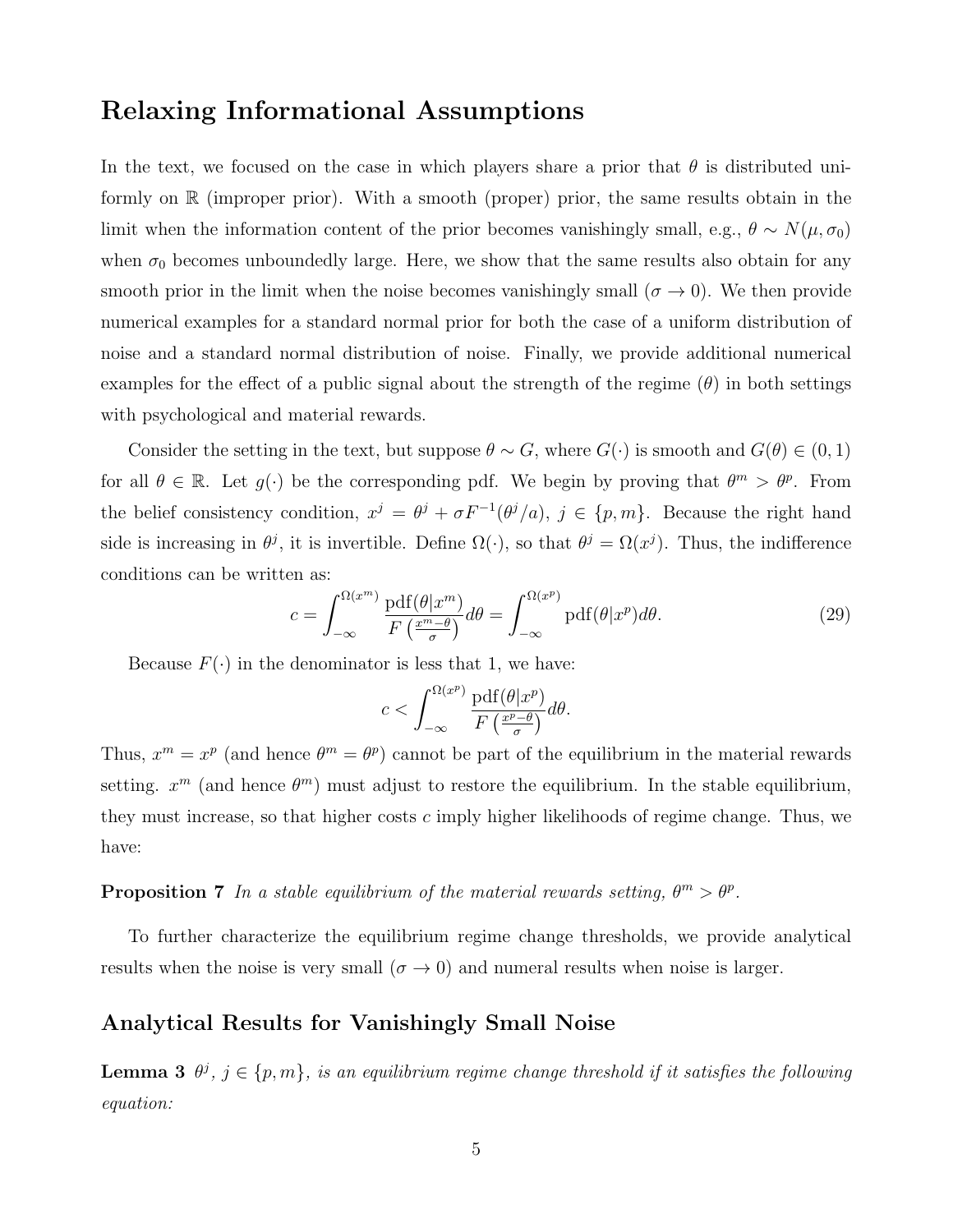$$
c = \Gamma_j(\theta^j; \sigma) \equiv \frac{\int_{F^{-1}(\theta^j/a)}^{\infty} f(z) g(\theta^j + \sigma(F^{-1}(\theta^j/a) - z)) \frac{1}{I_{\{j=m\}}F(z) + I_{\{j=p\}}} dz}{\int_{-\infty}^{\infty} f(z) g(\theta^j + \sigma(F^{-1}(\theta^j/a) - z)) dz},
$$

where  $\mathbf{1}_{\{.\}}$  is the indicator function.

Proof of Lemma 3: The belief consistency condition is:

$$
\frac{\theta^j}{a} = F\left(\frac{x^j - \theta^j}{\sigma}\right). \tag{30}
$$

The indifference condition is:

$$
c = \int_{\theta=-\infty}^{\theta^{j}} \text{pdf}(\theta|x^{j}) \frac{1}{\mathbf{1}_{\{j=m\} } F\left(\frac{x^{m}-\theta}{\sigma}\right) + \mathbf{1}_{\{j=p\}}}\, d\theta
$$
\n
$$
= \int_{\theta=-\infty}^{\theta^{j}} \frac{f\left(\frac{x^{j}-\theta}{\sigma}\right) g(\theta)}{\int_{\theta=-\infty}^{\infty} f\left(\frac{x^{j}-\theta}{\sigma}\right) g(\theta) d\theta} \frac{1}{\mathbf{1}_{\{j=m\} } F\left(\frac{x^{m}-\theta}{\sigma}\right) + \mathbf{1}_{\{j=p\}}}\, d\theta
$$
\n
$$
= \int_{z=z^{j}}^{\infty} \frac{f(z) g(x^{j}-\sigma z)}{\int_{z=-\infty}^{\infty} f(z) g(x^{j}-\sigma z) dz} \frac{1}{\mathbf{1}_{\{j=m\} } F\left(z\right) + \mathbf{1}_{\{j=p\}}}\, dz
$$
\n
$$
= \int_{z=F^{-1}(\theta^{j}/a)}^{\infty} \frac{f(z) g(\theta^{j} + \sigma(F^{-1}(\theta^{j}/a) - z))}{\int_{z=-\infty}^{\infty} f(z) g(\theta^{j} + \sigma(F^{-1}(\theta^{j}/a) - z)) dz} \frac{1}{\mathbf{1}_{\{j=m\} } F\left(z\right) + \mathbf{1}_{\{j=p\}}}\, dz \quad \text{(from (30))},
$$

where, in the third equality, we did a change of variables from  $\theta$  to  $z = \frac{x^j - \theta}{\sigma}$  $\frac{\partial^i - \theta}{\partial \sigma^j}$ , with  $z^j = \frac{x^j - \theta^j}{\sigma^j}$  $\frac{-\theta^j}{\sigma}$ .  $\Box$ 

In the limit when  $\sigma \to 0$ , the terms involving  $g(\cdot)$  in Lemma 3 will cancel, and  $\theta^j$  simplifies to those in Proposition 2 in the text with improper uniform prior.

**Proposition 8** In the limit when the noise become vanishingly small ( $\sigma \rightarrow 0$ ) we have:

$$
\lim_{\sigma \to 0} \Gamma_j(\theta^j; \sigma) = \begin{cases} 1 - \theta^p / a & ; j = p \\ -\log(\theta^m / a) & ; j = m, \end{cases}
$$

so that  $\theta^p = a(1-c)$  and  $\theta^m = ae^{-c}$ .

Proof of Proposition 8: From Lemma 3,

$$
\lim_{\sigma \to 0} \Gamma_j(\theta^j; \sigma) = \int_{F^{-1}(\theta^j/a)}^{\infty} f(z) \frac{1}{\mathbf{1}_{\{j=m\}} F(z) + \mathbf{1}_{\{j=p\}}} dz = \begin{cases} 1 - F(F^{-1}(\theta^p/a)) & ; j = p \\ \log(1) - \log(F(F^{-1}(\theta^m/a))) & ; j = m. \end{cases}
$$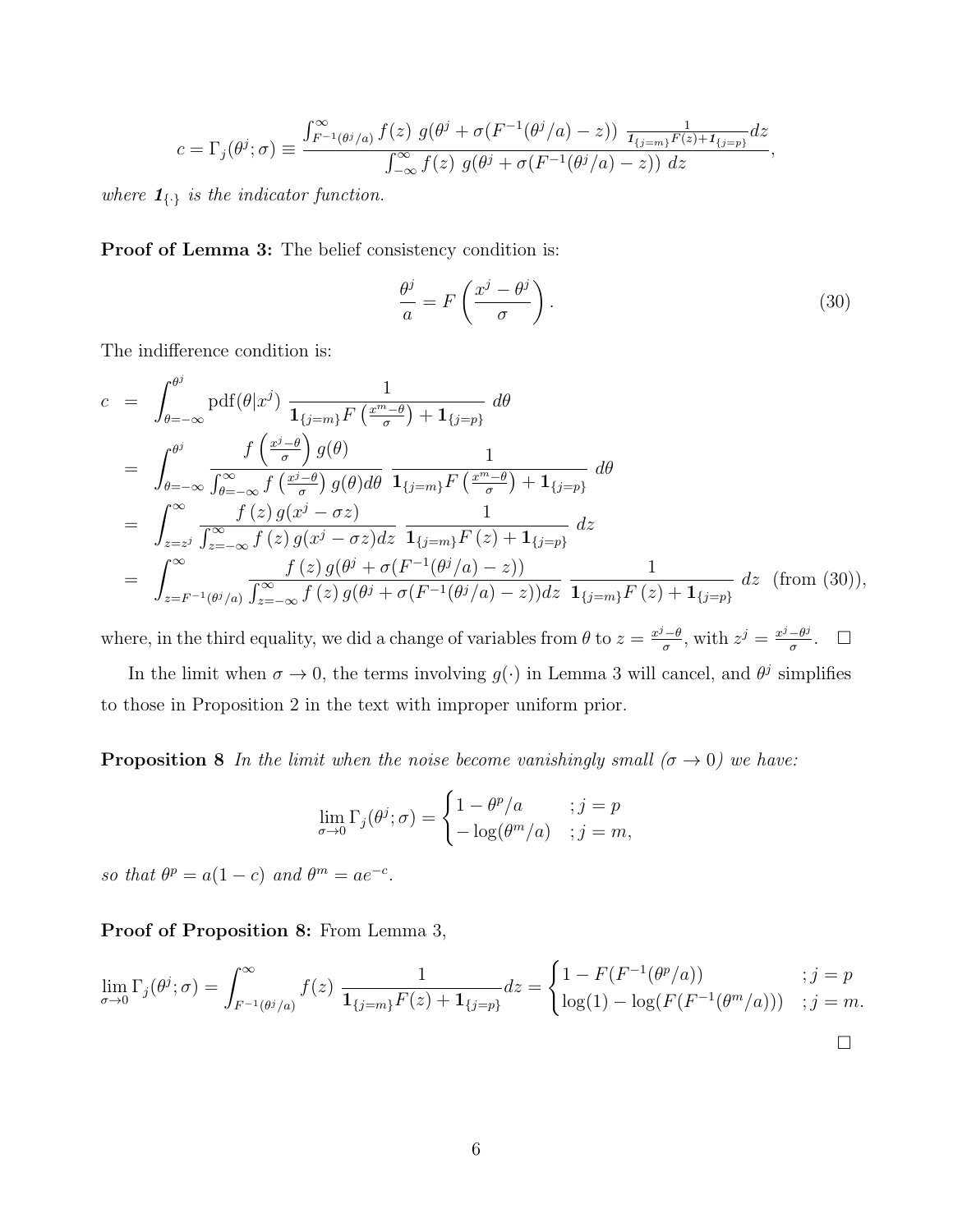## An Example: Uniform Noise

We next provide a simple example to demonstrate a special case of this general result. Suppose  $F = U[-1, 1]$ . Then,

$$
pdf(\theta|x_i) = \frac{pdf(x_i|\theta)g(\theta)}{\int_{-\infty}^{\infty} pdf(x_i|\theta)g(\theta)d\theta} = \begin{cases} \frac{\frac{1}{2\sigma}g(\theta)}{\int_{x_i-\sigma}^{x_i+\sigma} \frac{1}{2\sigma}g(\theta)d\theta} = \frac{g(\theta)}{G(x_i+\sigma)-G(x_i-\sigma)} & ; \theta-\sigma \leq x_i \leq \theta+\sigma\\ 0 & ; otherwise. \end{cases}
$$
(31)

Thus, for a given  $\hat{\theta}$  and  $\hat{x}$ ,

$$
\Pr(\theta < \hat{\theta}|x_i = \hat{x}) = \begin{cases} 0 & \text{if } \hat{\theta} \leq \hat{x} - \sigma \\ \frac{G(\hat{\theta}) - G(\hat{x} - \sigma)}{G(\hat{x} + \sigma) - G(\hat{x} - \sigma)} & \text{if } \hat{x} - \sigma \leq \hat{\theta} \leq \hat{x} + \sigma \\ 1 & \text{if } \hat{x} + \sigma \leq \hat{\theta}. \end{cases} \tag{32}
$$

Similarly,

$$
\Pr(x_i < \hat{x}|\theta = \hat{\theta}) = \begin{cases} 1 & ; \hat{\theta} \le \hat{x} - \sigma \\ \frac{\hat{x} - (\hat{\theta} - \sigma)}{2\sigma} & ; \hat{x} - \sigma \le \hat{\theta} \le \hat{x} + \sigma \\ 0 & ; \hat{x} + \sigma \le \hat{\theta}. \end{cases} \tag{33}
$$

Lemma 4 For any  $\hat{x}$  and  $\hat{\theta}$ , we have:

$$
\lim_{\sigma \to 0} \Pr(\theta < \hat{\theta}|x_i = \hat{x}) = 1 - \lim_{\sigma \to 0} \Pr(x_i < \hat{x}|\theta = \hat{\theta}).
$$

Proof of Lemma 4: From equations (32) and (33), the result is immediate for the cases of  $\hat{\theta} \leq \hat{x} - \sigma$  and  $\hat{x} + \sigma \leq \hat{\theta}$ . For completeness, consider  $\hat{x} - \sigma \leq \hat{\theta} \leq \hat{x} + \sigma$  and equation (32). Using a Taylor's expansion, in the limit  $\sigma \to 0$ , we have:

$$
G(\hat{\theta}) - G(\hat{x} - \sigma) = G(\hat{x} + (\hat{\theta} - \hat{x})) - G(\hat{x} - \sigma) = G(\hat{x}) + g(\hat{x})(\hat{\theta} - \hat{x}) - (G(\hat{x}) - g(\hat{x})\sigma)
$$
  
=  $g(\hat{x})(\hat{\theta} - \hat{x} + \sigma).$  (34)

Similarly,

$$
G(\hat{x} + \sigma) - G(\hat{x} - \sigma) = G(\hat{x}) + g(\hat{x})\sigma - (G(\hat{x}) - g(\hat{x})\sigma) = g(\hat{x})2\sigma.
$$
\n(35)

Combining equations (34) and (35), for  $\hat{x} - \sigma \leq \hat{\theta} \leq \hat{x} + \sigma$ , we have:

$$
\lim_{\sigma \to 0} \frac{G(\hat{\theta}) - G(\hat{x} - \sigma)}{G(\hat{x} + \sigma) - G(\hat{x} - \sigma)} = \frac{g(\hat{x})(\hat{\theta} - \hat{x} + \sigma)}{g(\hat{x})2\sigma} = 1 - \frac{\hat{x} - (\hat{\theta} - \sigma)}{2\sigma} = 1 - \Pr(x_i < \hat{x} | \theta = \hat{\theta}).
$$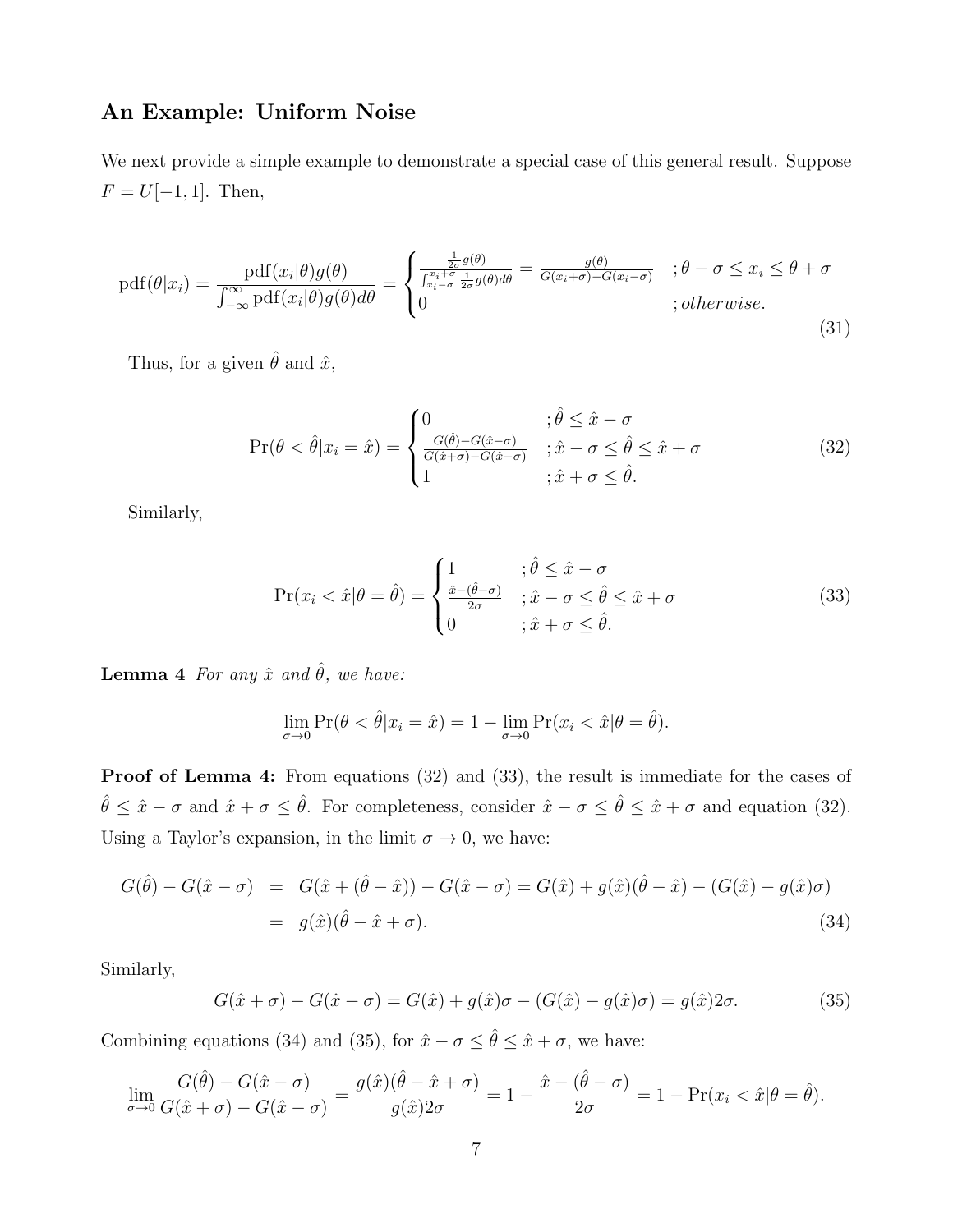As shown in Shadmehr (2019a,b), Lemma 4 is the statistical property that delivers the uniform beliefs property, which, in turn, delivers the result in Proposition 2 in the text.

### Numerical Simulations for Larger Noise

We have established the results analytically in the asymptotic cases of vanishingly small noise and no prior information (about  $\theta$ ). The results also hold when the noise is sufficiently small, or there is sufficiently little common knowledge, e.g., the prior is  $N(\mu, \sigma_0)$  and  $\sigma_0$  is sufficiently large. We now provide numerical simulations to show that our results are not limited to the cases of very small noise or very little common knowledge, leaving to future research a fuller characterization of the interactions between information and motivation in contentious settings.

First, we continue the example above by providing a numerical example for the case of standard normal prior distribution and uniform noise distribution:  $G = N(0, 1), F = U[-1, 1],$ and  $\sigma = 1$ . From equation (33), the belief consistency condition can be written as:

$$
\frac{\theta^{j}}{a} = \min\{1, \max\{0, \frac{1}{2} + \frac{x^{j} - \theta^{j}}{2\sigma}\}\}, \ j \in \{p, m\}.
$$

Because  $\theta^j/a \in (0,1)$ , we have:

$$
\theta^j = \frac{x^j + \sigma}{\frac{2\sigma}{a} + 1}, \ j \in \{p, m\}.
$$
\n(36)

From equation  $(31)$ , the indifference condition can be written as:

$$
c = \int_{-\infty}^{\theta^j} \frac{g(\theta) \cdot \mathbf{1}_{\{x^j - \sigma \le \theta \le x^j + \sigma\}}}{G(x^j + \sigma) - G(x^j - \sigma)} \frac{1}{\mathbf{1}_{\{j=m\}} \Pr(x_i \le x^j | \theta) + \mathbf{1}_{\{j=p\}}} d\theta
$$
  
= 
$$
\int_{x^j - \sigma}^{\theta^j} \frac{g(\theta)}{G(x^j + \sigma) - G(x^j - \sigma)} \frac{1}{\mathbf{1}_{\{j=m\}} \left(\frac{1}{2} + \frac{x^m - \theta}{2\sigma}\right) + \mathbf{1}_{\{j=p\}}} d\theta, \ j \in \{p, m\}. \tag{37}
$$

Substituting from (36) into (37) yields:

$$
c = R^{j}(x^{j}) \equiv \int_{x^{j} - \sigma}^{\frac{x^{j} + \sigma}{2\sigma + 1}} \frac{g(\theta)}{G(x^{j} + \sigma) - G(x^{j} - \sigma)} \frac{1}{\mathbf{1}_{\{j = m\}}\left(\frac{1}{2} + \frac{x^{m} - \theta}{2\sigma}\right) + \mathbf{1}_{\{j = p\}}}\,d\theta, \ j \in \{p, m\}.\tag{38}
$$

To demonstrate, suppose  $G = N(0, 1)$ , and  $\sigma = a = 1$ , so that  $\theta^{j} = \frac{x^{j}+1}{3}$  $\frac{+1}{3}$ . Figure 6 shows  $R^j(x^j), j \in \{p, m\}$ . Both  $R^m(x)$  and  $R^p(x)$  are decreasing, so that raising the costs (c) reduces the equilibrium threshold. Moreover, when c approaches 0, both  $x^m$  and  $x^p$  approach 2, implying that  $\theta^m$  and  $\theta^p$  approach 1. When, instead, c approaches 1,  $x^p$  approaches  $-1$ , so that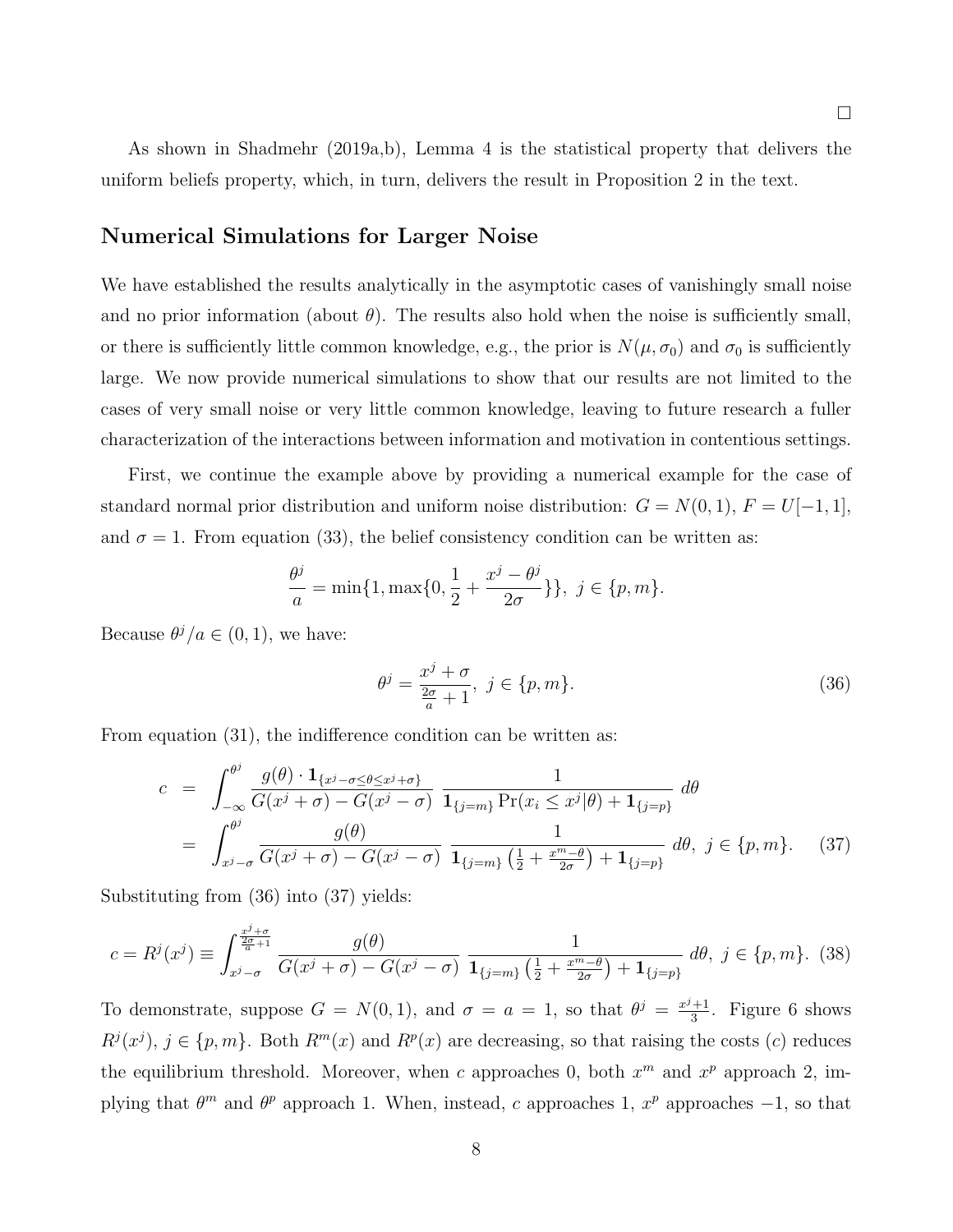

Figure 6: An example with  $G = N(0, 1)$ ,  $F = U[-1, 1]$ , and  $\sigma = a = 1$ . From equation (38), the equilibrium threshold satisfies  $R^{j}(x^{j}) = c, j \in \{p, m\}$ . Note that an increase in c causes a sharper reduction in  $x^p$  than in  $x^m$ .

 $\theta^p$  approaches 0. In contrast,  $x^m$  and hence  $\theta^m$  both remain positive as in our model with no prior information about  $\theta$ . Critically,  $R^m(x)$  changes faster with x, so that as increase in costs c causes a smaller reduction in  $x^m$  than in  $x^p$ . Equation (38) shows the additional term  $\frac{1}{2} + \frac{x^m - \theta}{2\sigma}$  $2\sigma$ in the denominator for the material rewards settings. When  $c$  increases, in any stable equilibrium, the equilibrium threshold  $x^j$  must fall so restore the indifference condition—citizens become less likely to revolt. In our example, the presence of  $\frac{1}{2} + \frac{x^m - \theta}{2\sigma}$  $\frac{n-\theta}{2\sigma}$  in the denominator causes  $x^m$  to fall by less. That is, the same reduction in  $x^j$  has a larger effect in restoring the indifference condition and the equilibrium in the material rewards setting.

Next, we provide a numerical example when both the prior and the noise have the standard normal distribution:  $G = N(0, \sigma_0)$ ,  $F = N(0, 1)$ , and  $\sigma_0 = \sigma = a = 1$ . The belief consistency condition is:

$$
\theta^{j} = \Phi\left(\frac{x^{j} - \theta^{j}}{\sigma}\right), \text{ so that } x^{j} = \theta^{j} + \sigma \Phi^{-1}(\theta^{j}).
$$
 (39)

The indifference conditions are:

$$
c = \Phi\left(\frac{\theta^p - bx^p}{\sqrt{b\sigma^2}}\right) = \int_{-\infty}^{\theta^m} \frac{\frac{1}{\sqrt{b\sigma^2}} \phi\left(\frac{\theta - bx^m}{\sqrt{b\sigma^2}}\right)}{\Phi\left(\frac{x^m - \theta}{\sigma}\right)} d\theta, \text{ where } b = \frac{\sigma_0^2}{\sigma^2 + \sigma_0^2}.
$$
 (40)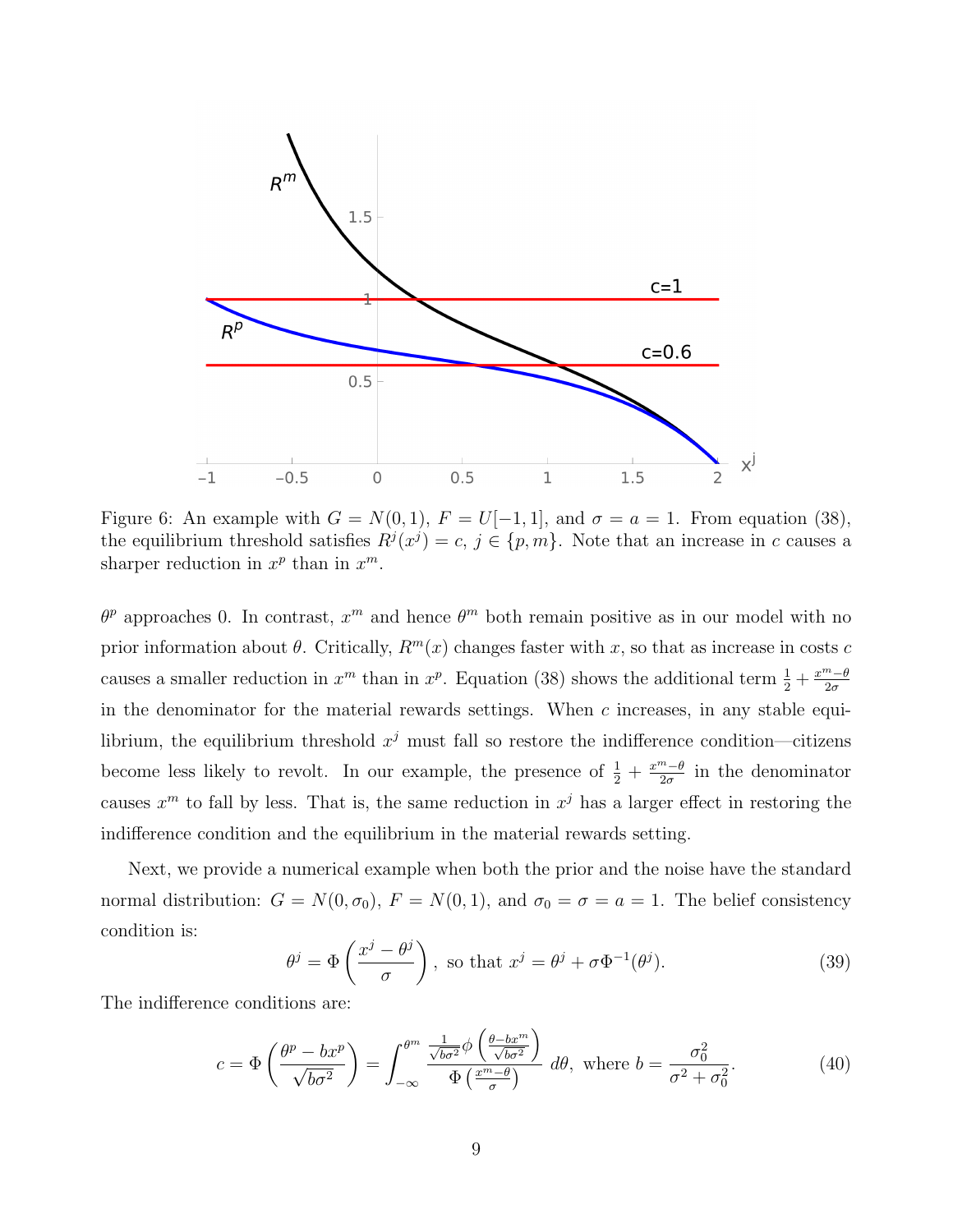

Figure 7: The equilibrium regime change threshold for the psychological rewards setting  $(\theta^p)$ , and material rewards setting  $(\theta^m)$  when  $\theta \sim N(0, 1)$ ,  $\epsilon_i \sim \text{iid}N(0, 1)$ , and  $\sigma = a = 1$ .

Substituting from (39) into (40) yields:

$$
c = \Phi\left(\frac{(1-b)\theta^p - b\sigma\Phi^{-1}(\theta^p)}{\sqrt{b\sigma^2}}\right) = \int_{-\infty}^{\theta^m} \frac{\frac{1}{\sqrt{b\sigma^2}}\phi\left(\frac{\theta - b\theta^m - b\sigma\Phi^{-1}(\theta^m)}{\sqrt{b\sigma^2}}\right)}{\Phi\left(\frac{\theta^m + \sigma\Phi^{-1}(\theta^m) - \theta}{\sigma}\right)} d\theta. \tag{41}
$$

Based on (41), Figure 7 demonstrates the equilibrium regime change thresholds  $\theta^p$  and  $\theta^m$  as functions of costs c when  $\sigma_0 = \sigma = a = 1$ .

## Public Signal

To further highlight the logic behind our results, we also compare the effect of public signals about the regime's strength on the equilibrium regime change threshold in the psychological and material rewards settings. There is a link between this analysis and our discussion of a general prior. Suppose players share an improper uniform prior about  $\theta$  as in the paper, but receive a noisy public signal p about  $\theta$  in the form of  $p = \theta + \sigma_p \nu$ , where  $\nu \sim H$ . This setting is equivalent to players having a (proper) prior with mean p. For example, if  $\nu \sim N(0, 1)$  and  $p = 1$ , players will share a prior that  $\theta \sim N(1, \sigma_p)$ . In particular, beginning from no prior information about  $\theta$ , the public signal will generates some common knowledge about  $\theta$ . We now investigate the effect of a higher public signal in both settings. A higher public signal generates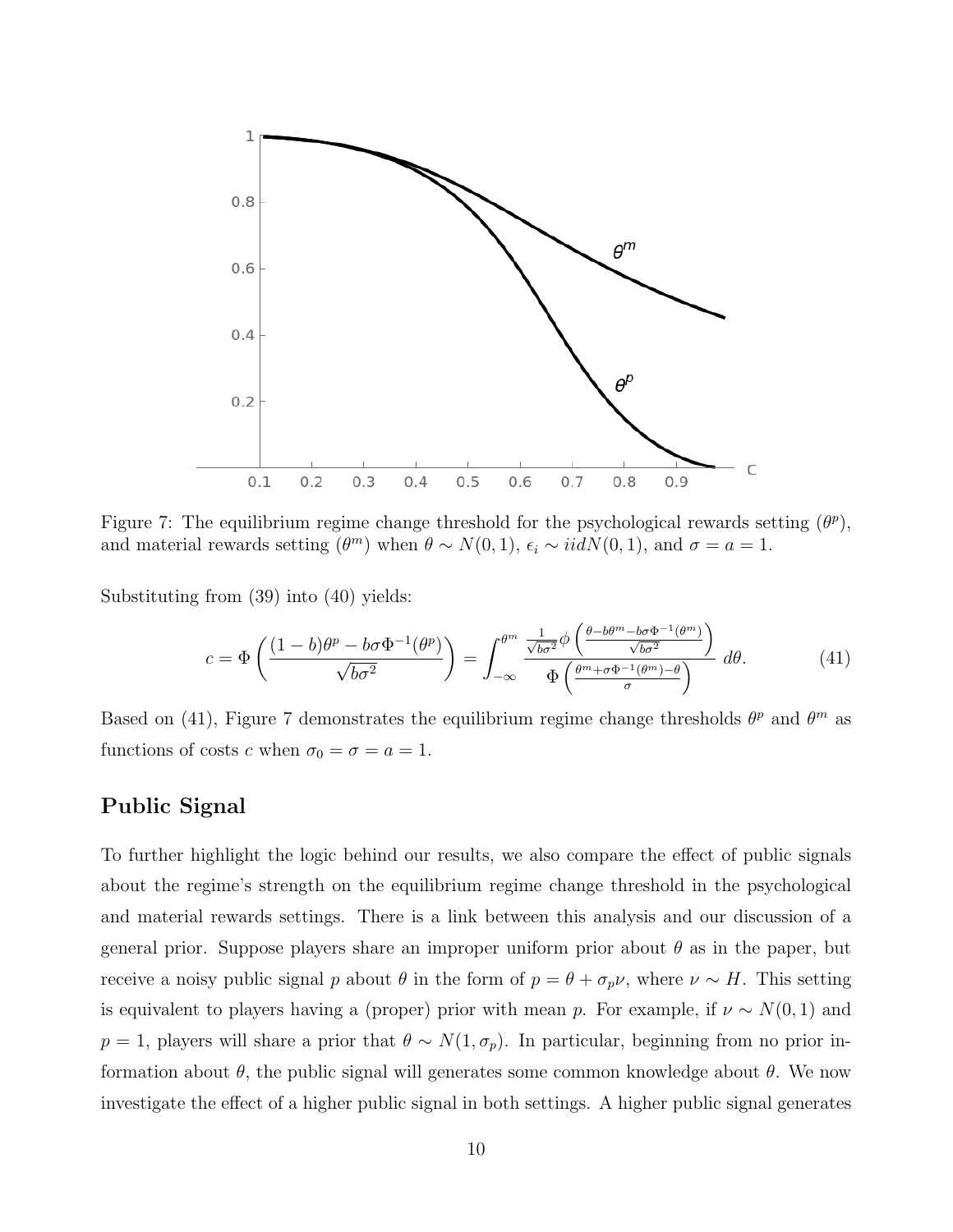

Figure 8: The equilibrium regime change threshold for the psychological rewards setting  $(\theta^p)$ , and material rewards setting  $(\theta^m)$  as a function of a public signal  $p = \theta + \nu$ . Parameters:  $G = N(0, 1), \nu \sim N(0, 1), F = N(0, 1), \sigma = a = 1.$ 

common knowledge that the regime is stronger, and hence less likely to collapse. As a result, both  $\theta^p$  and  $\theta^m$  and the likelihood of regime change fall. Figure 8 illustrates the equilibrium regime change thresholds for different values of p for the came of Normal noise:  $\nu \sim N(0, 1)$ ,  $F = N(0, 1), \sigma = a = 1$ . As expected  $\theta^m > \theta^p$ . Moreover, as long as  $\theta^p/\theta^m$  is not too small, the marginal effect of a higher  $p$  is lower in the material rewards settings. The logic is the same as before: all else equal, a higher  $p$  reduces the citizens' incentives to revolt, and hence the likelihood of regime change. But, in the material rewards setting, a smaller number of revolutionaries makes the rewards of a successful regime change larger, thereby partially canceling the first effect. All else equal is important. An  $p$  increases, the probably of regime change in the psychological rewards setting falls to almost 0. Beginning from such a low probability, the marginal effect of a higher  $p$  then becomes very small. Thus, for the right comparison, one must compare the slopes of  $\theta^p$  and  $\theta^m$  when the levels are about the same  $(\theta^p \approx \theta^m)$ . Now, it is clear that the marginal effect of a higher  $p$  is much smaller at in the material rewards setting.